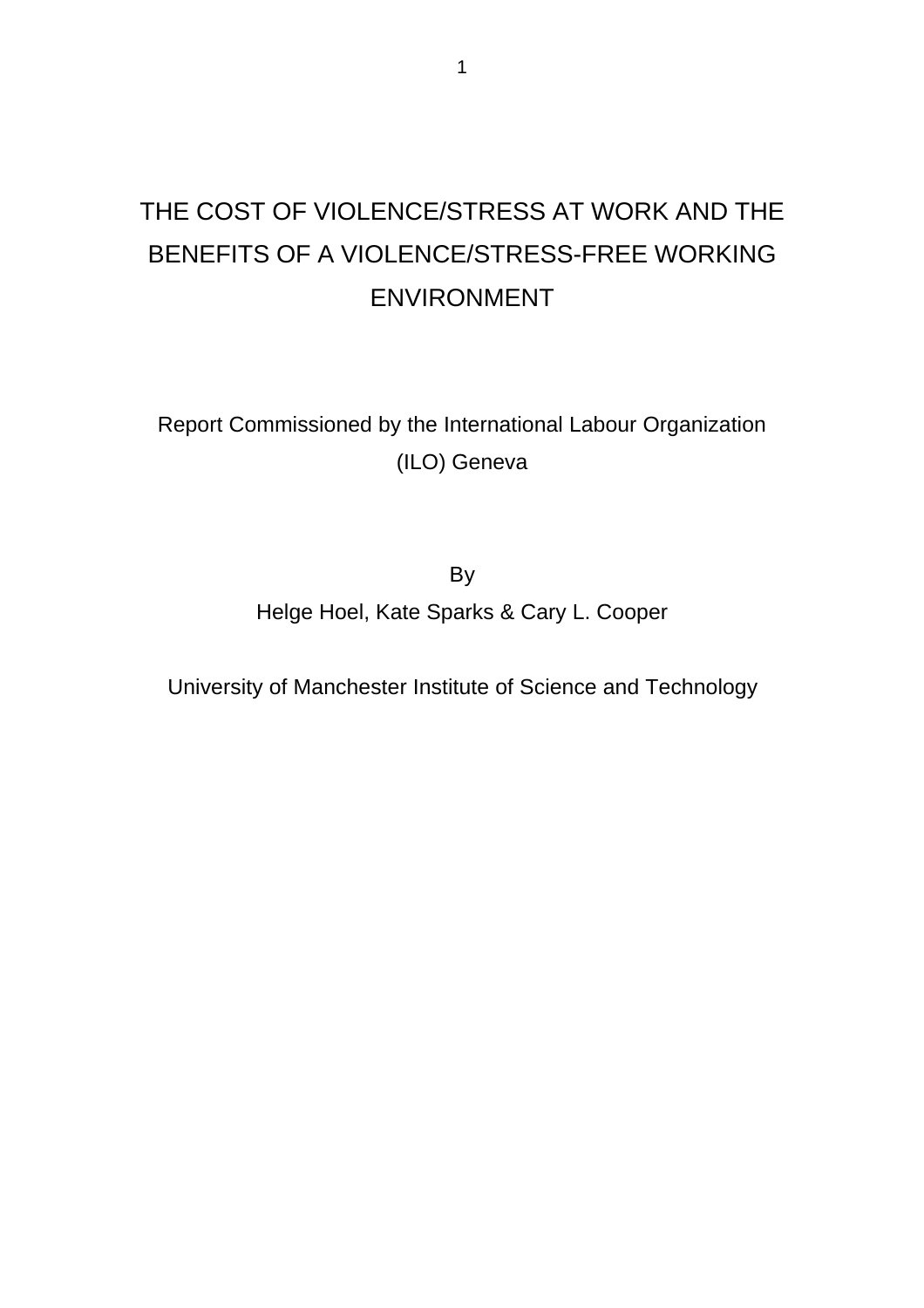# **CONTENTS**

| - EXECUTIVE SUMMARY                                                 | 3  |
|---------------------------------------------------------------------|----|
| 1 - INTRODUCTION                                                    | 6  |
| 2 - PROBLEM DESCRIPTION                                             | 9  |
| 3 - THE EFFECTS OF STRESS AND VIOLENCE                              | 25 |
| 4 - ESTIMATING THE COSTS                                            | 38 |
| 5 - AN AGENDA FOR CHANGE - ORGANISATIONS RISING<br>TO THE CHALLENGE | 52 |
| 6 - CONCLUSIONS                                                     | 63 |
| 7 - REFERENCES                                                      | 66 |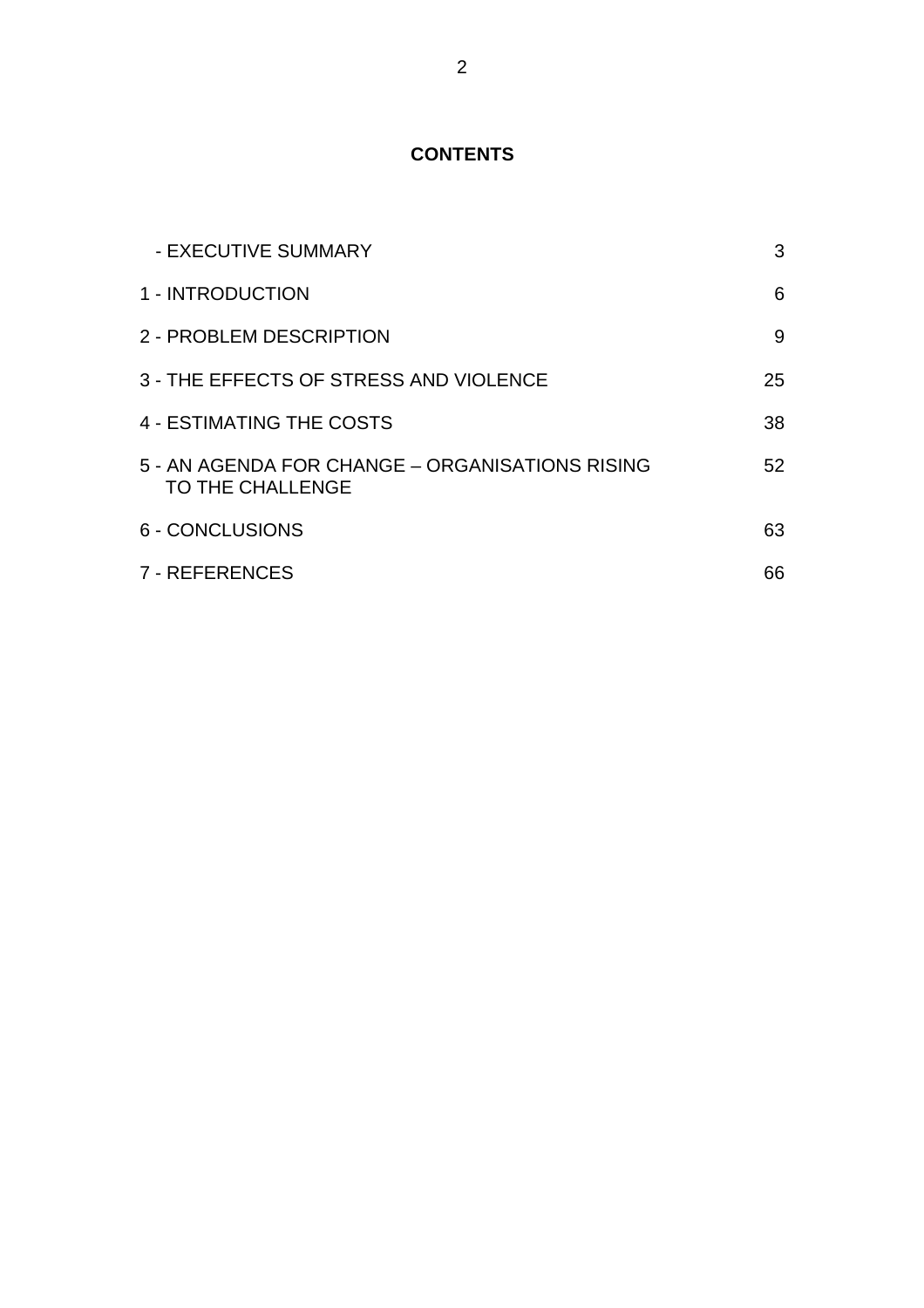## **EXECUTIVE SUMMARY**

- $\triangleright$  This report explores the issues of stress and violence at work with the aim of establishing the costs these problems may present to the individual, the organisation and society
- $\triangleright$  A number of socio-economic factors are identified which together appear to exacerbate the problems. Economic globalisation has led to processes such as downsizing and restructuring with increasing pressures on people at work as a result. Demographic changes within the workforce, e.g. increasing female participation and increased diversity also heighten the vulnerability of particular groups
- $\triangleright$  Workplace stress is explained in line with a transactional model of stress emphasising the dynamic properties of the concept as well as the role of subjective processes such as appraisal and coping. This stress model is applied to various forms of workplace violence to explain the outcomes of violence as well as the relationship between stress and violence (with stress as an antecedent of violence)
- $\triangleright$  By means of examples from a wide selection of studies into stress and violence it is demonstrated that these problems represent a very real threat to a large numbers of workers world wide. The most reliable of these studies suggest that approximately 30% of the workforce in developed countries, and possibly even a higher proportion in newly industrialised and developing countries, suffer from work related stress, a figure which appears to be on the increase.
- $\triangleright$  Violence represents a problem in a growing number of workplaces even though the number exposed directly to physical assault remains relatively low. Employees in service industries, e.g. retailing and health care are most at risk of physical assaults whilst taxi-drivers and police officers are the most vulnerable groups with respect to homicide.
- $\triangleright$  With the growing number of women entering the workforce domestic abuse becomes an occupational problem as the abuse spills over into the workplace. This is especially a problem in developing countries.
- $\triangleright$  Whilst violent attacks and even murders have received considerable attention in the US, a far greater number of people generally report being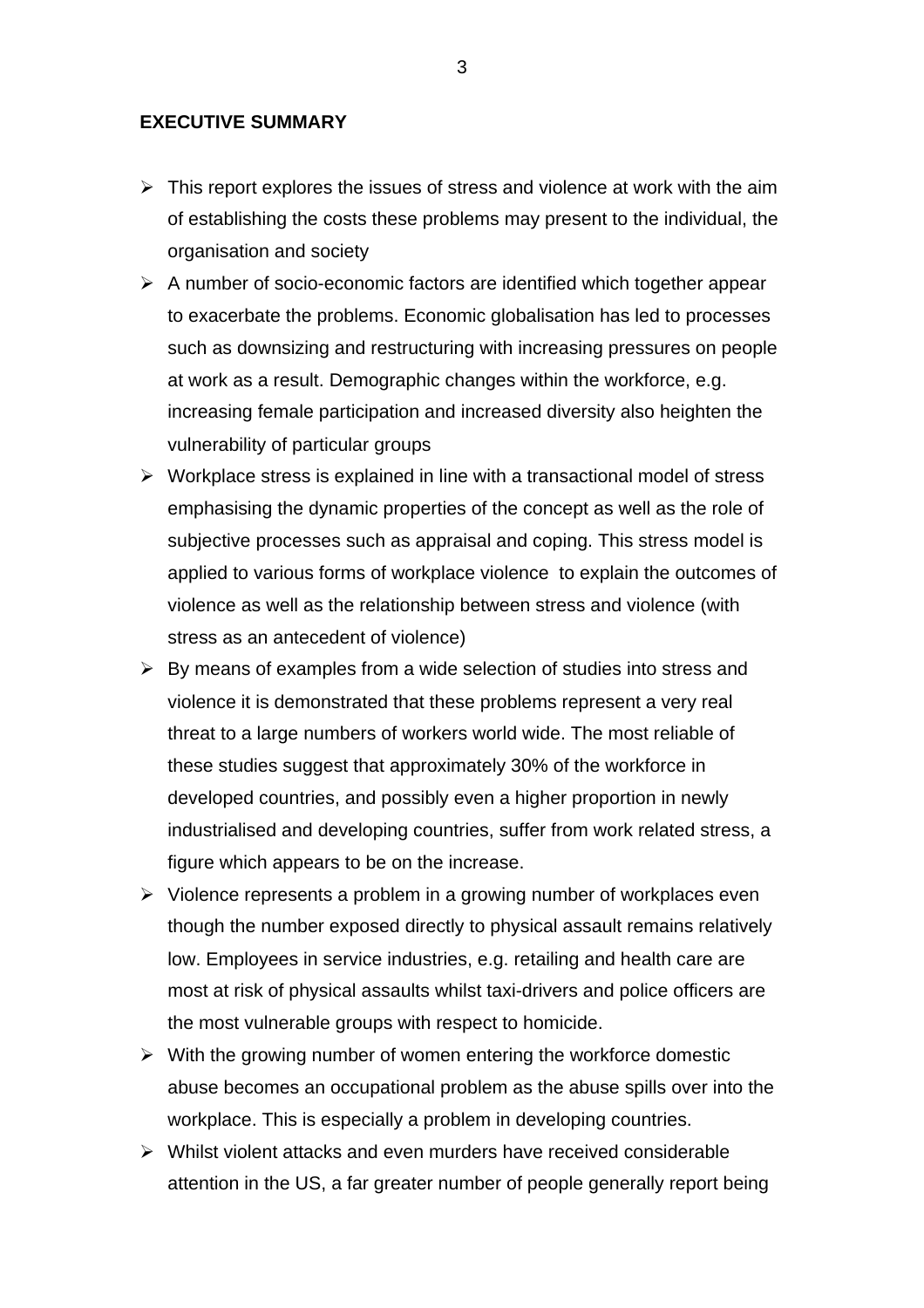exposed to violence of a psychological nature or bullying. Across the world a significant proportion of the workforce also report being exposed to sexual harassment

- $\triangleright$  As with stress, exposure to any form of violence at work has negative implications for individuals, organisations and society as a whole. For the individual these problems are seen in impairment to physical and mental health, in some cases with long-term traumatic effects (PTSD). Furthermore, the effects appear to extend to witnesses or bystanders, where a 'climate of fear' produces similar reactions. The experience also tends to manifest itself behaviourally with negative impact on jobsatisfaction and commitment
- $\triangleright$  For the organisation stress and violence leads to an increase in sickness absenteeism, increased turnover rates and reduced productivity. As far as violence is concerned the effects extend to bystanders. For bullying and harassment grievance and litigation may also be the outcome.
- $\triangleright$  For society, stress and violence leads to increased pressure on social services and welfare, particularly in those cases where the victims become unemployable and would have to retire on the grounds of ill-health.
- $\triangleright$  The report highlights problems of a theoretical and methodological nature in putting a cost on these problems, emphasising that considerable reservations need to be taken with respect to the figures given
- $\triangleright$  No particular price has been assigned for the cost to the individual as too many uncertain factors would impinge upon any estimation. However, the cost to individuals would include loss of income in connection with sickness absenteeism, exit from work or retirement as well as from eventual medication and medical consultations. Additional costs would be related to the effects on private and social life, some very intangible ones, e.g. the price of suffering and personal loss
- $\triangleright$  The costs to the organisations are primarily related to sickness absenteeism, reduced productivity, replacement costs and additional retirement costs. There may be further costs due to damage in production or equipment as well as costs in connection with grievance and litigation, e.g. investigation and mediation costs. A potential public loss of goodwill towards the organisation may be another more intangible cost.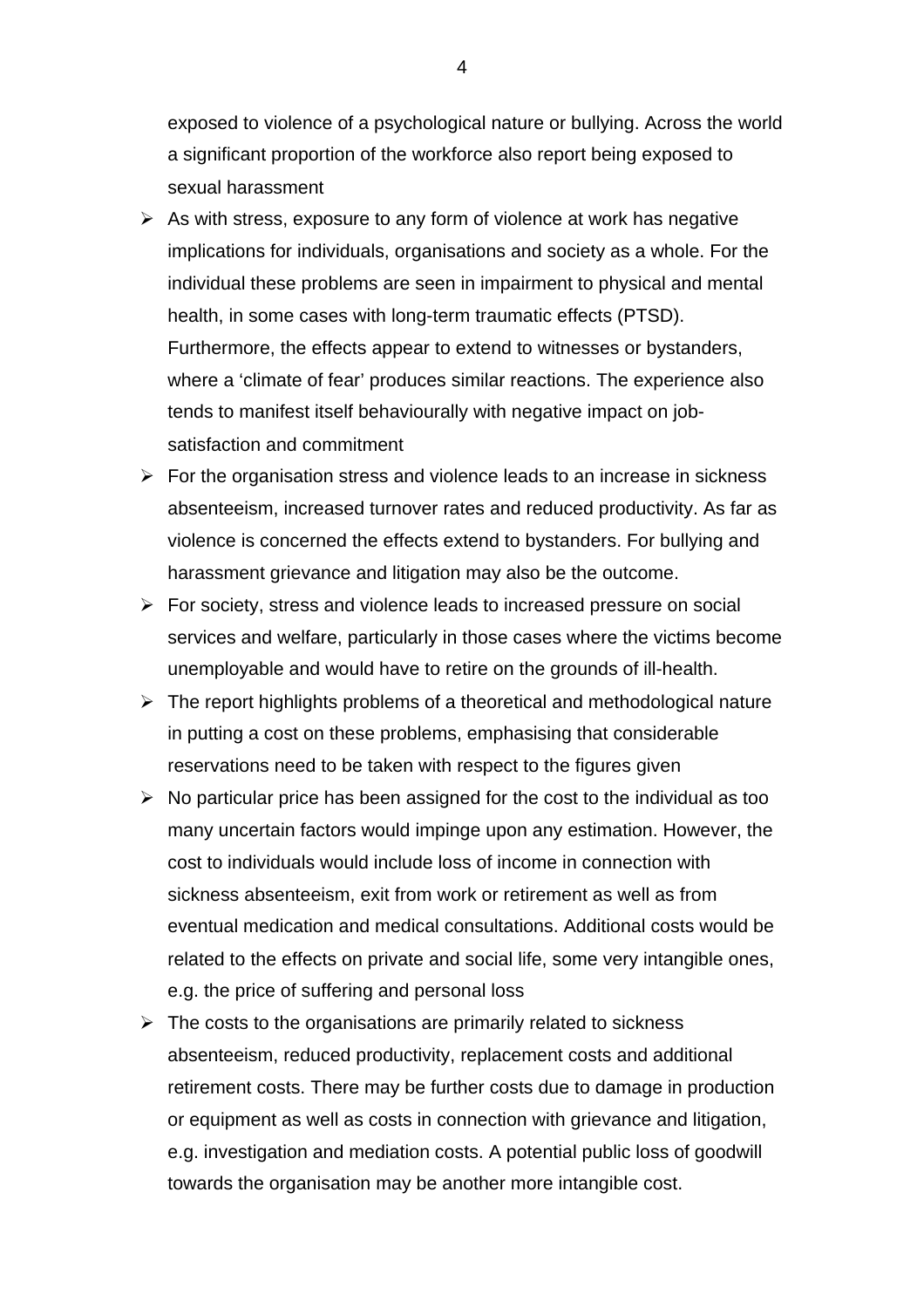- $\triangleright$  The costs to society are related to medical costs and possible hospitalisation, benefits and welfare costs in connection with premature retirement as well as potential loss of productive workers. On the basis of figures from a number of countries we estimate that in total stress and violence at work may account for 1-3.5% of GDP
- $\triangleright$  Whilst intervention programmes against stress and violence at work were found to be of mixed quality, a small but growing number demonstrate the benefits of a violence free workplace. In sum these examples demonstrate that it is possible to counteract the problems of stress and violence and there may be significant cost savings for the individual, organisation, and society in doing so.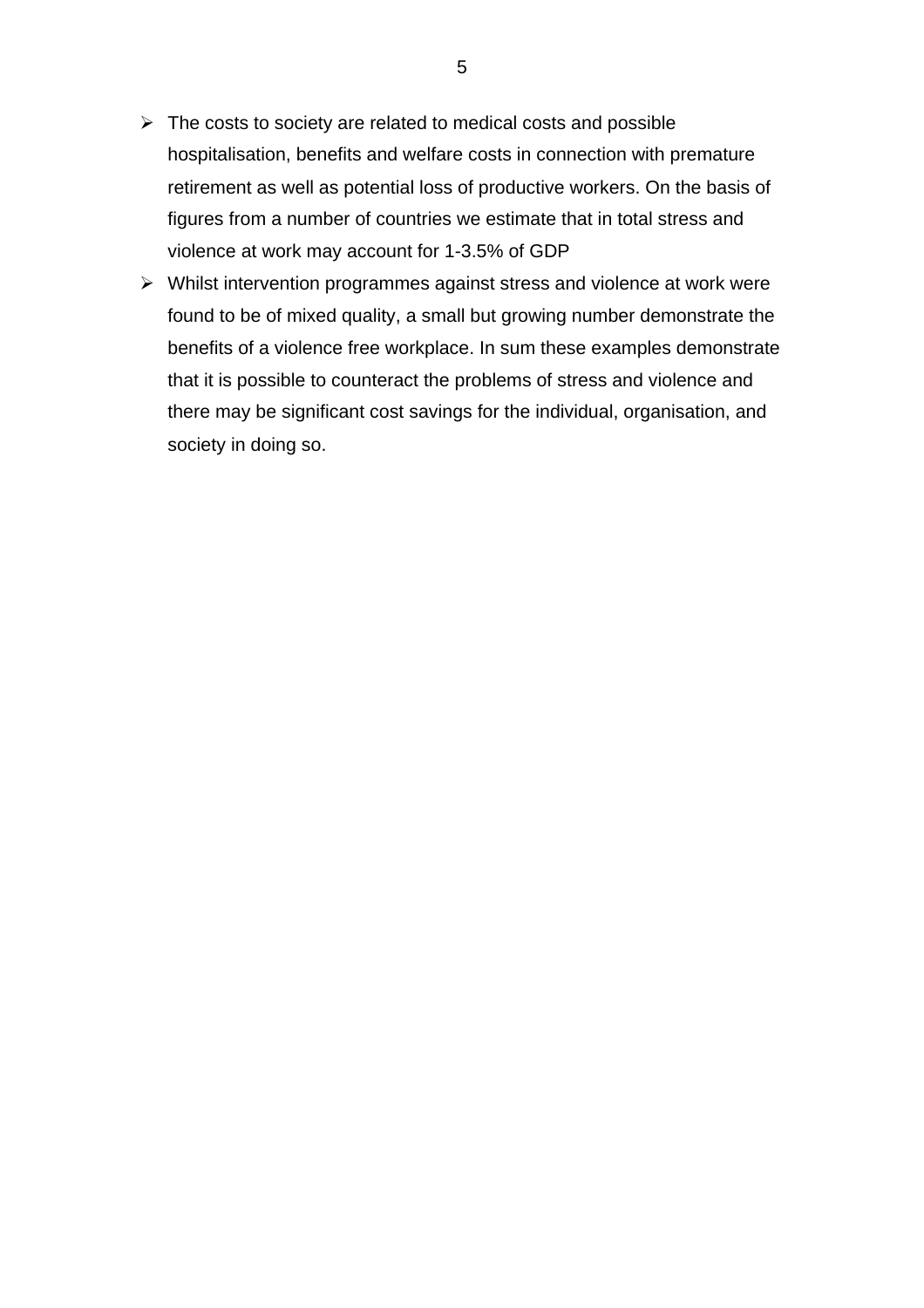## **1 - INTRODUCTION**

Stress is increasingly becoming accepted as a workplace phenomenon negatively affecting a growing number of people across the world (Cox, et al., 2000). As the economy becomes global and competition increases in the battle for market shares and survival, pressure mounts on workers. With high levels of crime and aggression in society, violence finds its way into the workplace in the form of robbery and assaults, particularly on front-line staff and service providers. As pressures mount aggression may also build up within the workplace, making worker on worker violence more likely. However, recent research in Europe, the US and Australia indicates that it is the emotional and psychological abuse referred to as 'bullying' and 'mobbing', rather than the physical violence which represents the greatest threat to most workers. However, due to the increasing diversity of workforces, a number of studies also document the frequent presence of harassment on the basis of race or gender (e.g. Chappell & Di Martino, 2000). Many women, particularly in the developing world have also experienced that the workplace represents no safe haven from domestic abusers.

This report will explore the problems of stress and various forms of violence at the beginning of the new millennium and the relationship between them. Our main focus will be on the cost of stress/violence. To establish the cost we need a clear indication of the possible effects of stress and violence. In order to put organisations into action such an exploration needs to be comprehensive in the sense that it includes not only the costs to the individual but also the potential costs to the organisations. Moreover, in order to gain the attention of policy providers, the costs to society should also be emphasised.

In spite of numerous pitfalls in the research on stress and violence at work, (particularly of a conceptual and methodological nature), and utilising the often far from perfect data we will then attempt to put a price on the problems. To support this attempt, we will introduce some simple models of costcalculation.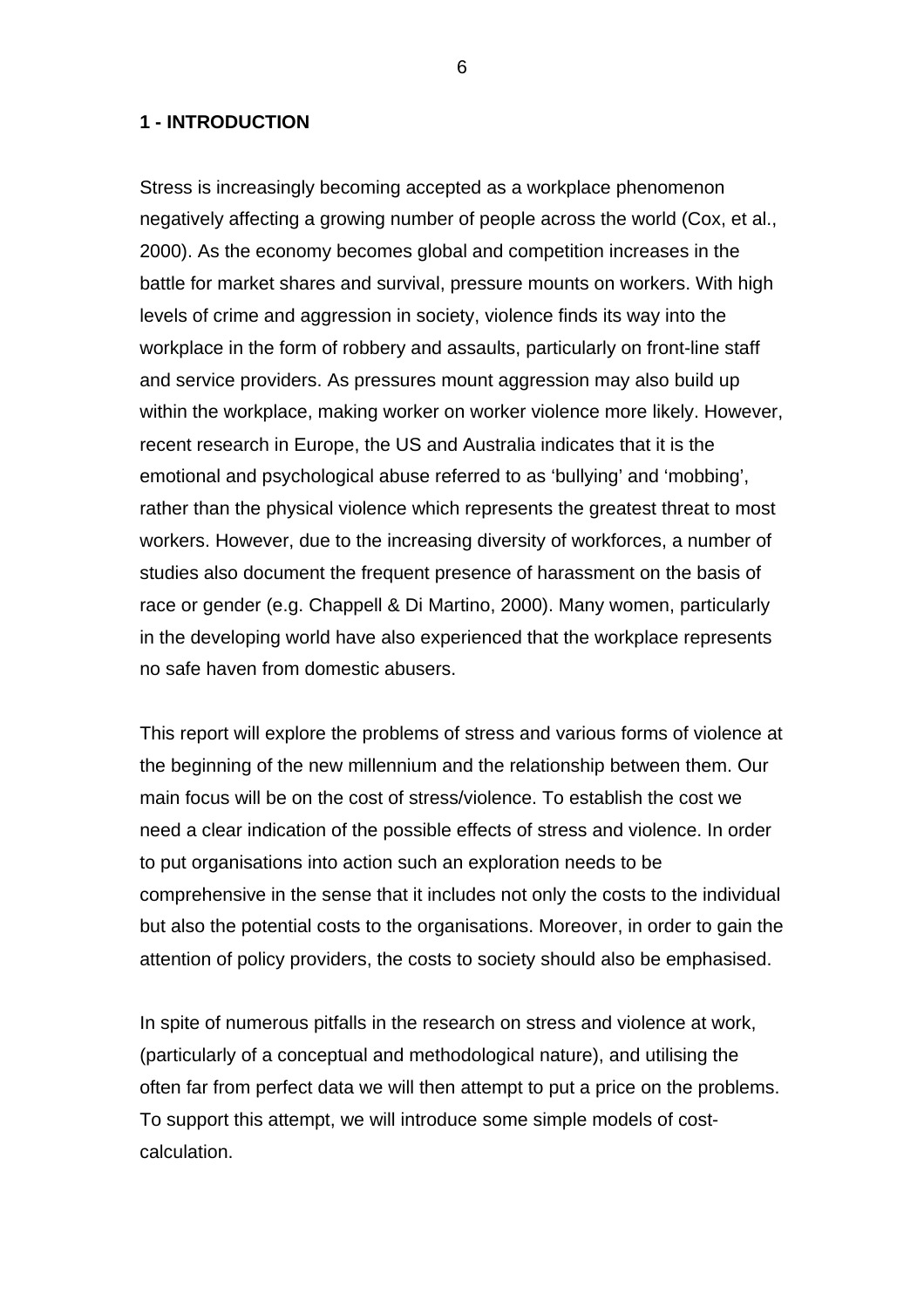As the primary aim of this report is to bring about change, we will also discuss interventions. Progress on intervention with regard to stress and various forms of violence will be evaluated and where relevant, good examples of successful interventions will be presented.

However, before we start discussing the problems of workplace stress and violence, we will briefly highlight some factors and trends which are likely to affect the presence and scale of violence at work.

## **A changing world of work**

Listed below are some factors and trends which may affect the presence and scale of stress and violence.

- $\bullet$  The economic world is moving towards a single, global market place. However, this economic globalisation has increased commercial competition with growing pressures on everyone at work as a result. In order to survive in this competitive environment, organisations are restructuring and downsizing with the aim of cutting costs (Cooper & Jackson, 1997). Tendering for contracts, which also now often include public services has become increasingly common, bringing with it more economic risk-taking in order to reduce cost (Quinlan, 1999).
- ♦ Organisational downsizing and restructuring has resulted in greater pressure on those remaining employees with an increase in workload and work pace. Such work-intensification has resulted in employees in some countries, for example the US and UK, also working longing hours (Bosch, 1999).
- ♦ In order to increase flexibility a growing number of people are being offered work on a temporary or part-time basis and sub-contracting or outsourcing has become common in many countries. Perceptions of jobinsecurity are also increasing in the industrialised world. Even though such perceptions at times may be at odds with reality, they reflect a trend effecting a number of people (OECD, 1999).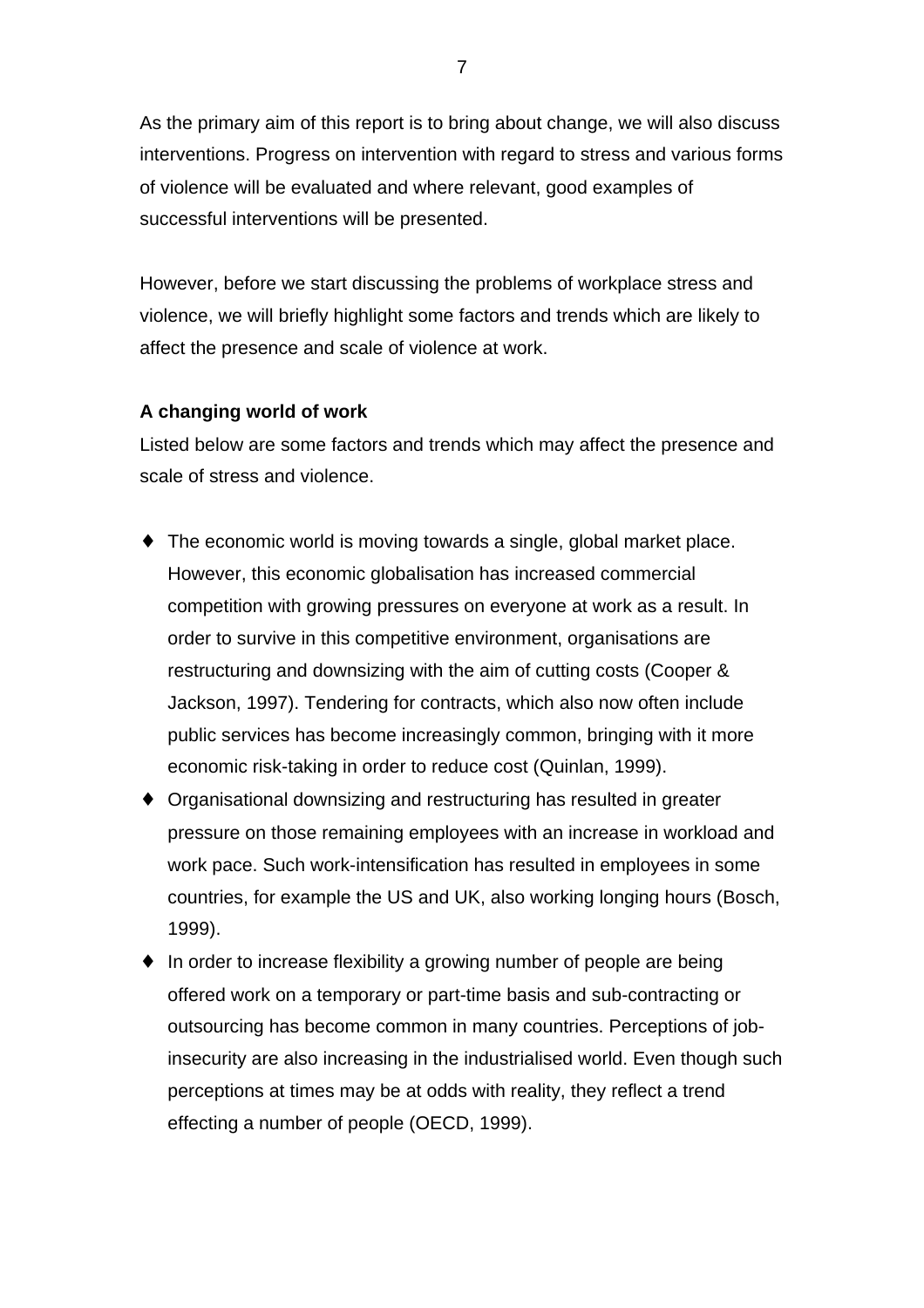- $\bullet$  In many countries it is the service sector which is increasing most rapidly, with growing demands and pressure from clients and customers effecting a large proportion of the working population.
- $\bullet$  The revolution with computing and telecommunications is gradually transforming work-processes. A greater number of workers are being employed in tele-working with their private home being their workplace. With a wider definition of 'workplace' there is also a need for new measures to be introduced by organisations, for example to ensure that basic health and safety regulations are applied at home.
- ♦ The organisation of work is changing with more people working in selfdirected or autonomous teams, team-working etc (Cox et al, 2000)
- ♦ For industrialising or newly industrialised countries the changes are enormous as they restructure from labour-intensive industries to high-tech industries and where cultural changes also often go hand in hand with the economic change (Lu et al, 1999).

In parallel with this development, a number of demographic changes have been taking place.

- ♦ In many countries women make up a growing proportion of the workforce. However, a very substantial amount of female workers are employed in precarious jobs, often with little job-security, low pay and unfavourable working conditions and remuneration. This process is not limited to the industrialised world. In addition, for many female workers in developing and industrialising countries the work-experience is a harsh one, with mistreatment and sexual harassment a commonplace reality often nurtured by cultural and religious beliefs. Whilst a growing number of women are taking on managerial jobs, they are still faced with problem connected to exclusionary or undermining behaviour from men who may consider them a threat (Veale & Gold, 1998).
- In most industrialised countries the population is ageing with growing pressures on social services as a result. Increasingly hospitals and nursing homes are inhabited by the oldest and most needy of the elderly, heightening the pressures on staff (Boyd, 1995).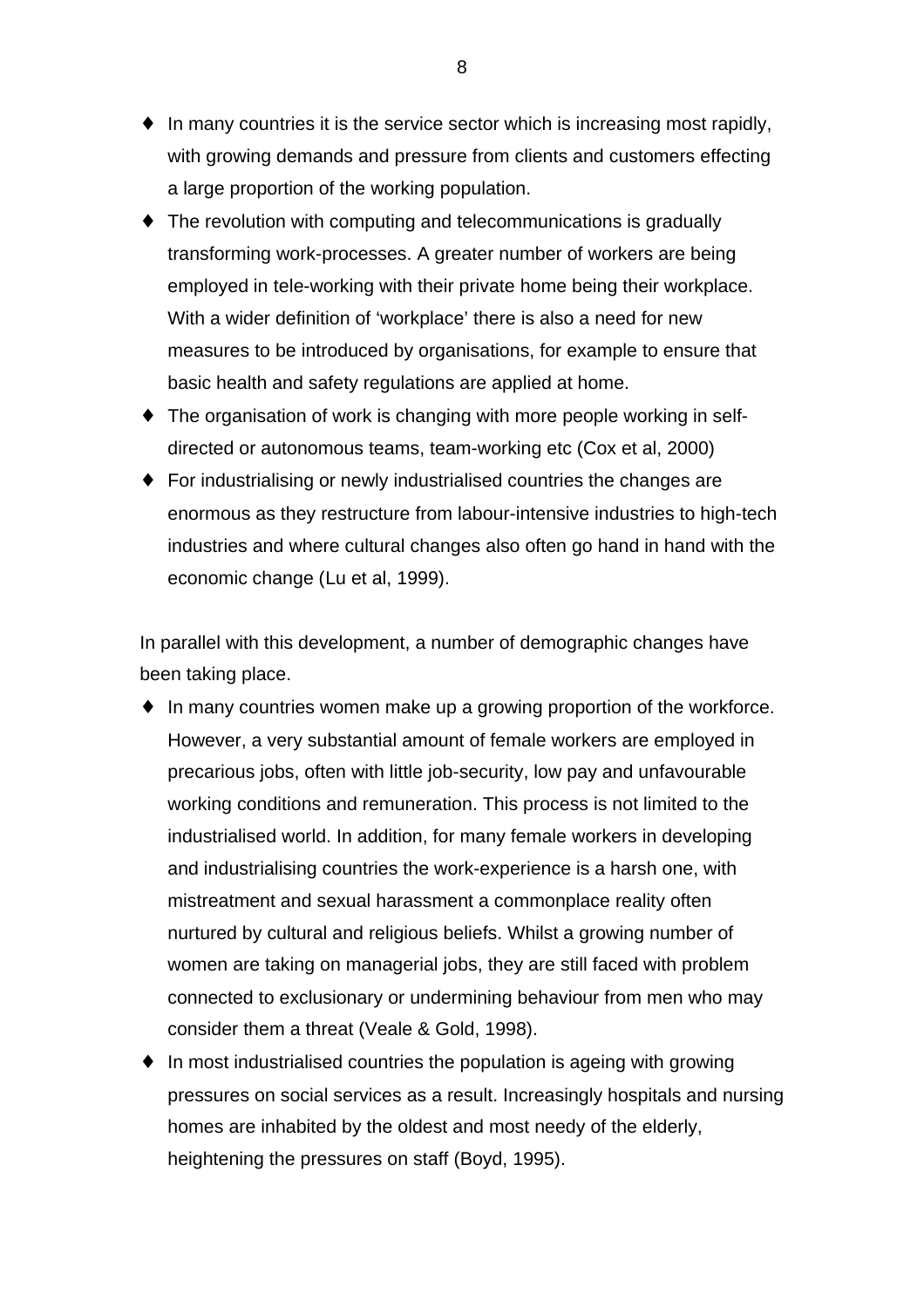♦ In many countries the workforce is diversifying. This diversity may refer to gender, race, physical ability as well as sexual orientation. Where such development is not managed properly it may give rise to tension and conflict among groups of employees (Neuman & Baron, 1998).

## **2 - PROBLEM DESCRIPTION**

Stress is a complex phenomenon, which is reflected in the large number of definitions in circulation (Di Martino, 1992). However, in recent years definitions have tended to converge around a definition that explains stress as an interactive psychological process or a psychological state between the individual and the situation (Di Martino, 1992; Cox, 1993). According to this model stress is seen as the perceived imbalance between internal and external demands facing the individual and the perceived ability to cope with the situation. Essential to this process is the individuals subjective interpretation or appraisal of the situations and the potential threat it may entail and to what extent the threat is perceived to be within the individual's control. Faced with an external threat, be it from the physical or the psychosocial environment, the organism will try to respond by employing its coping resources, developed for example from previous experience. This process will be influenced by the nature and the extent of the demands, the characteristics of the person, the social support available to the individual and the constraints under which the coping process is taking place (Cox et al, 2000). Whilst access to social support is being emphasised as a positive force in the coping process, the presence of other individuals may also impact negatively on the situation by adding pressure, due to being a source of distraction or irritation (Sutherland & Cooper, 2000).

The dynamics of the stress process are emphasised in the model described above. The utilisation of coping resources, whether successful or not, will impact on the situation and, therefore, influence any symptoms of stress and the influence from the perception of internal and external demands. Similarly, there exists a dynamic relationship between stress and health, whereby any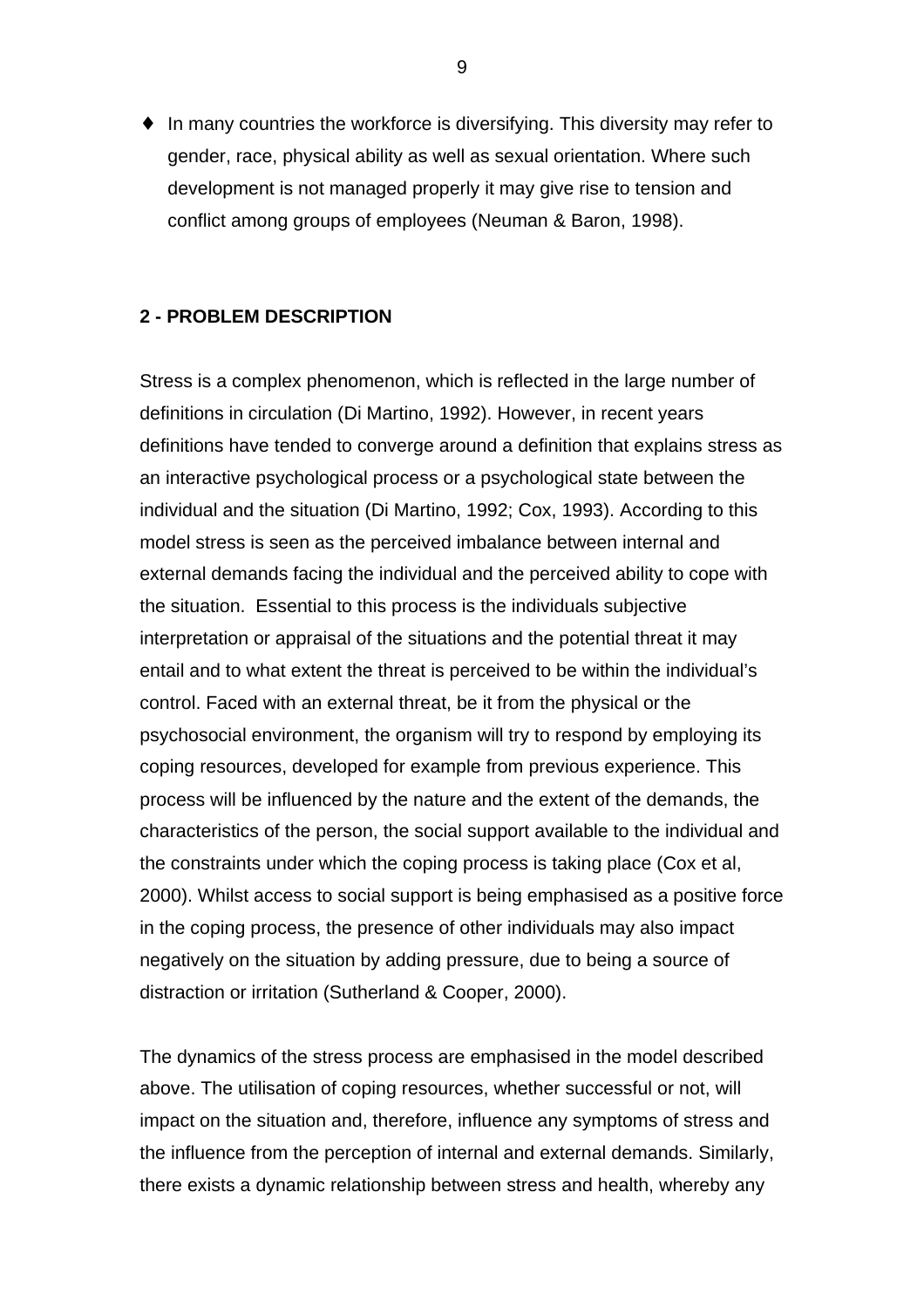impairment to health and wellbeing as a result of stress will influence the individual's ability to deal with future stress. Moreover, stress can manifest itself in anxiety and irritability which in turn may influence social relationship at work. One should also bear in mind that the stress experience may not necessarily have any psychological or physiological impact when it is within the individual's ability to regain equilibrium or homeostasis by adjusting to the situation. However, such experiences may still be taxing and represent an impairment of the individual's wellbeing (Cox et al, 2000).

Stress is often understood in its negative expression as synonymous with distress. This is also how the concept of stress will be used in this report. However, it is worth bearing in mind that adapting to a new situation, even when the situation at first may be considered a threat, cannot entirely be seen as a negative process as overcoming the threat may be considered beneficial to personal growth and learning (Di Martino, 1992).

As far as stress symptoms are concerned, a useful distinction can be made between short-term behavioural outcomes/maladaptive coping strategies, e.g. taking a sleeping pill, lighting up a cigarette, skipping breakfast, having an extra drink, and the more long-term consequences such as physical and mental ill health.

The focus of this report is on stress within a work context. However, we acknowledge that factors outside work, e.g. personal relationships and family circumstances, will influence and interact with stressful situations and vice versa. For example, a negative development in a person's domestic life, may make them more vulnerable to pressure in the workplace. In turn intolerable workloads over a long time period are likely to affect an individual's functioning at home, thereby possibly influencing their relationships with their spouse and children.

Several taxonomies of stressors have been introduced (e.g. Cooper & Marshall, 1976; Cox, 1978,). Cox et al. (2000) identify ten types of stressors or stressful characteristics of work, which again are divided into two groups: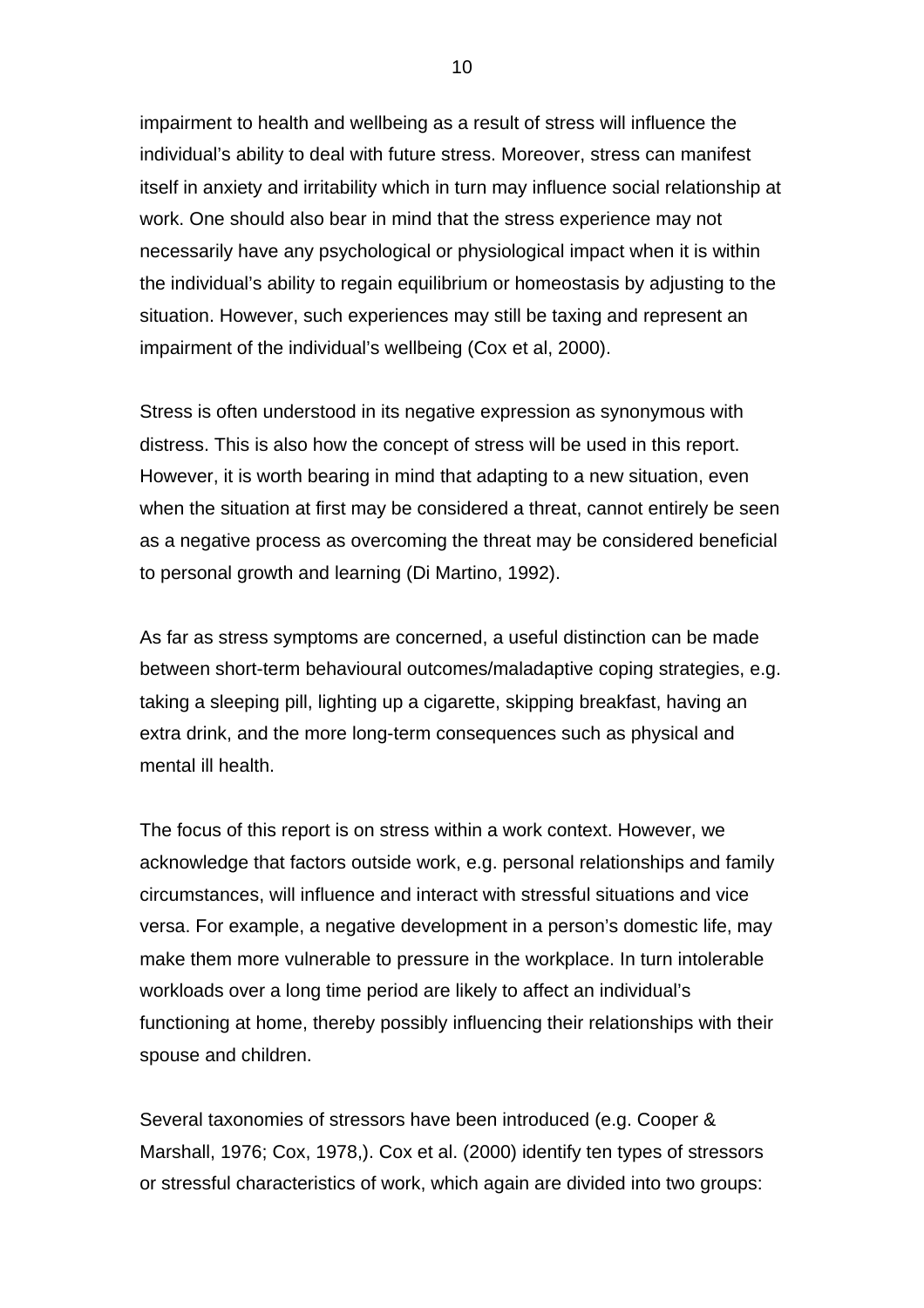'content of work' and 'context to work'. The first group, 'content of work' refers to the following classes of stressors, work-environment and work equipment; task design, workload/work-pace and work schedule. The second group is made up of stressors such as organisational culture and function; role in organisations, career development, decision latitude and control, home work interface, and interpersonal relationships at work. Interpersonal relationships encompass negative interactions with others in the workplace. This stressor, therefore, includes those behaviours relevant to the present report; namely, violence, harassment, and bullying. At the same time, any of the above stressors can function as antecedents of violence, harassment and bullying, as well as influencing the stress-coping process.

## **Extent of stress**

Below we have listed some evidence of the impact of stress at work:

- ♦ A survey of the European Union's member states found that 28% of employees reported stress-related illness or health problems. This accounts for 41 million EU workers (European Foundation for Working and Living Conditions, 1996)
- ♦ A recent survey by the Australian Confederation of Trades Unions concluded that stress was now the single most important occupational health and safety issue (ACTU, 2000)
- ♦ In a UK survey, 500,000 employees were found to be suffering from workrelated stress, suggesting a 30% rise from 1990 (HSE Survey of Workrelated ill health reported by Smith (2000)). The Bristol Stress and Health at Work Study (Smith, 2000), which used a random community sample (N=7,069), showed that 15-20% were very or extremely stressed and 40- 45% moderately stressed. 23% had experienced an illness caused or made worse by work. Two other British surveys (Labour Force Survey, 1995) based on self-report, both using large-scale representative population-samples found that 31% and 26.5% of respondents respectively were suffering from work-related stress or related illness.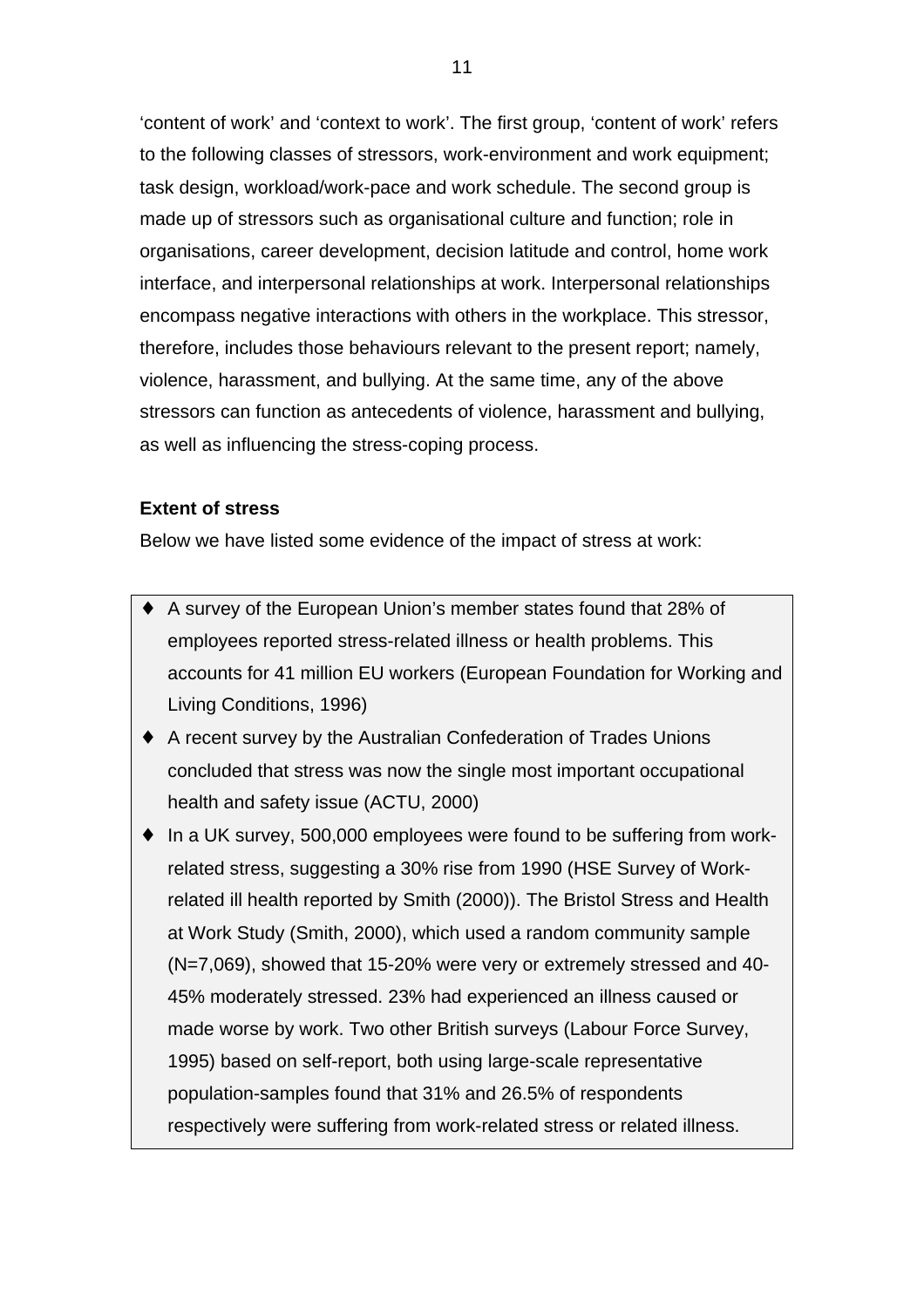Two US studies of workplace stress have been reported by the National Institute of Occupational Safety and Health (NIOSH): A survey by Families and Work Institute found that 26% of workers reported they are 'often' or 'very often' burned out or stressed by their work. Similarly, a study by Yale University reported that 29% of employees perceived themselves to be 'quite a bit' or 'extremely stressed at work'.

Very few studies have surveyed large population groups in newly industrialised countries or in the developing world. Whilst numerical evidence is often not available, the growing number of studies undertaken in recent years demonstrate a heightening awareness of a problem, for example in India (e.g. Chandraiah et al, 1996) and in Mexico (Douglas et al, 1997). However, there is still considerable evidence of occupational stress as a significant social problem. For example:

- ♦ A large random sample of Taiwanese workers concluded that the Taiwanese suffered worse physical health than British industrial workers (Lu et al, 1994). This finding was confirmed in a recent study of Taiwanese managers which not only perceived stress to a larger degree than the general workforce, they were also more stressed than comparative samples from Hong Kong, the UK and Germany (Lu et al. 1999)
- ♦ In a study of Brazilian white-collar-workers it was found that Brazilian workers had higher levels of stress and were faced with more sources of stress than a normative comparison group from the UK (Moraes et al., 1993)

The above examples show that stress has become a considerable occupational concern and is probably on the increase.

## **Workplace violence**

One source of stress, which recently has received considerable attention is workplace violence or violent acts. Such workplace incidents of violence have been met with growing interest in the media as well as within the management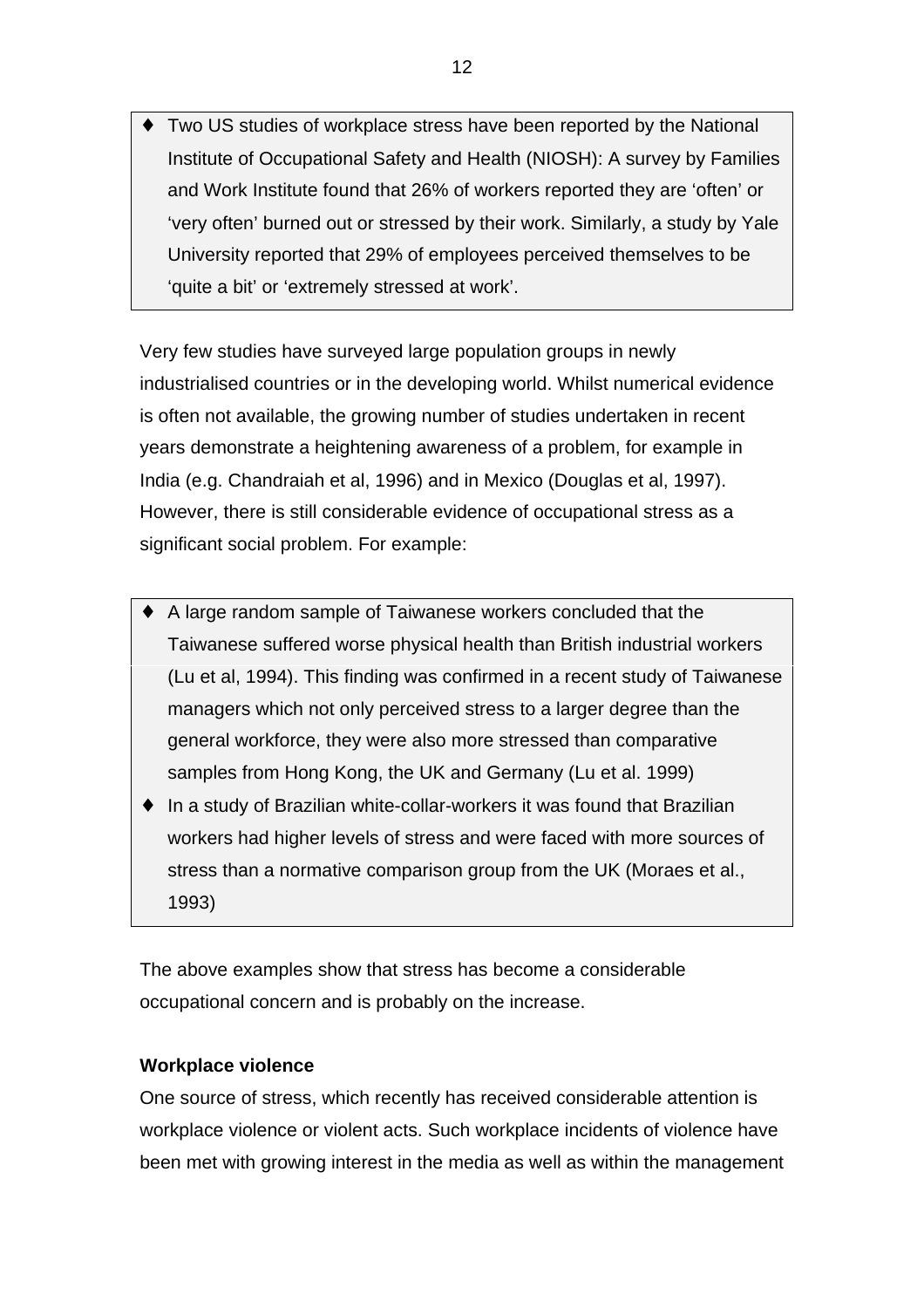literature. Not surprisingly, it is those incidents of violence with a fatal outcome, which have received the greatest attention. However, even though there are reported to be approximately 1,000 such homicides a year in the US alone, these episodes only account for a fraction of all incidents of violence or 1 out of 650 incidents altogether. Moreover, in the US a high profile has been given to those incidents where a person has been murdered by a fellow worker. This is despite the fact that these events account for only 4% of homicides at work, with the large majority a result of armed robberies (Toscano & Weber (1995) cited in Braverman, 1999). Nonetheless, workplace murders as a result of so-called disgruntled workers appear to be a problem particularly relevant to the US and is likely to be linked to the availability of firearms (Boyd, 1995).

It is important to make a distinction between different types of violence as each type will require a different approach with regard to its control and management (Leather et al., 1999). In this respect, a widely used classification scheme is the one introduced by the California Occupational Safety and Health Administration (1995). This classification divides violent acts into three types: 1) Violent acts occurring primarily from robberies with the aim of obtaining cash/valuable goods and which involve incidents where the offender has no legitimate right to be at the premises; 2) Violent acts from individuals who have a legitimate right to be on the premises as a recipient or provider of the service offered, e.g. patients, customers and students; 3) Violent incidents between co-workers, including violence directed against someone in a superior as well as in a subordinate position.

Before introducing a definition of violence, it is suggested that attention should be paid to the following issues: 1) The scope of the definition, in other words, what is to be included under the term 'violence'; 2) How to define 'workplace'; 3) What incidents may be characterised as being work-related (Bulatao & VandenBos, 1996). A useful definition of violence may be:

*'crimes of violence that occur in the workplace or while the victim is at work or on duty'* (Jenkins, 1996).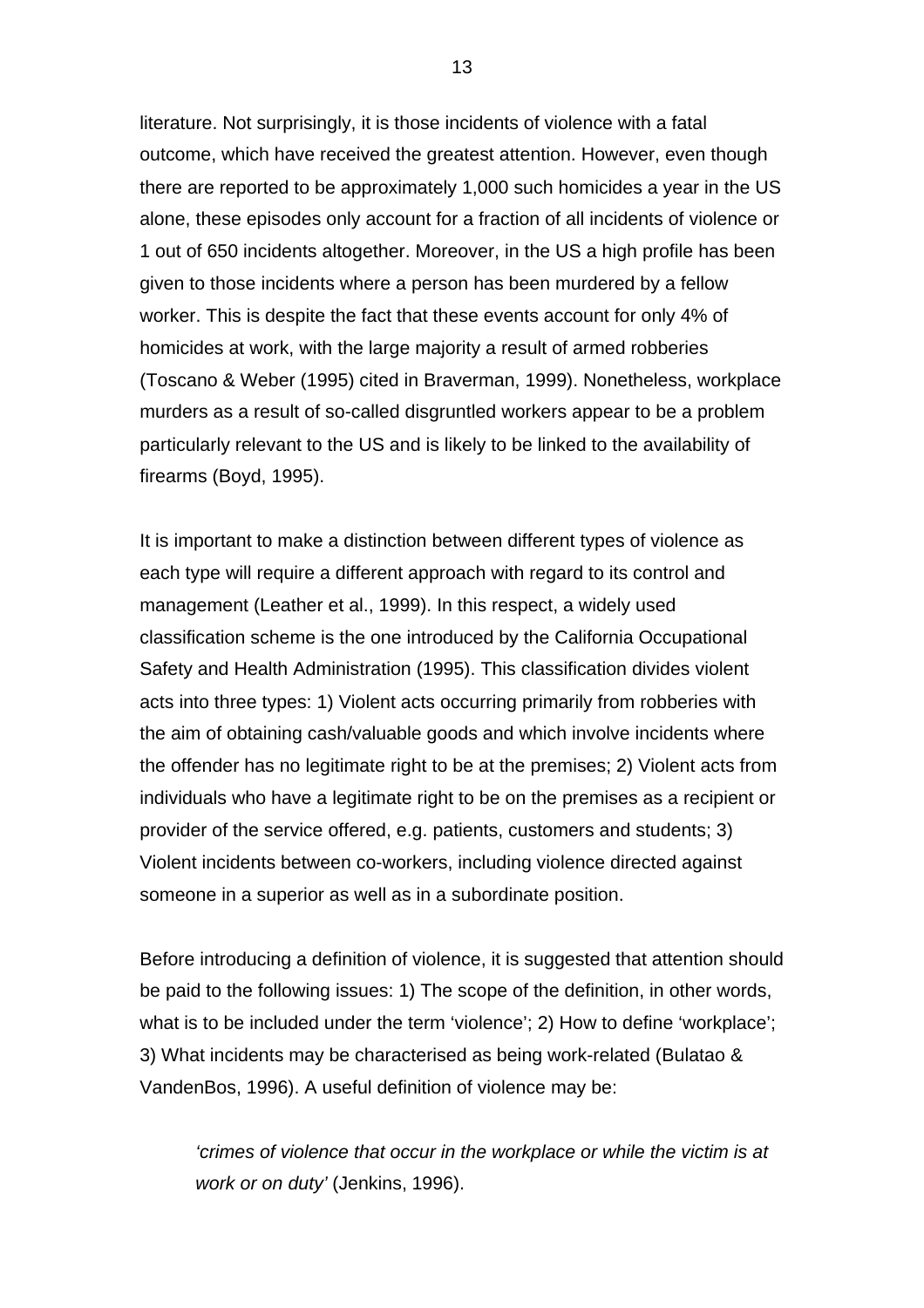Such a broad definition will apply to people operating within the workplace in its widest sense e.g. taxi and bus-drivers as well as people working from home and will be in line with the view of a growing number of commentators in the field (Chappell & Di Martino, 2000; Leather et al., 1999). With the growing number of self-employed people or people working from home, such a broad definition would have a wider appeal. Whilst violence at work mainly will refer to acts taking place in the course of employment, we will also include example of violence where domestic abuse spill over into the workplace, e.g. violence from a pervious or current partner taking place within the confines of the workplace. Since the purpose of this report is to explore potential cost of the overall problem of violence at work such incidents will carry a price and, can, therefore, not be overlooked. However, despite its obvious advantages, the above definition is limited to 'crimes of violence'. In order to incorporate acts of sexual and racial harassment as well as the more recently established phenomena, bullying/mobbing and emotional abuse, a definition recently agreed by the European Commission appears to be useful. Here violence is defined as:

*'incidents where persons are abused, threatened or assaulted in circumstances related to their work, involving an explicit or implicit challenge to their safety, well-being or health'* (Wynne et al., 1997).

In addition to having a wide scope, this definition will encompass all the above mentioned phenomena related to workplace violence. Whilst we acknowledge that they are inter-related, we will still argue that there are advantages in describing them separately.

We have already suggested that violence may be an important source of stress in many cases. However, as highlighted above, the dynamics of the stress experience suggest that stress may also function as an antecedent of violence. In this respect violence can be related to a number of social or situational stimuli such as perceptions of unfair treatment, increased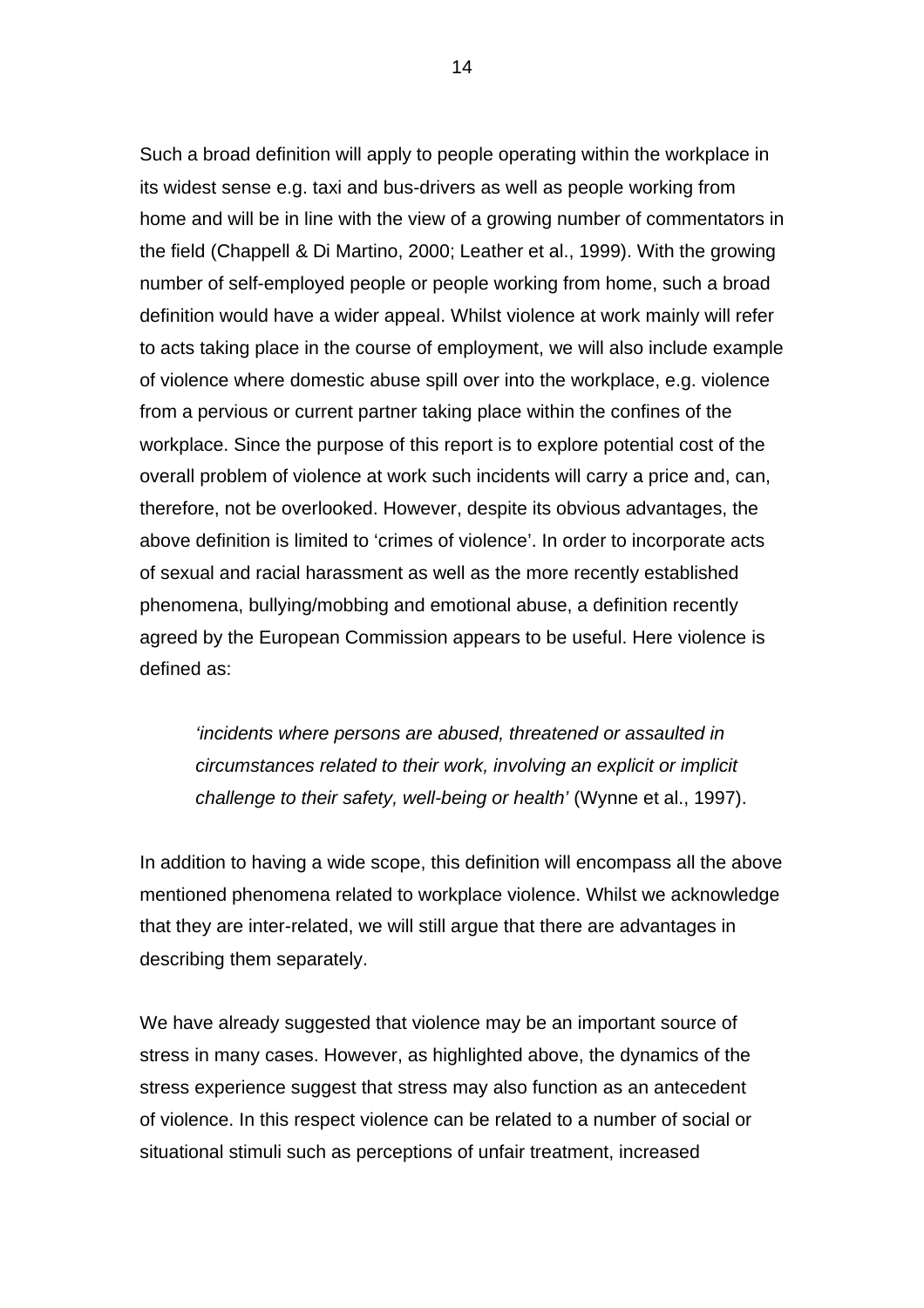workforce diversity, organisational change, downsizing, a growing use of workplace surveillance, etc (Neuman & Baron, 1998).

Violent incidents have been linked with the culmination of stressful interactions and powerlessness. In other words, individuals who may perceive themselves to have no control over the situation may use violence as an outlet of their frustration and anger (Bulatao & VandenBos, 1996). However, due to the cross-sectional nature of most studies, cause and effect remain unclear. However, it is possible that exposure to violence, in turn, creates feelings of lack of control, dissatisfaction with the job and so forth.

## **Extent of physical violence and assault**

When discussing the extent of violence at work, it is important to bear in mind the varying quality of data often reported in this area, not least with regard to sample identification and data-gathering procedures (e.g. Castillo, 1995). The problems identified with lack of reporting are also well known, particularly where reporting an incident may have a potential repercussion on the individual or when an incident could be interpreted as resulting from failure to approach the situation in a professional manner (Cox & Leather, 1994). One should also note that data from different surveys are seldom directly comparable.

- ♦ A representative study of members of the Norwegian Trade Union for Social Work found that 20.9% of respondents had experienced physical violence and threats at their current workplace. A far higher number were aware of others' experiences of violence. Violence is, therefore, perceived to be pervasive in the work environment (Skarpaas & Hetle, 1996).
- ♦ Based on face-to face interviews with 21,500 workers across the sixteen European Union member states, 4% of employees within the EU countries are exposed to physical violence from individuals not belonging to the organisation whilst 2% are subjected to violence from fellow employees. Public administration and retailing report the highest number of violent acts (European Foundation, 2000). Men and women are subjected to physical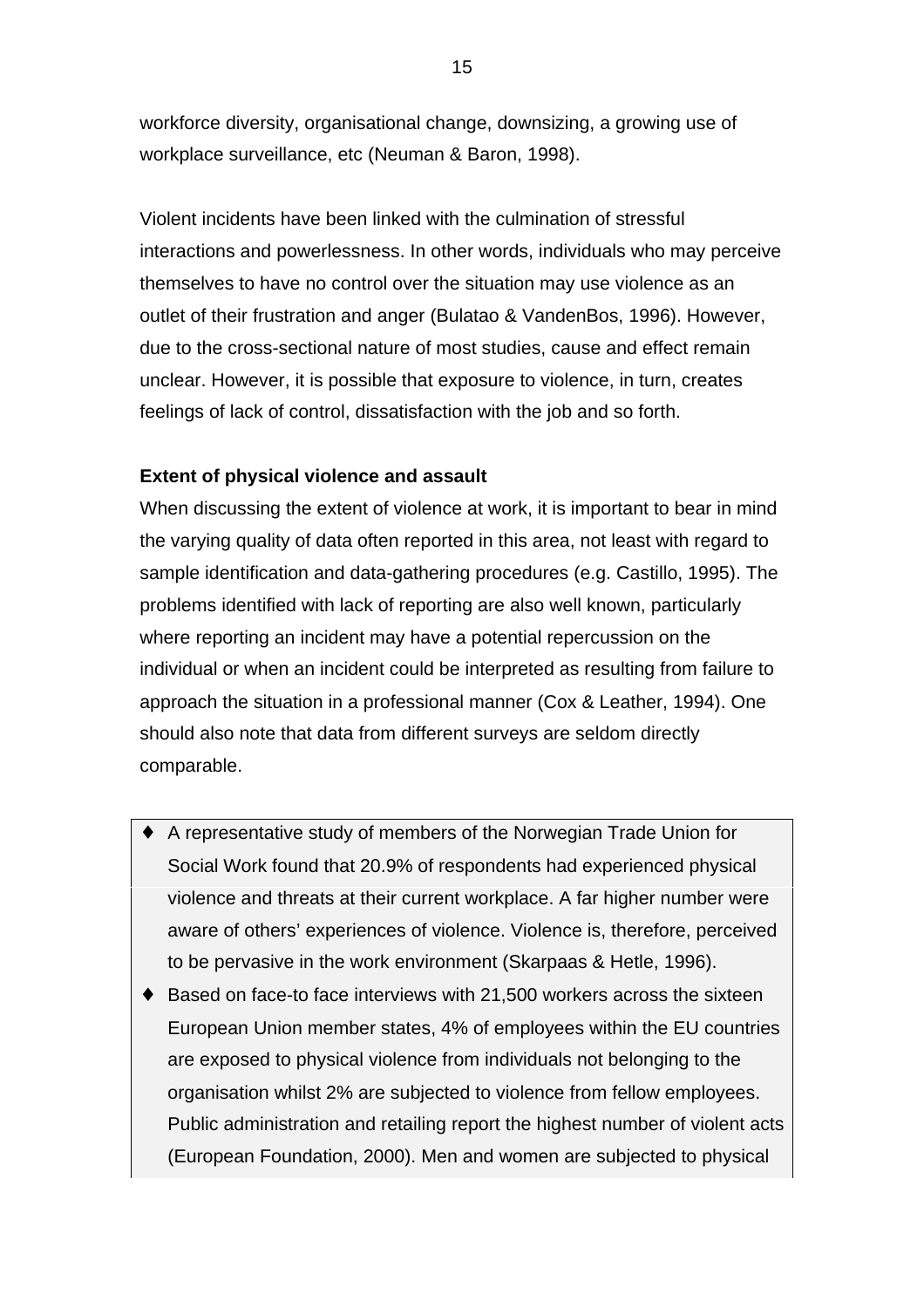violence in similar numbers. These figures are identical to a similar study undertaken in 1996 (European Foundation, 1997).

- ♦ In a review of workplace related violence, Standing and Nicolini (1997) describe a recent survey by the UK British Retail Consortium, which found that 9,000 workers experienced physical violence whilst 47,000 had been subjected to threats of violence during 1995/6. Compared with the 1994/5 survey, there was a 5% increase in the number of physical violent incidents (Standing & Nicolini, 1997). Whilst it is impossible to say whether rates of violence are rising overall, industry or occupation-wide comparisons may provide more information. Standing and Nicolini (1997) concluded that the high risk sectors remain the same, whilst in some cases rates have not risen, possibly due to the introduction of prevention policies or as a result of changing working conditions. The British Crime Survey (1996) found that the groups most at risk were workers within health and welfare, teaching, retailing, Department of Social Security staff, transport, milkmen and taxi-drivers (Standing & Nicolini, 1997).
- ♦ According to the US Department of Justice (1994) 1 million employees are assaulted at work each year in the US alone, of which nearly 160,000 sustained physical injury. For the period 1980-1992, a NIOSH survey reported 9,937 workplace homicides, nearly 800 a year, with an average yearly workplace homicide rate of 0.7 per 100,000 workers. Taxi-drivers, followed by sheriffs/bailiffs and police/detectives were most at risk (Jenkins, 1996). Based on a national representative sample, the American National Crime Victimization Survey (NCVS), showed that in an average year within the survey period (1987-1992) close to 1 million workers reported being the target of violent acts at work (ILO, 1998). For 1992 the estimated number was 668,000 which accounts for under 1% of all workers in the US. 16 % of these incidents resulted in an injury to the target. Whilst the occupational group most at risk with regard to homicide at work was taxi-drivers, non fatal assaults were most common in the service industries and retailing according to The Survey of Occupational Injuries (Bulatao & VandenBos, 1996). Among assaulted workers in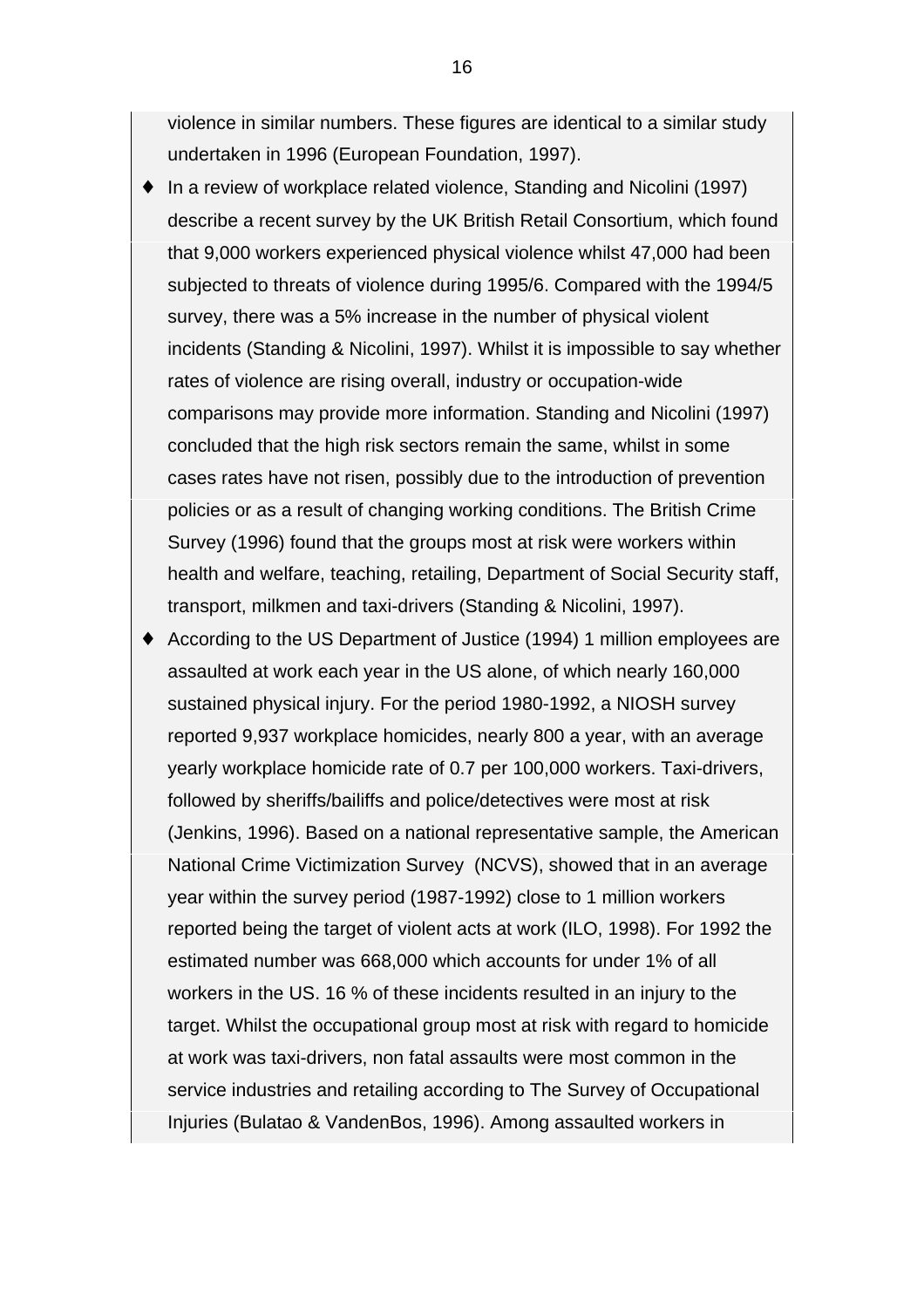service industries, the majority worked in the health care sector, in nursing homes (27%), social service (13%) and hospitals (11%).

♦ A Canadian longitudinal study (1982-1992) based on workers' compensation claims of time loss as a consequence of exposure to violent acts found a sharp increase in claims. Of these, health care workers accounted for by far the highest number followed by cashiers/clerks, and police officers. However, the increase in claimants can in its entirety be explained by a doubling of claims from the health care sector alone (Boyd, 1995).

With regard to violence in newly industrialised countries and the developing world, there is little 'hard' evidence from epidemiological studies. Instead one is left to piece together a picture on the basis of anecdotal evidence. Typical factors which are likely to influence the rate of violence in the workplace are: poverty, unemployment, a high prevalence of rape, drugs and prostitution. For example 25% of respondents to a survey in Venezuela reported that they had reduced their working hours, particularly at night, because of fear of crime (Buvinic, 2000, Ohsako, 1998).

- ♦ The problem of domestic abuse affects women across the world. According to the World Bank between a quarter and a third of women in countries surveyed were found to be physically abused by their family, a figure which increases when emotional abuse in the home is taken into account (Heise et al, 1994).
- ♦ In Bangladesh women murdered by their husbands account for 50% of all murders (IWTC, 1992), whilst in Papua New Guinea 73% of women murdered between 1979 and 1982 were murdered by their husbands (Heise et al, 1994).
- ♦ Female Filipino migrant workers frequently report high levels of physical assault at work (Chappell & Di Martino, 2000)

Whilst men were more at risk than women of becoming victims of homicide and physical assault, as well as being assaulted by a stranger, women were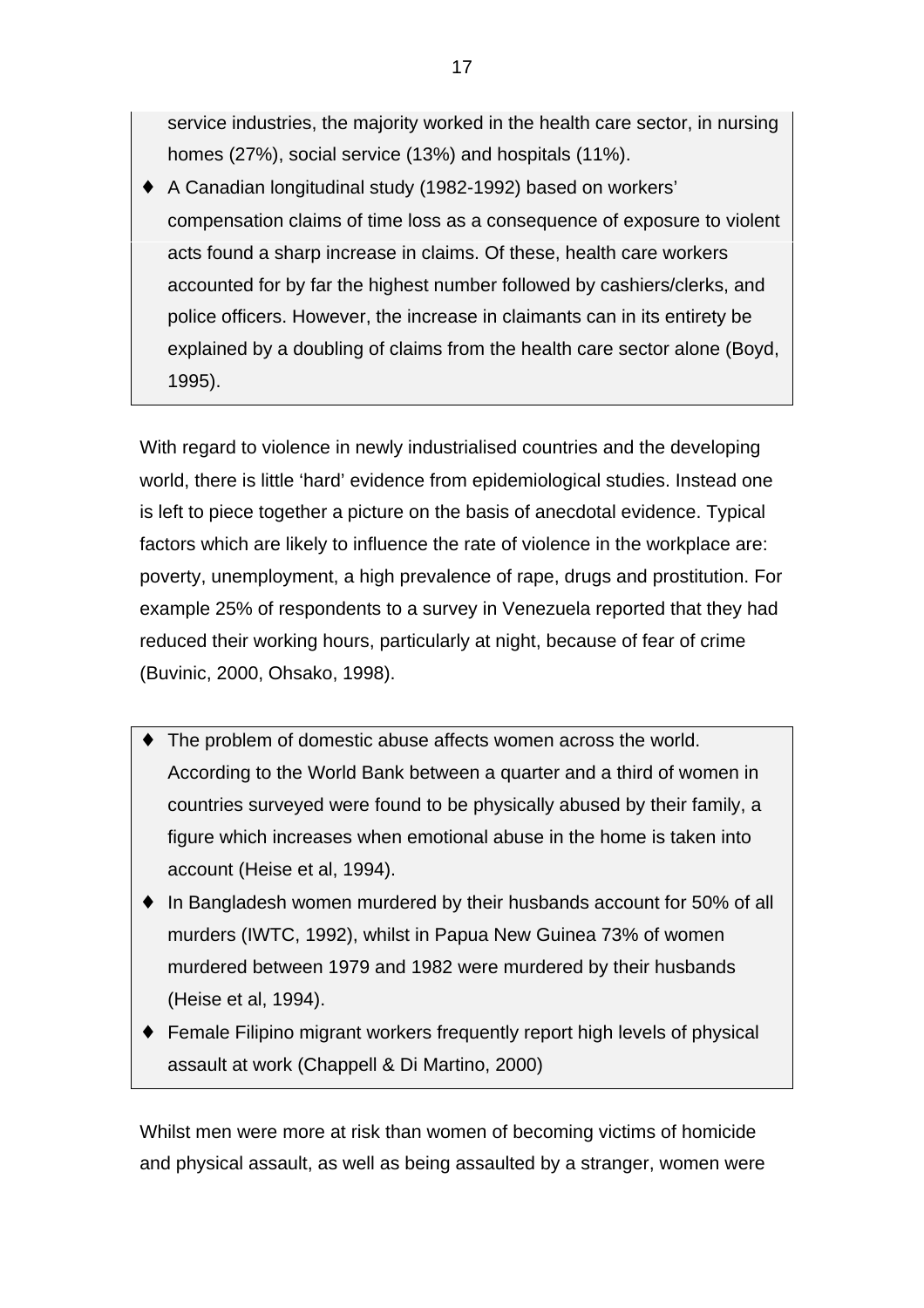more likely to be attacked by someone known to themselves (Bulatao & VandenBos, 1996). This last point may be explained with reference to women's vulnerable position in the labour market, concentrated in low-paid and low-status work, as well as in occupations with high rates of client violence (Bulatao & VandenBos, 1996).

Since 1990, the International Crime Survey, which collects data on violence and crime across 50 countries world wide (based on approximately 130,000 interviews) have included data on victimisation at work (Chappell & Di Martino, 2000). Whilst the quality of some of the data is questionable, the findings are still of interest. The results show that whilst victimisation is greatest in industrialised countries, non-sexual and sexual assaults are most prevalent in Latin-America. Women were generally found to be at higher risk of violent acts than men, though no difference emerged in Western European countries. Ten percent of violent incidents involving women took place in the workplace, whilst the comparable figure for men was 16%. Young workers were found to be particularly vulnerable to incidents of sexual assaults (Chappell & Di Martino, 2000).

These examples show that physical violence, whether leading to an injury or not, is a significant problem across the world. There is also some evidence that physical assaults in the workplace may be on the rise, with female workers particularly vulnerable. (See examples from previous page). This, in part, reflects the fact the occupational sectors most at risk are retailing and other service industries together with health care and social services, all industries with a high proportion of female workers.

## **Bullying/mobbing/emotional abuse**

Research into the phenomenon of bullying within the workplace has grown rapidly in recent years. However, the large number of 'labels' in use has so far made it difficult to get an overview of the problem and its prevalence. For example, whilst 'bullying' is the term most frequently used in the UK and Australia, this behaviour is referred to as 'mobbing' in Scandinavia and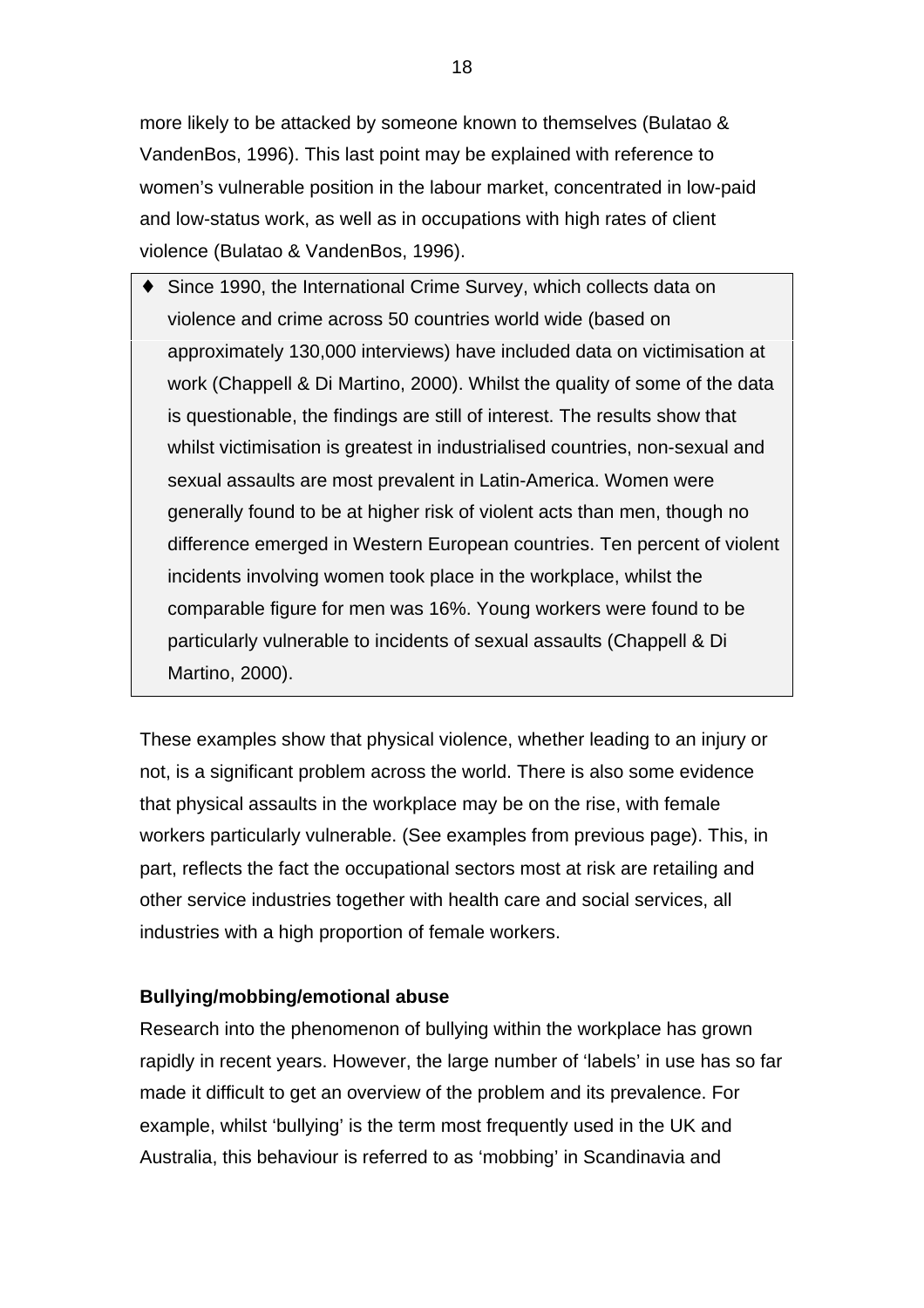German speaking countries. Furthermore, in the US a similar phenomenon has been labelled 'workplace harassment' (Bassman, 1992) or 'mistreatment' (Price Spratlen, 1995) and, most recently, 'emotional abuse' (Keashly, 1998). Research into the issue of workplace bullying started in Scandinavia in the 1980's. As part of a growing interest in work-related research in general, an early recognition of the importance of work-related stress had emerged. It is, therefore, not surprising that the first evidence of the problem of bullying, or 'mobbing' as it is referred to in Scandinavia and German speaking countries, emerged in Sweden and subsequently in Norway and Finland. Whilst some writers make a distinction between 'mobbing' and 'bullying' (e.g. Davenport et al, 1999), with 'mobbing' referring to those incidents of harassment where a group of people gang up on a single individual, for the purpose of this report we will use the labels synonymously.

A widely used definition of bullying is:

*'Bullying emerges when one or several individuals persistently over a period of time perceive themselves to be on the receiving end of negative actions from one or several persons, in a situation where the one at the receiving end has difficulties in defending him/herself against these actions.'* (Einarsen et al, 1994, p.20)

Typical behaviours which may fall under the category of bullying are 'withholding information which may affect someone's work', 'attempts to find fault with someone's work', 'public humiliation', 'gossiping' and social exclusion or isolation. Whilst it may be unpleasant to be at the receiving end of someone's negative acts, even if it is a one-off event, such behaviour normally will fall outside the scope of the definition (Rayner, et al., 2001). The exception here may be negative acts of a nature and a severity which permanently instil fear in the recipient. It is worth noting that the definition relates to process development and victimisation, which is considered important for the effect it may have on the target and the surroundings and, therefore, for the costs it may cause or bring about.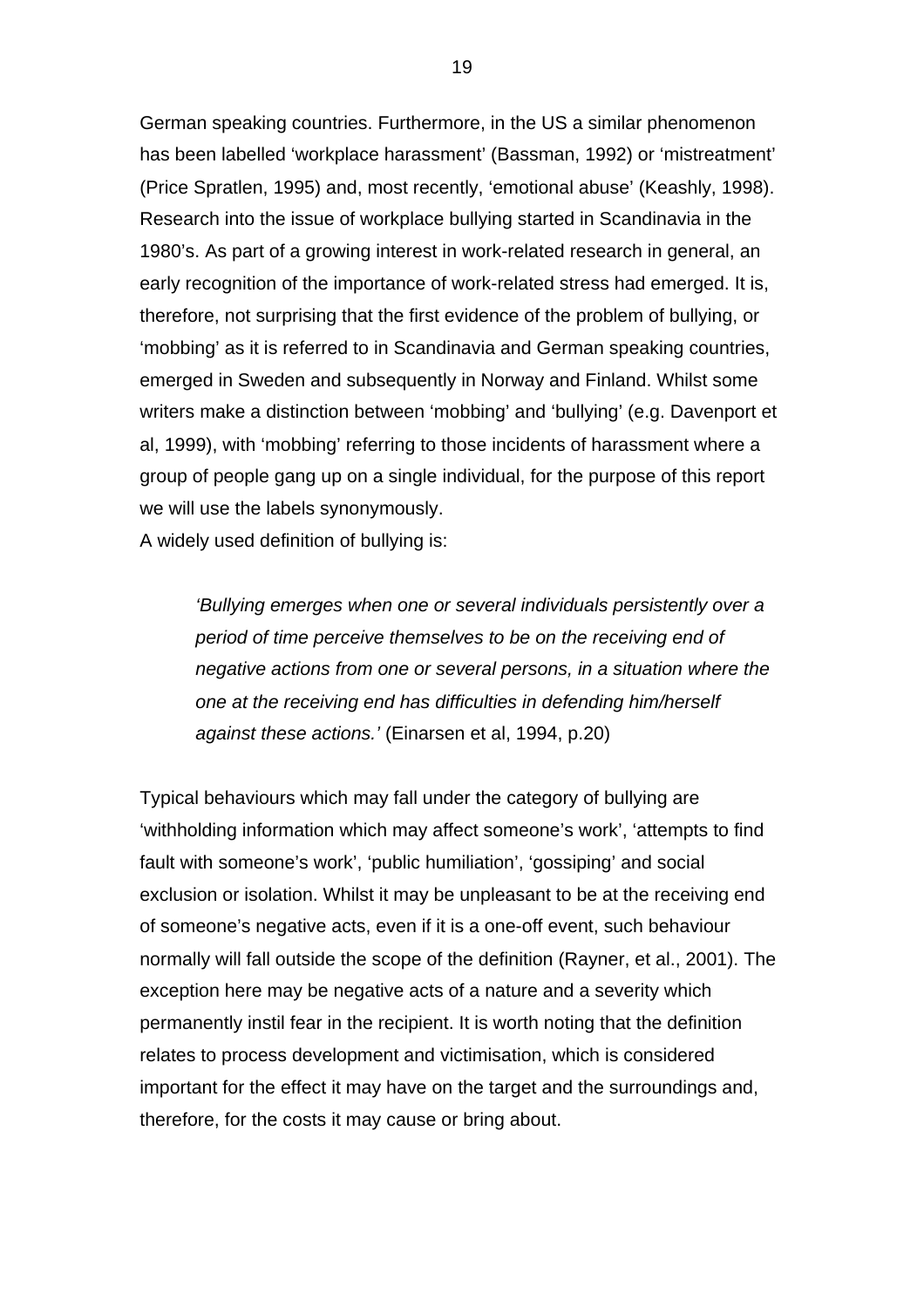The relationship between bullying and stress is frequently highlighted, with models of stress introduced to make sense of the problem (Einarsen, 1996). In this respect bullying is considered a variant or subset of severe social stress (Niedl, 1995). In line with such an approach, the antecedents of bullying have frequently been sought amongst traditional stressors such as role-conflict, lack of control, and work overload.

# **Extent of bullying**

A considerable number of studies into workplace bullying (or similar issues) have been undertaken of which some are reported below.

- ♦ A representative study of the Swedish population (N=2,400) concluded that 3.5% of respondents fitted into the definition of bullying (Leymann, 1992) Neither age nor gender influenced prevalence rates, but people working in schools, universities and other educational settings were found to be most at risk.
- ♦ Using the same methodology, an Austrian study of employees at two different settings, a research institute and a hospital, found that 7.8% and 26% respectively reported to having been bullied within the last six months (Niedl, 1995).
- ♦ A Norwegian study of more than 7,000 employees found that 8.6% of respondents reported to have been bullied within the last six months (Einarsen & Skogstad, 1996). Older employees and people in private sector organisations were more at risk of being bullied. Bullying was also found to be more prevalent in male-dominated organisations.
- ♦ A recent British study of 5,388 employees from the private, public as well as the voluntary sectors found that one in ten employees reported having been bullied with the last six months, and 24.7% within the last five years. 46.5% had witnessed bullying taking place within the same time period (Hoel & Cooper, 2000a). Employees within the prison service, post and telecommunication, as well as schools reported the highest levels of bullying.
- ♦ A national survey of bullying in Ireland reported that 23% of respondents had been subjected to bullying within the last 12 months (O'Moore, 2000)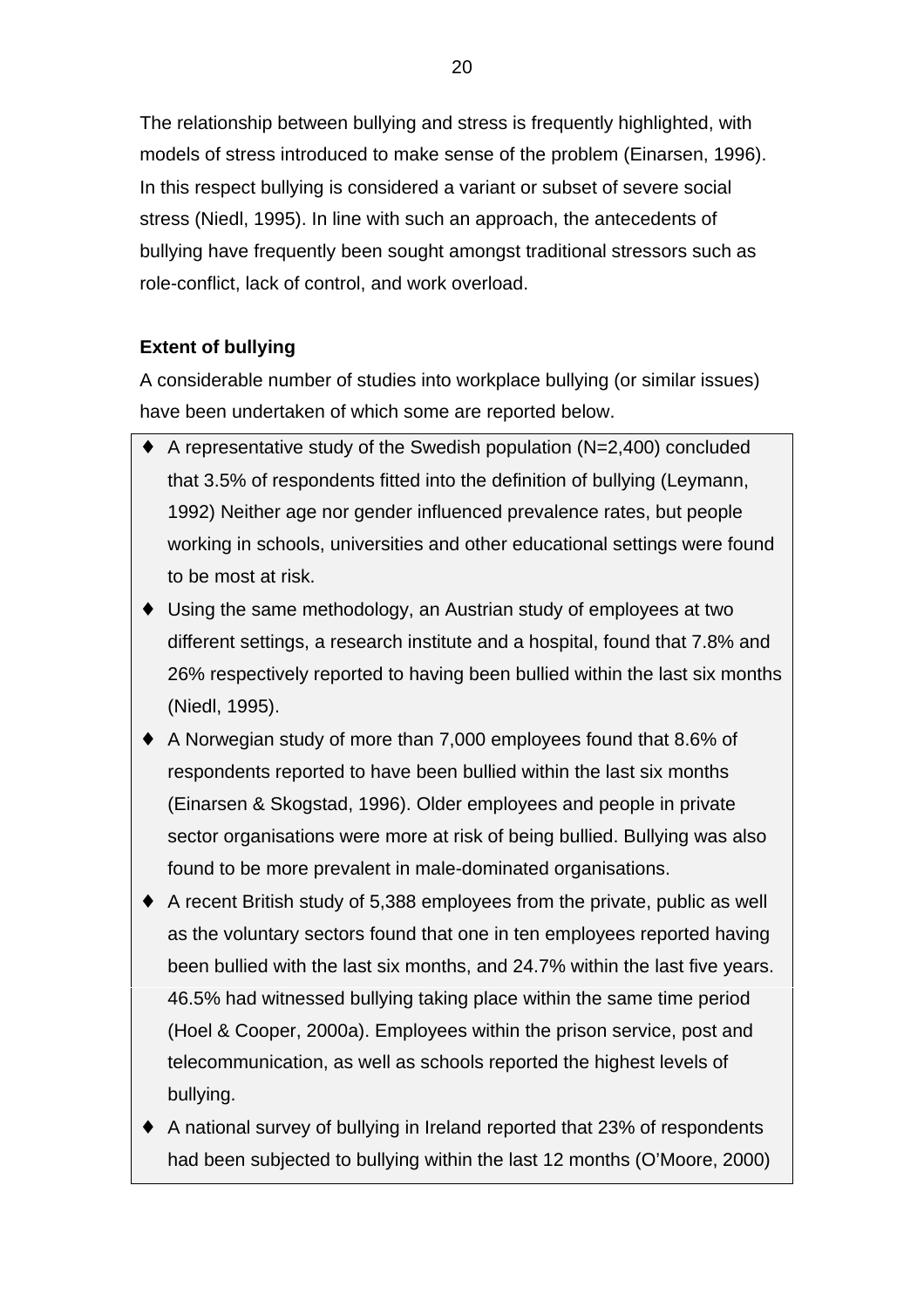- In the Third European Survey on Working Conditions (2000), based on 21,500 face to face interviews with employees in member countries of the European Union, 9% reported that they were exposed to intimidation and bullying.
- ♦ A nation-wide survey of members of the Australian Confederation of Trade Unions (ACTU, 2000) found that 42% of workplace stress was related to conflicts between management and workers.
- ♦ In a study of 270 nurses in Australia, 30% reported that they were exposed to aggression on a daily or near daily basis. The most common aggressive behaviours were verbal abuse and public humiliation (Farrell, 1999).
- ♦ In Michigan (USA), in a state-wide survey based on a random, stratified and representative sample of 930 employees, 27.2% responded that they had been 'mistreated' within the last 12 months. Exclusionary behaviours were those most frequently reported. Emotional abuse was not found to be related to gender or social class (Keashly & Jagatic, 1999).
- ♦ Whilst there is little empirical evidence at present, bullying does extend beyond the Western world. For example, an internet survey in South Africa found that 77-78% of respondents had been bullied during their working career (Steinman, 2000). The fact that an international conference on workplace bullying was arranged in Johannesburg in November 2000, suggests that the issue is considered to be a pressing one.

With one exception, the above examples are taken from studies in the industrialised world. However, there is considerable anecdotal evidence of bullying being a global problem, also affecting workers in the industrialised as well as the developing world. Whilst the scale of bullying in these examples varies significantly between countries (in part due to different operationalisations of the concept) with the rate of intimidation spanning 3.5% to 26%, we believe we are on relatively safe ground when we conclude that at least 10% can be considered as being currently subjected to bullying.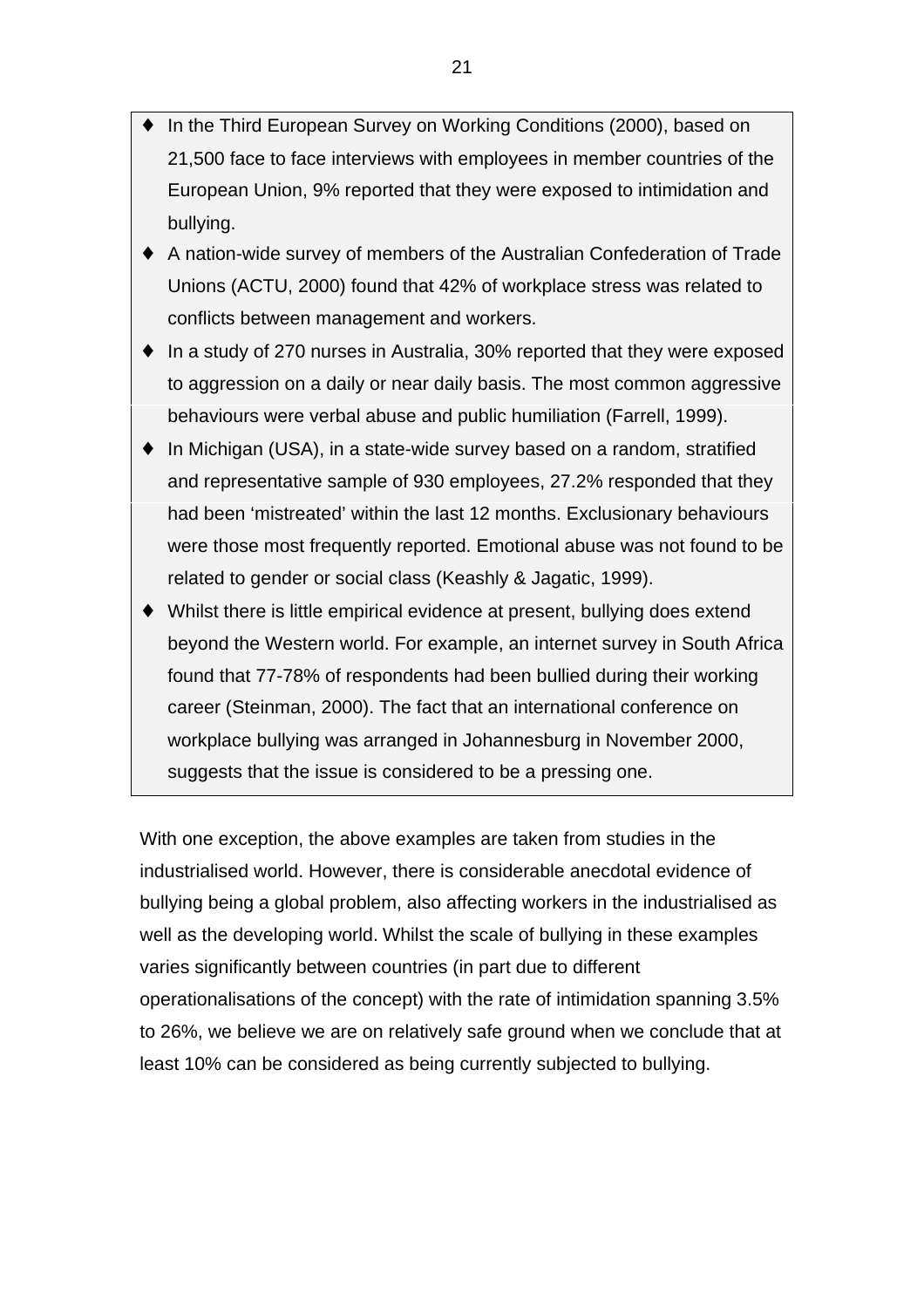#### **Sexual and racial harassment**

As is the case for workplace bullying, sexual harassment may also be considered a workplace social stressor (Schneider et al, 2000). As a specific social phenomenon, sexual harassment refers to sexual violence within an organisational setting and this sets it apart from other types of sexual violence such as violence in the home (Stockdale, 1996). Definitions may vary, but the one adopted by the European Commission appears to be generally accepted (Kiely & Henbest, 2000). Here sexual harassment is defined as:

*'unwanted conduct of a sexual nature, or conduct based on sex, affecting the dignity of women and men at work.* (Rubenstein, 1988)

This definition also acknowledges that, whilst sexual harassment at work is a problem which predominately affects women, a substantial number of men report being exposed to unwanted sexual attention at work. It is also common to divide acts of sexual violence into different categories. One of the most widely used approaches is to divide such acts into five categories: gender harassment, seductive behaviour, sexual bribery, sexual coercion and physical assault including rape (Till, 1980). Gender harassment refers to behaviours such as sexist comments and jokes. It is worth noting that recent developments in some countries, particularly the US, have led to the legislation becoming increasingly complex incorporating behaviours which may be 'construed as proportionally more offensive to one group' which is likely to affect any organisational intervention.

Some evidence exists suggesting that women from ethnic minorities are the most vulnerable to sexual harassment. However, whether their higher exposure to sexual harassment is due to their ethnicity or simply reflects the fact that women from ethnic minorities often occupy the most marginal and vulnerable positions in the labour market is still open to debate (Murrell, 1996).

## **Extent of sexual harassment**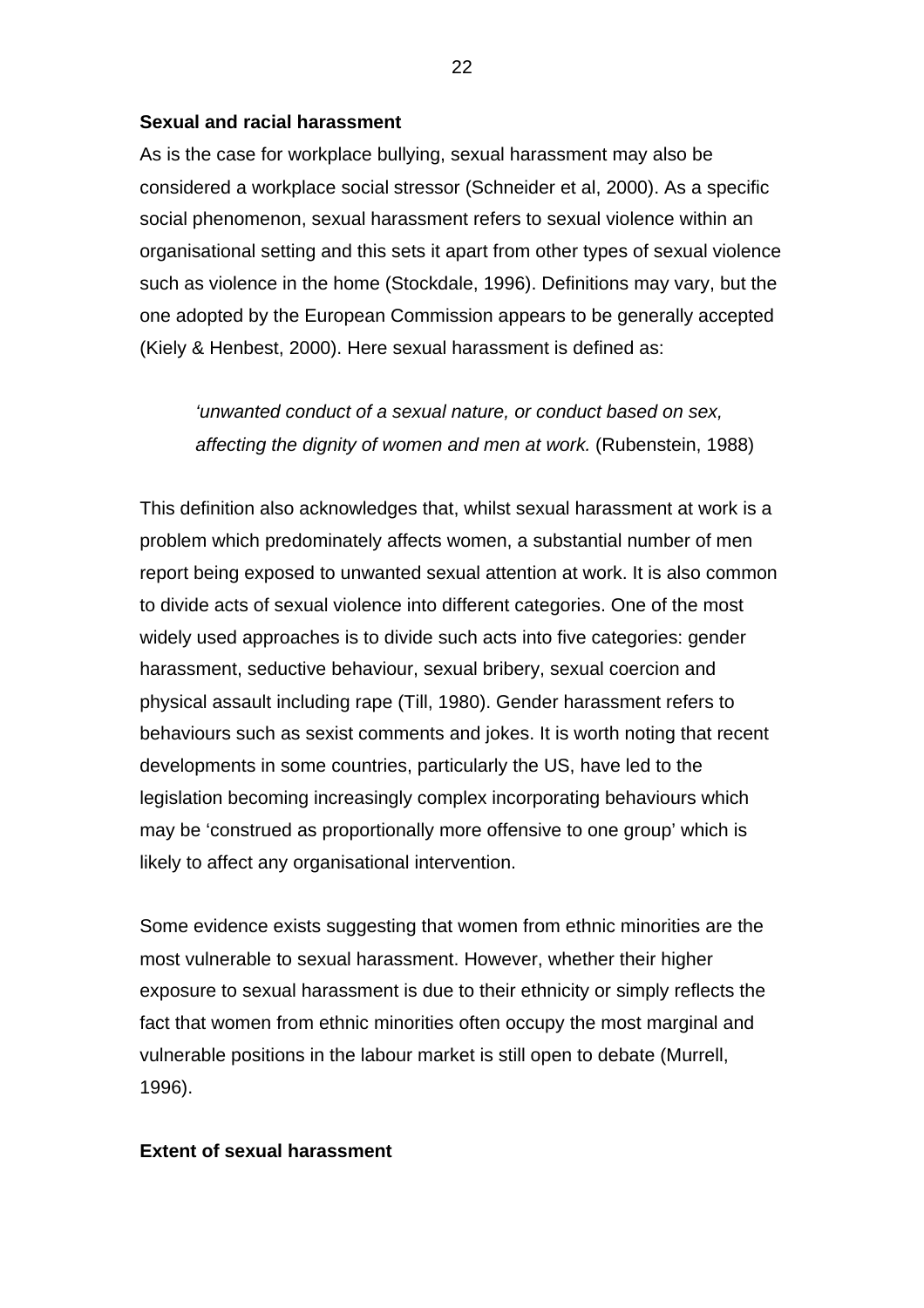Despite the interest in both sexual and racial harassment in recent years, few rigorous empirical studies have been undertaken. Where such studies are reported they are very often based on self-selected samples (Schneider, Swan & Fitzgerald, 1997). Generally speaking, there appears to be a scarcity of empirical studies of sexual harassment which also extends to the area of racial harassment (Schneider et al, 2000).

- In a US study of 447 female private sector employees and 300 female university employees 40.9% and 15% respectively labelled their experience within the last 24 months as sexual harassment. However, a much higher number reported exposure to individual sexually harassing behaviour, many on a repetitive basis (Schneider, et al., 1997).
- ♦ There has been a sharp rise in the number of harassment cases reported to the US Equal Employment Opportunity Commission (EEOC) in recent years. For sexual harassment alone the number rose from 6,883 in 1993 to 15,618 in 1998 (EEOC Notice number 915.002, 1999).
- ♦ In a study of 'ethnic harassment' in the US (defined as verbal abuse and exclusionary conduct due to ethnicity), among four samples of Hispanic employees in diverse contexts, 40-70% reported having experienced such behaviour within the last 24 months (Schneider et al, 2000).
- ♦ 2% of workers within the European Union reported that they were subjected to sexual harassment (European Foundation, 2000). Female workers, employees in the hotel and catering industry, as well as those in precarious work were most at risk.
- ♦ Studies undertaken in the UK suggest that between 16% and 75% of women at work have experienced sexual harassment at work with even higher numbers for the student population (Kiely & Henbest, 2000).
- ♦ A large-scale German survey undertaken by the Federal Institute of Occupational Health and Safety concluded that more than nine out of ten women had experienced sexual harassment at work during their working lives (ILO, 1998).
- ♦ In a study of female employees in Bulgaria, 10% reported that they received questions of a sexual nature during their job-interviews. A total of 15% had also received unwelcome contact from either co-workers or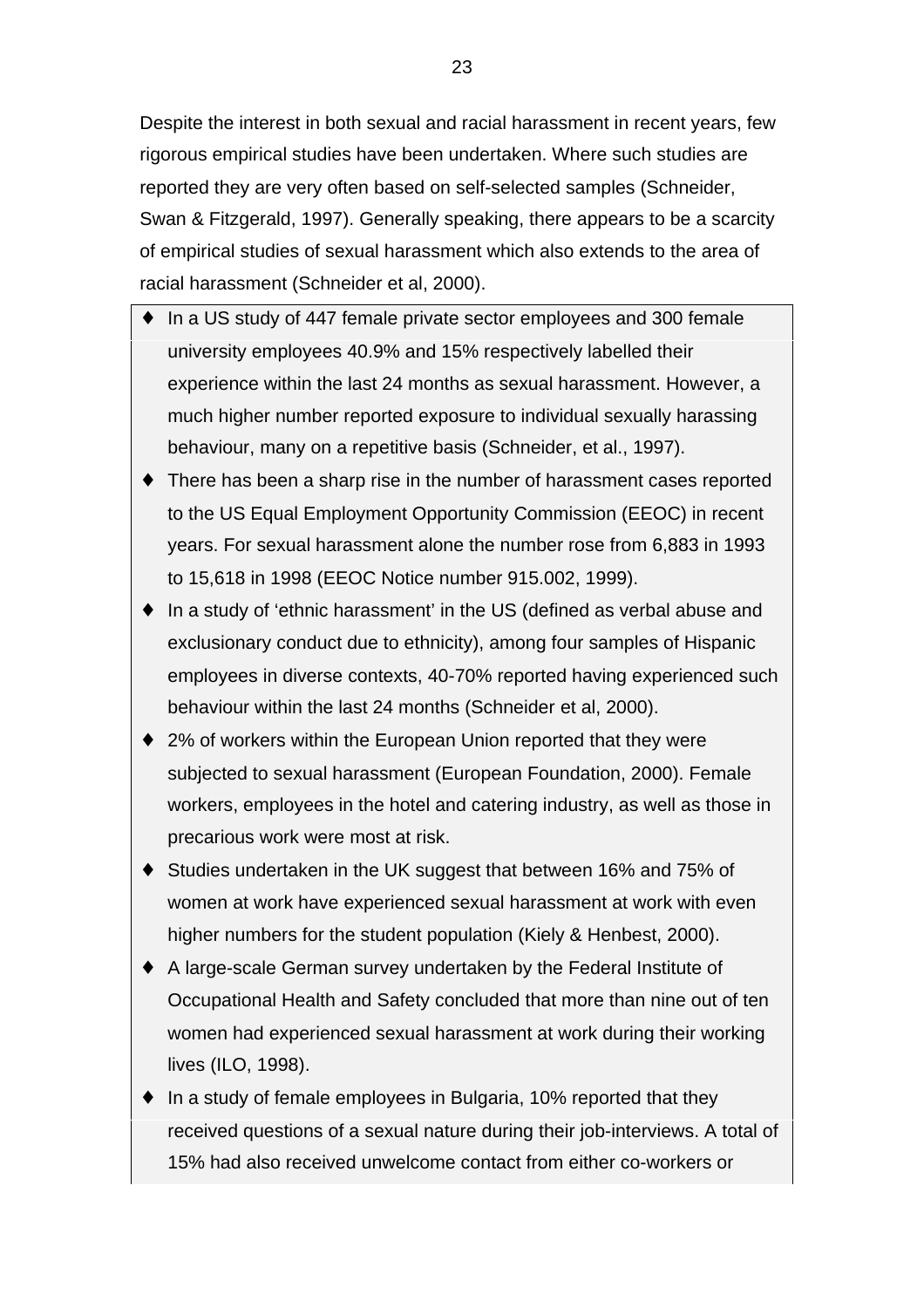supervisors. As a result of denying further advances 33% had suffered negative consequences. Employees below 33 years of age were most at risk. In the 18-25 age group nearly 50% had received comments of a sexual nature (Minnesota Advocates of Human Rights, 1999).

- ♦ Women's groups in the Republic of Korea report awareness of sexual harassment of women in the workplace (Bureau of Democracy, Human Rights, and Labor, 1999).
- ♦ In countries where religious and cultural belief suggests that women should not be working, any experience of physical as well as sexual harassment is unlikely to be taken seriously (Grainger, 1997).
- ♦ In one of very few studies reporting on the scale of racial harassment, over 500 'ethnic' minority staff recruited from 53 different National Health Service Trusts across the UK took part in a focus-group and questionnaire study. It emerged that a significant proportion of participants reported to have experienced or to have witnessed racial harassment within the last 12 months. A number of women taking part in the study thought there was a link between stress and racial harassment. The report highlights that racial harassment has become more subtle in recent years, for example, fewer overtly racial jokes, but more incidents of covert harassment, for example, being excluded by other co-workers (Lemos & Crane, 2000).

From the above examples it is difficult to draw conclusions with regard to the current scale of sexual and racial harassment. However, it appears to be beyond doubt that these forms of violence represent a hazard to a considerable number of people.

## **Section summary**

This overview of stress and violence at work has demonstrated that strong links exists between stress on the one hand, and various types of violence on the other, with violent behaviour of any kind being a common antecedent of stress. Taken together, different categories of physical assault, bullying and harassment, based on sex or race, account for a very substantial amount of what may be considered work-related stress. At times it may also be difficult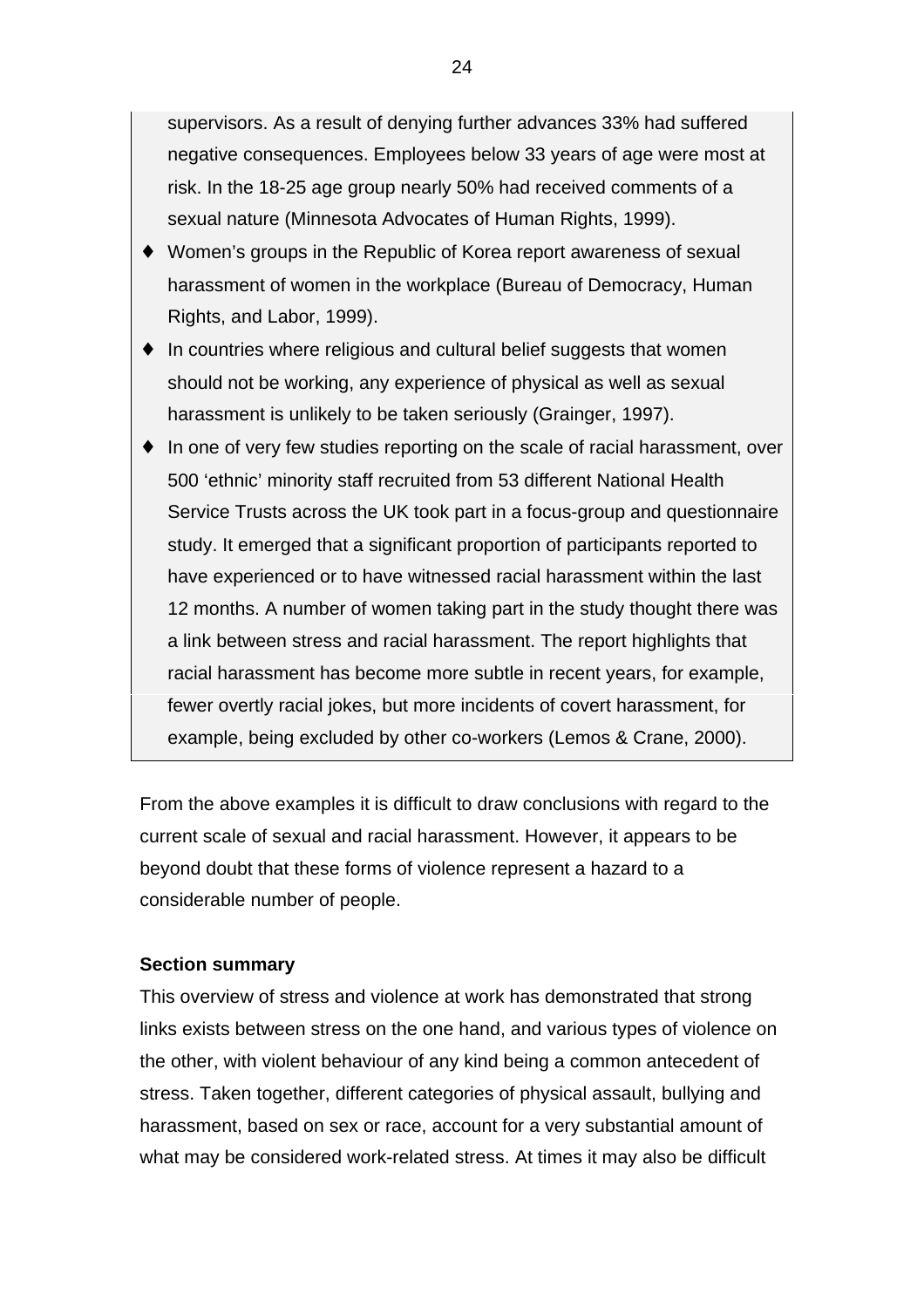to make a clear distinction between the different phenomena if they are sorted under the broad 'violence' label.

Despite variations between individual studies and between different types of violent behaviour, the following groups appear to be most at risk and in need of particular attention:

- ♦ Female workers
- ♦ Workers in the youngest age groups
- ♦ Inexperienced employees
- ♦ Employees in precarious work
- ♦ Employees from ethnic minorities

# **3 - IDENTIFYING THE COST OF STRESS/VIOLENCE**

As highlighted in the introduction, the intention behind this report is to focus on the cost-implications of stress and violence at work. By emphasising the potential cost to an organisation, it is hoped that organisations will see the advantage in investing time and money in the prevention of these problems. However, it appears that most of the total costs resulting from stress and violent incidents are often unlikely to be borne by the individual organisation, but instead to become 'externalised', i.e. distributed among the individuals in society (Levi & Lunde-Jensen, 1995). Hence the motivation for intervention should also be attractive to policy makers. It is commonly believed that increased insight into the real costs will have an impact on priorities and willingness to intervene, for example by making funds available for initiatives in this field (Dorman, 2000).

Organisations have too often dealt with the issue of violence by focusing on strategies requiring minimal action and commitment to simply avoid litigation and compensation claims. However, the ILO has chosen a strategy that combines demands for social justice with an economic argument, or what the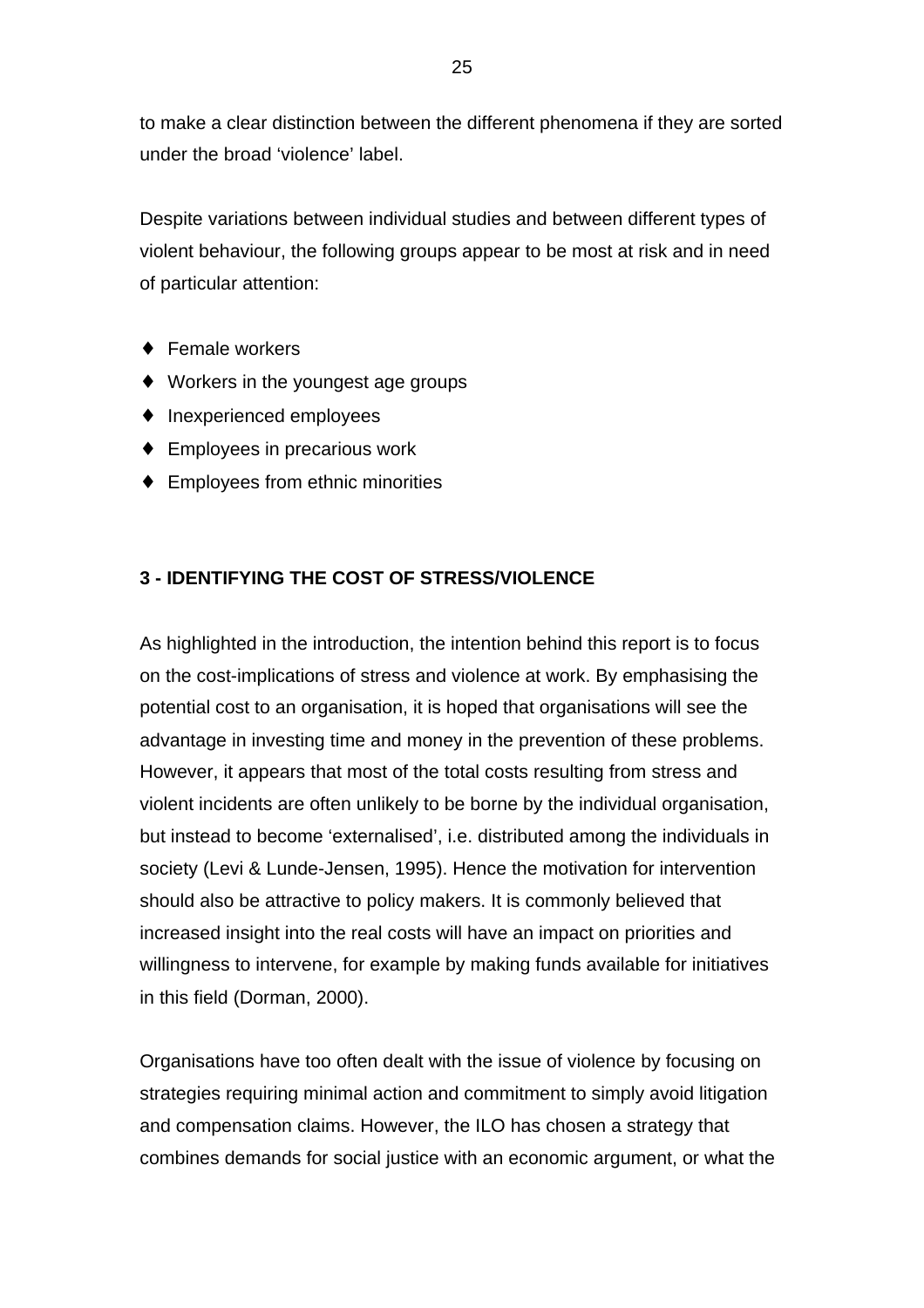ILO refers to as taking 'the high road' with regard to organisational health and safety in its widest sense (Di Martino & Pujol, 2000).

In our assessment of the cost of stress/violence at work, we will consider the costs in their broadest sense, including economic as well as non-economic costs. For the individual subjected to violence, the fear and pain connected with the experience represents a cost as real as those incurred from loss of earnings. Any analysis of costs should, therefore, consider intangible as well as tangible costs at the level of the individual, the organisation and society.

Before we attempt to assign costs, we will explore the various effects stress and violence may have on the individual, the organisation and society. An overview of the likely effects of exposure to stress and various types of violence is provided in Table 1 at the end of this section. As stated earlier, few studies have systematically explored the effect of racial harassment. Consequently, little evidence is available unfortunately with regard to the effects of exposure to racial harassment.

# **The effects on the individual**

# Effects on mental and physical health

Numerous studies have looked at the effects of stress on the individual (e.g. Quick, Murphy, & Hurrell, 1992; Murphy & Cooper, 2000). Since the effects of stress are well known we will only provide a brief overview of previous findings. Below are listed some of the most important effects, taken from Cooper et al (1996)

- **EXECUTE:** Mental illness
- Coronary heart disease
- Certain types of cancer
- A series of minor health complaints of a physical or psychological nature, e.g. psychosomatic symptoms, migraine, stomach ulcers, allergies

As with other stressors, direct exposure to physical violence is likely to manifest itself in stress-reactions and possibly an impairment of health (Budd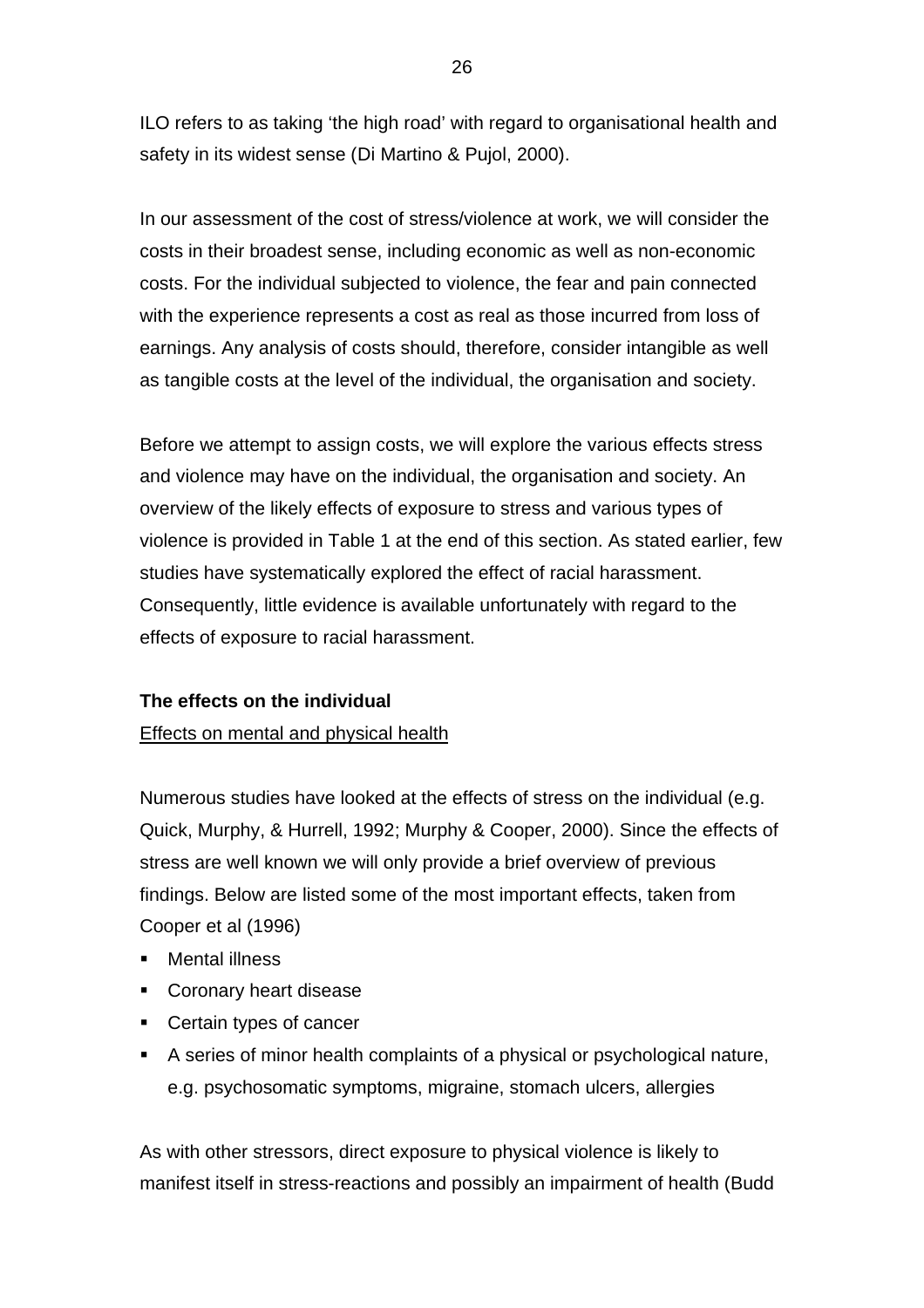et al., 1996; Balloch et al., 1998). It is assumed that the greater the frequency and the graver the form of violence, the more severe the effect would be, though even less severe abuse may also have severe negative effects (Leather et al., 1998). In a similar manner there is no doubt that domestic abuse will impact on the target's health and wellbeing (e.g. Randall, 1990).

Exposure to workplace bullying has been found to be associated with anxiety, depression and aggression (Quine, 1999; Einarsen et al, 1994) as well as with high levels of stress. Typical stress symptoms such as insomnia, melancholy and apathy are common outcomes (Quine, 1999; Björkqvist et al, 1994). In addition, bullying appears to manifest itself in cognitive effects such as concentration problems, insecurity and lack of initiative (Leymann, 1992).

As far as immediate and long-term stress effects are concerned, the outcomes of sexual harassment for the individual are similar to those for bullying with impairment of health and general well-being as frequent outcomes (Schneider et al, 1997). As a consequence of sexual harassment targets are often found to suffer from depression and anxiety (Richman, et al., 1999, Koss, 1990). Effects, of course, may vary between individual targets, in line with the stress model presented previously (Stockdale, 1996).

In recent years there has been a growing emphasis on the psychological trauma-reaction which often follows an assault. In this respect it is the 'unexpected' element of the event which may give rise to the trauma and the development of Post Traumatic Stress Syndrome (PTSD) (Flannery, 1996). The cumulative effect of repeated exposure to violent acts is often emphasised, with both immediate as well as previous exposure to similar incidents, affecting the targets (Rippon, 2000). In line with this, some researchers are making a distinction between the different stages in response development with regard to when the effects begin to bite, e.g. 'immediate' effects, effects 'within the next few days' or 'long-term' effects (Brady, 1999). 'Immediate' refers to effects such as shaking, crying and confusion. Within the following few days reactions such as fear, anxiety and exhaustion as well as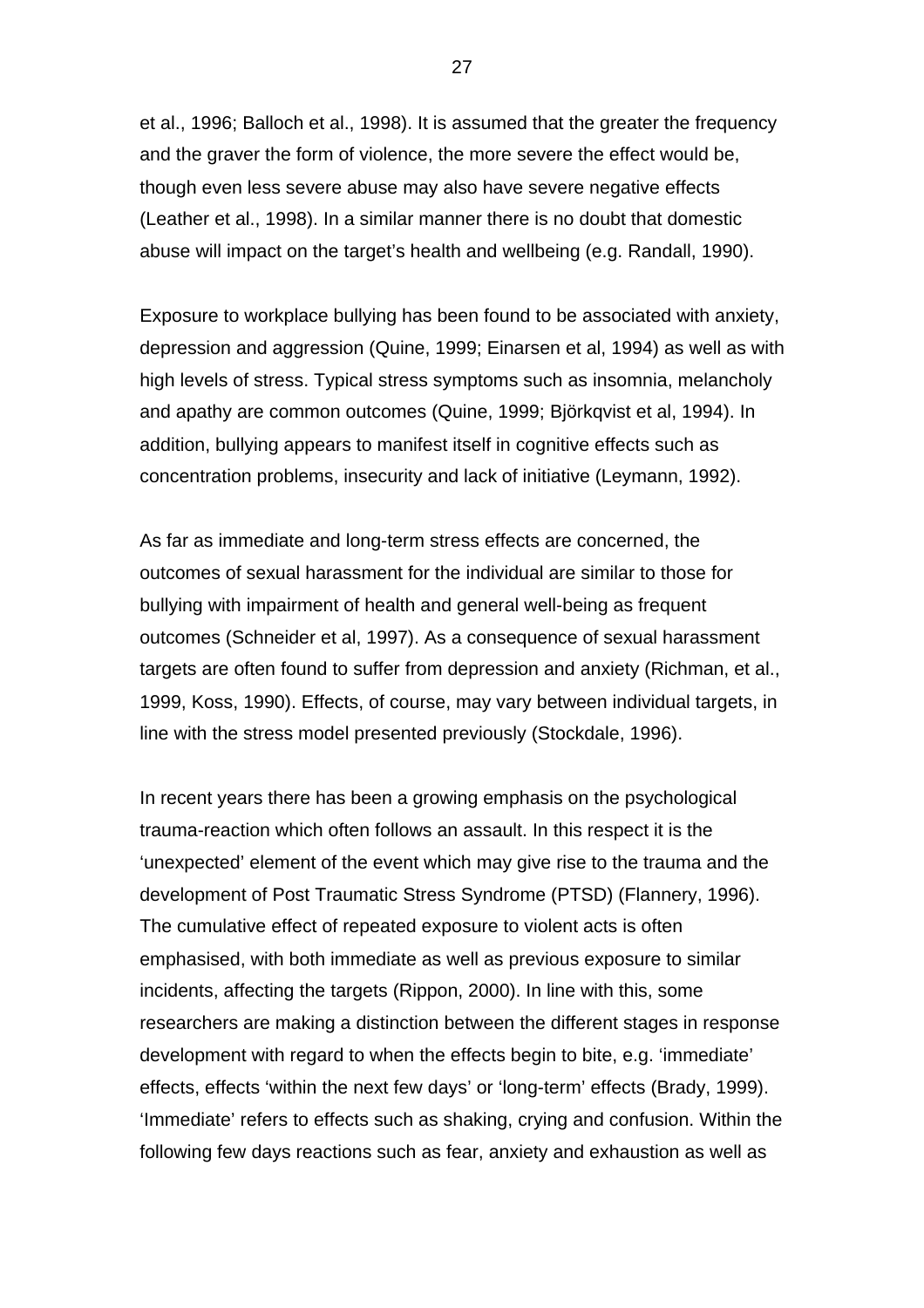anger may surface. In the long run, lack of confidence, depression and the development of PTSD are likely outcomes.

In cases of the most severe incidents of bullying, victims have frequently been diagnosed with PTSD (Leymann & Gustafsson, 1996). In a Norwegian study which compared victims of severe bullying with individuals who had been involved in traumatic disasters, a large proportion of the bullying victims were found to suffer from symptoms of PTSD at a higher level than those involved in disasters (Einarsen et al, 1999). According to the writers of that report, the extreme levels of PTSD experienced by many of the bullying victims could be explained by a breakdown of their previous assumptions about the world and about themselves (see Hoel & Cooper, 2000b). As with bullying, sexual harassment has recently been linked to PTSD (Richman 1999, Koss, 1999).

The severity of the effects of bullying cannot be expressed more sharply than in the claims that a considerable number of suicides may have their roots in workplace bullying (Leymann, 1996). No firm evidence exists for such claims, and, furthermore, people very rarely commit suicide for a single reason. However, the fact that up to 40% of targets in a large scale-Norwegian survey (Einarsen et al, 1994) stated that they had at times contemplated suicide, should emphasise the severity of the effects bullying may have on those involved.

Violent incidents in the workplace also have wider ramifications than the person/s directly involved. Recent research has shown that witnessing violence may lead to fear of future violent incidents and as such has similar negative effects as being personally assaulted or attacked (Rogers & Kelloway, 1997; Leather et al., 1998).

## Behavioural and attitudinal effects

Stress research has frequently found that stress is likely to manifest itself behaviourally as well as attitudinally. Cooper et al (1996) suggest that among typical outcomes of stress are a reduction in job-satisfaction and commitment to the organisation; unsafe behaviour and increased propensity for accidents;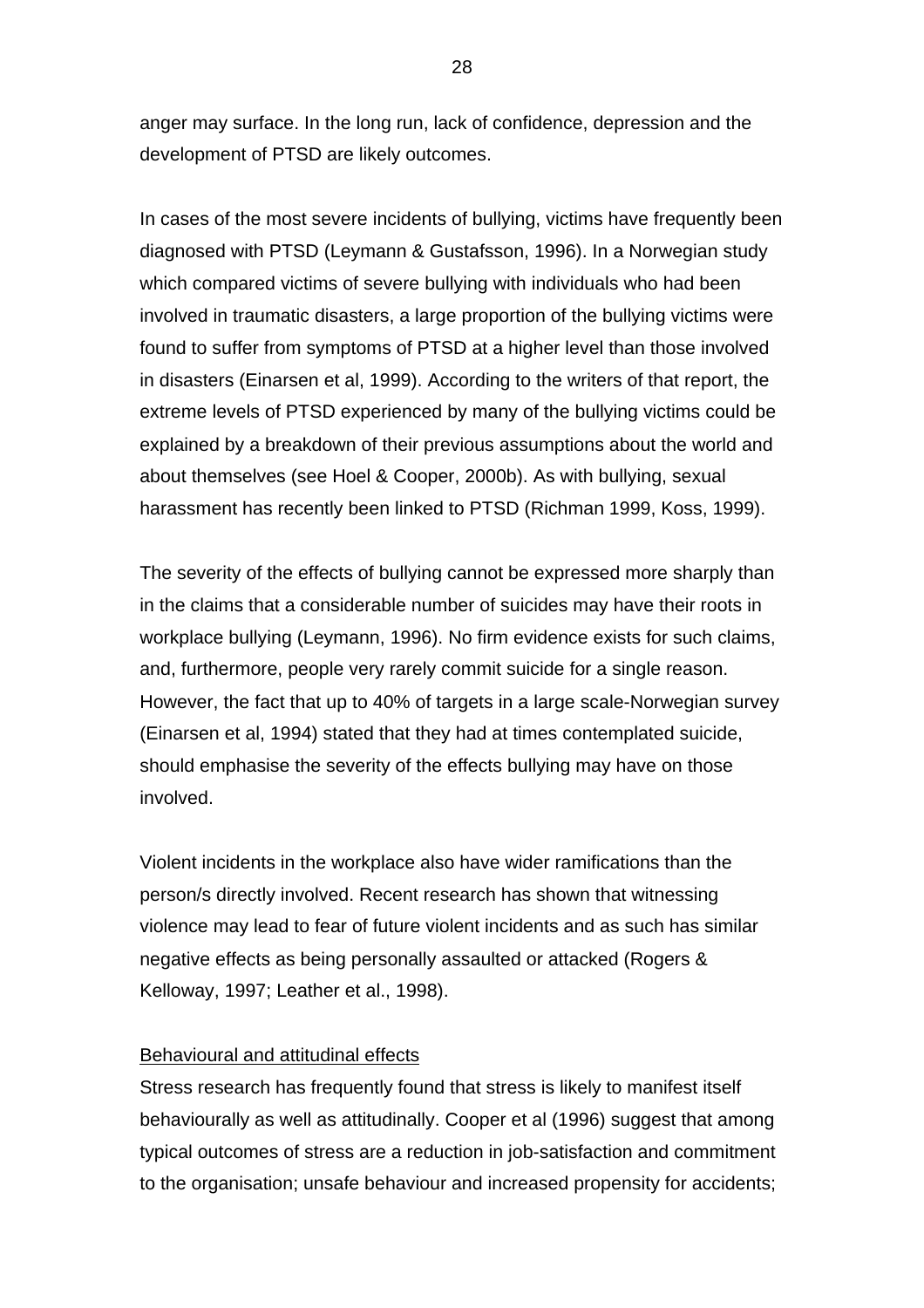and what may be referred to as 'poor lifestyle habits', e.g. increased smoking and alcohol consumption, less attention to good diet etc.

Common effects of exposure to violence are poor concentration and diminishing self-confidence as well as a tendency towards personal withdrawal, often leading to social isolation (Brady, 1999). According to Brady (1999) in such situations victims of violence are also often sceptical to any help offered making treatment and recovery more difficult.

Behaviourally, an outcome of bullying is lack of concentration, possibly leading to a greater probability of making mistakes and having accidents (Hoel & Cooper, 2000b). Increased alcohol and tobacco consumption are other effects often cited by researchers. For example, a Finnish study found that male victims of 'interpersonal conflicts' reported heavy alcohol consumption, frequently passed out after drinking and reported increased consumption of tobacco and tranquillisers. Passing out in connection with heavy drinking was also reported by female victims. (Appelberg, 1996). A number of the effects on health and well-being are also likely to manifest themselves behaviourally. Other responses to exposure to violence may be social withdrawal, as mentioned, and irritability which affect work-productivity and social relationships at work as well as relationships outside work (Warshaw & Messite, 1996).

We have already established that bullying may have a ripple effect on witnesses. In that connection it is worth drawing attention to the bullying process and the likely negative effect it may have on social relationships at work as well as outside work. Being attacked repeatedly over a long period of time is likely to manifest itself in changes in the behaviour of targets. Frequently, the targets will start acting obsessively with respect to their grievance, which for the observer may become an irritant. This may gradually change the observer's previous opinion of the targets, seeing them as creators of their own misfortune (Leymann, 1996). It is also noted that the nature of the bullying process seldom allows for neutrality with respect to the conflict in the eyes of targets, which is likely to strengthen the ripple effect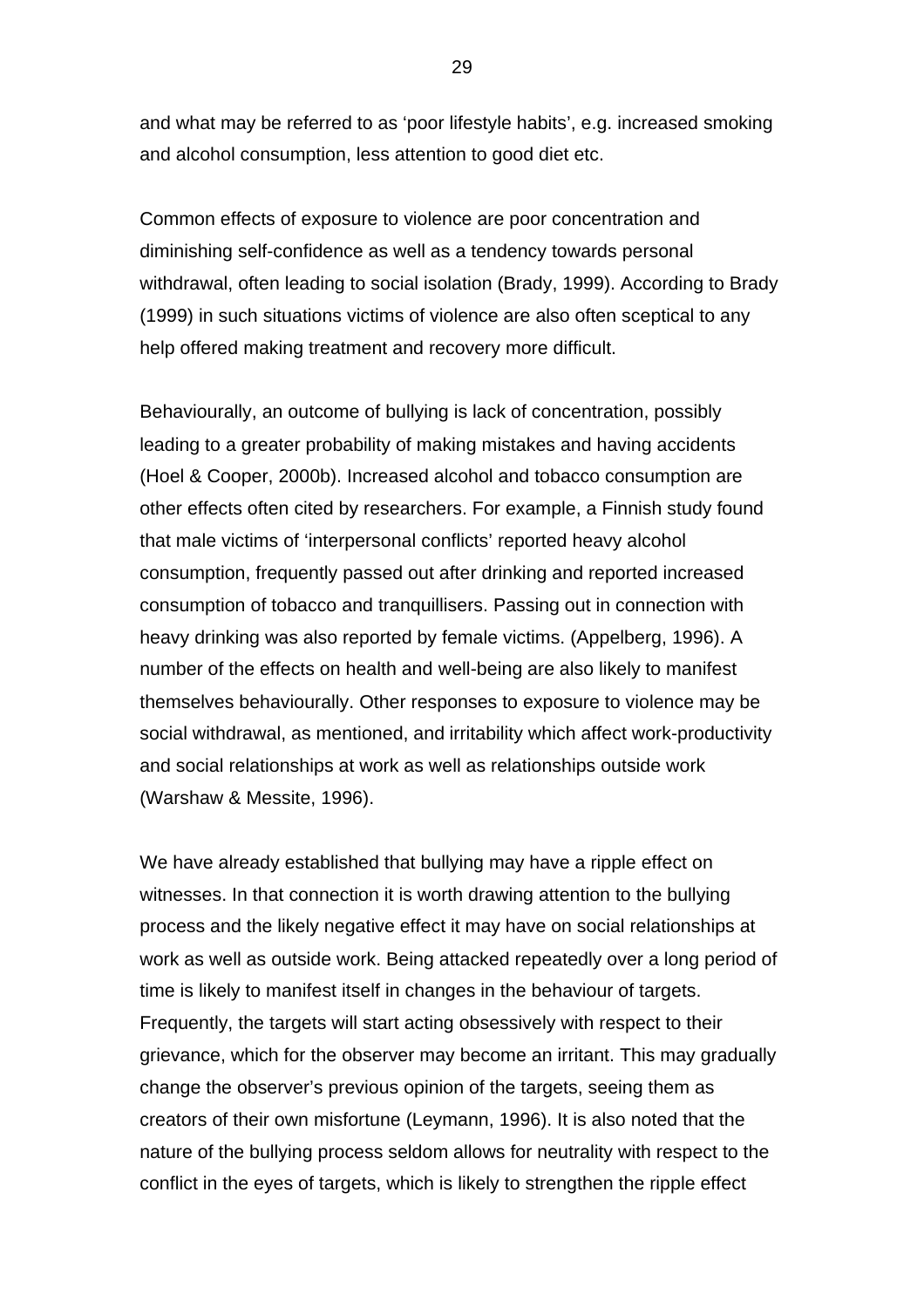30

(Einarsen, 1996). It is frequently impossible for observers to remain neutral, and pressure may be present from both parties to draw bystanders into the conflict.

Similar effects are found for sexual harassment which may manifest itself in 'cognitive distraction' or loss of concentration (Barling et al, 1996), interfering with judgement and making targets less co-operative (Industrial Society Survey, 1993). Interpersonal dissatisfaction or deterioration of relationships is another possible outcome of sexual harassment (Barling et al, 1996; Stockdale, 1996). According to Schneider (1982) for female victims it is particularly relationships with male colleagues that are liable to become strained.

For those individuals who may decide to leave as a result of their ordeal or who are forced out of the organisation or dismissed, they may be unable, or in some instances unwilling to find a new job (Gutek & Koss, 1993). In any case, the incident is likely to have long-term effects on pay as well as future career prospects. A number of the most severely affected targets will never return to work after lengthy spells of absenteeism. In some cases their return is prevented by their state of health. In other cases the increasing severity of their conflicts brings them into sharp opposition to their organisation, which in some cases decides to terminate their employment (Leymann, 1990). Lengthy periods of legal wrangling and litigation appear to be a growing tendency in bullying cases (Earnshaw & Cooper, 1996). In a substantial number of cases, targets of bullying who have had their contracts terminated as a result of the conflict, have ultimately found themselves unemployable (Leymann, 1992).

Not surprisingly, the results of exposure to stress and various forms of violence are likely to effect home and private life, often putting an intolerable strain on relationships (e.g. Earnshaw & Davidson, 1994; Barling et al, 1993).

In a recent investigation of sexual harassment research, Magley et al. (1999) found that the outcomes of sexually harassing acts are similar whether the targets label their experience as 'sexual harassment' or not. Yet, this has wide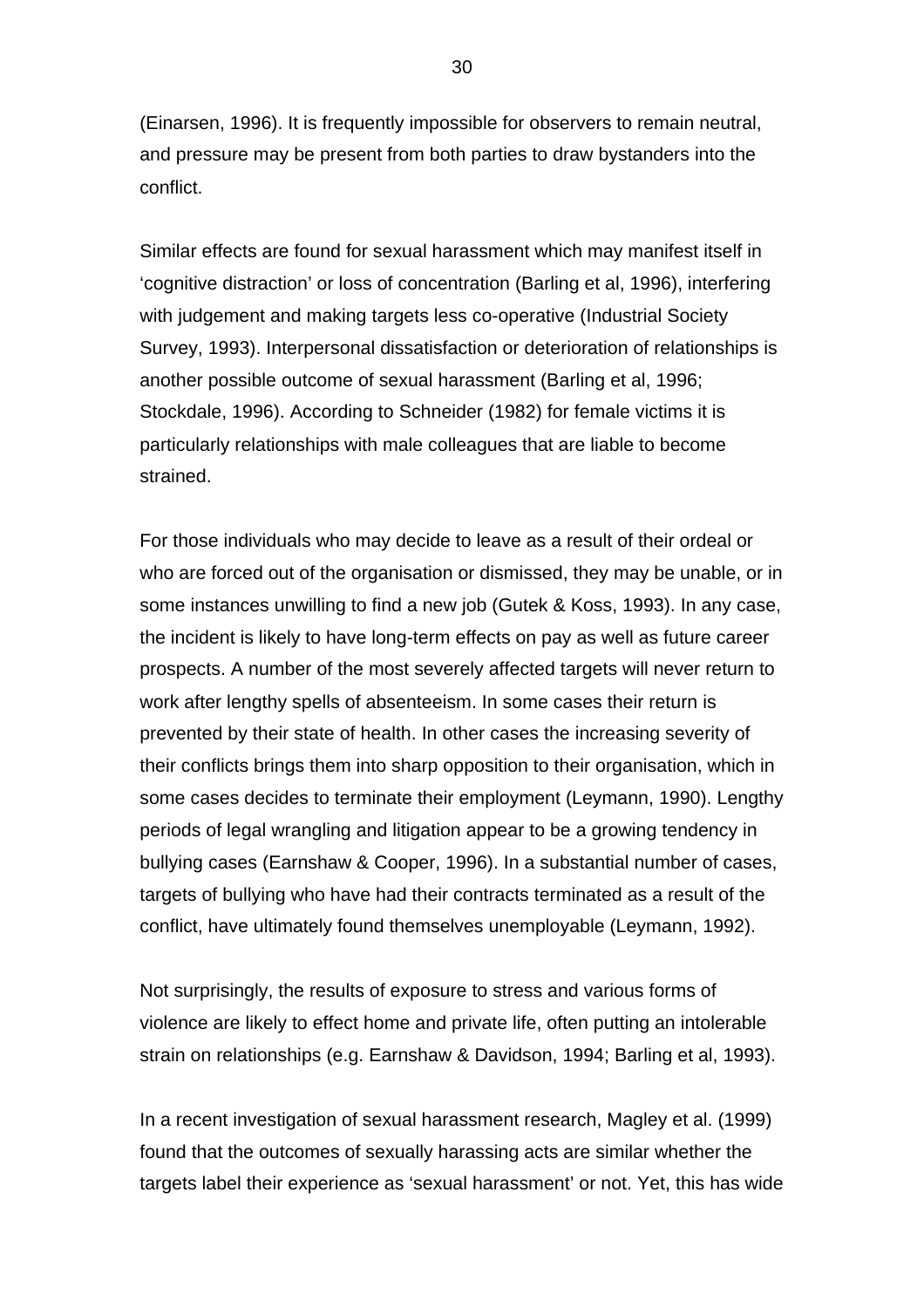implications for the cost issue as the number of those who reported exposure to harassing behaviours was far higher than those who decided to label their experience as sexual harassment**.** Other studies have found that the perception of a work environment as being tolerant of sexual harassment was considered a better predictor of negative mental health outcomes than actual reports of sexual harassment (Hulin et al., 1996). In other words, indirect exposure to sexual harassment referred to as 'ambient' sexual harassment should be taken into account when the effects of sexual harassment are being considered (Glomb et al., 1997).

#### **The effects on the organisation**

Cooper et al (1996) focus on the following well known and well documented outcomes frequently associated with experience of stress: greater sickness absenteeism, impaired performance and productivity; and higher turnover rates. Here we will explore to what extent similar as well as other organisational outcomes are linked to the various forms of workplace violence.

A likely outcome of exposure to violent assaults or physical attacks is an increase in spells of sickness absence (Warshaw & Messite, 1996). In some cases the spells may be long-term and, sometimes, the individuals will never be able to return to work, and subsequently retire due to their traumatic experience. However, a violent incident does not automatically lead to the recipient having to take time off work. A typical example here is the health service, where physical violence or threat of violence is widespread, but where the majority of incidents do not lead to the recipient taking time off from work (Boyd, 1995).

Severe bullying may affect absenteeism rates. This is because in the more severe cases of victimisation, the likely stress reaction may prevent the individual from working. However, most studies of bullying show a relatively weak relationship between absenteeism and bullying. A possible explanation here may be that absenteeism is seen as an unhelpful strategy in cases of bullying, making a difficult situation worse (Hoel & Cooper, 2000b). Yet, in a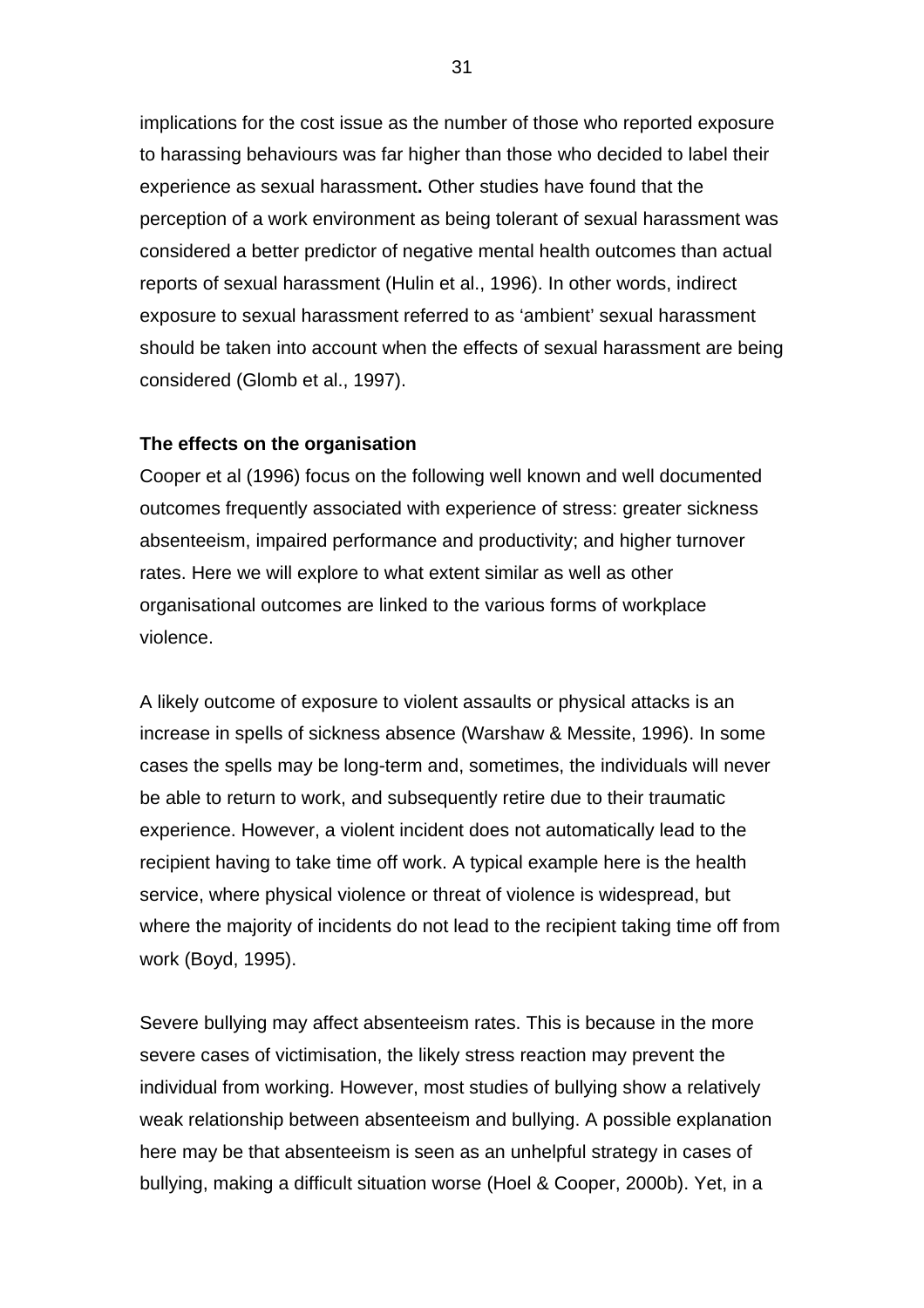Finnish study of hospital employees, Kivimäki et al. (2000) estimated that targets of bullying had on average 50% higher certified sickness absenteeism than those who were not bullied. Even when adjusted for possible impact on previous state of health, targets' absenteeism rates were still 26% higher. A lot of evidence also suggests that bullying significantly affects turnover rates (e.g. UNISON, 1997; Quine, 1999). In a study of members of UK's largest trade union, 26.4% of those who had previously been bullied said that they left their job due to bullying (UNISON, 1997).

Lower job-satisfaction and organisational commitment are other likely outcomes of physical violence which would affect organisations negatively (Barling, 1996). Taken together with the behavioural effects discussed above, violence at work could affect the productivity of the individual, whether they are personally attacked or whether they are just a witness to such events. In addition, it is not unlikely to believe that third persons, who have neither experienced nor observed others being attacked may themselves be affected. This could be a result of complications in the working relationship with targets themselves or by a general atmosphere of fear entering the workplace as a result of the assault.

There is anecdotal evidence to suggest that victims of bullying report poorer work performance compared with those were not bullied. Some empirical evidence for this has recently been found when comparing self-rated performance of people who have been bullied with those not bullied (Hoel & Cooper, 2000a). However, the link between bullying and work performance was not very strong. It has, therefore, been suggested that people who are subjected to bullying may be keen to demonstrate ability and commitment when their organisational standing as well as their self-esteem are faltering (Hoel et al., 1999).

There is relatively little evidence with regard to the potential organisational effects of sexual (and racial) harassment. However, exposure to sexual harassment is associated with an increase in absenteeism, transfers within the organisation as well as with an increased propensity to leave the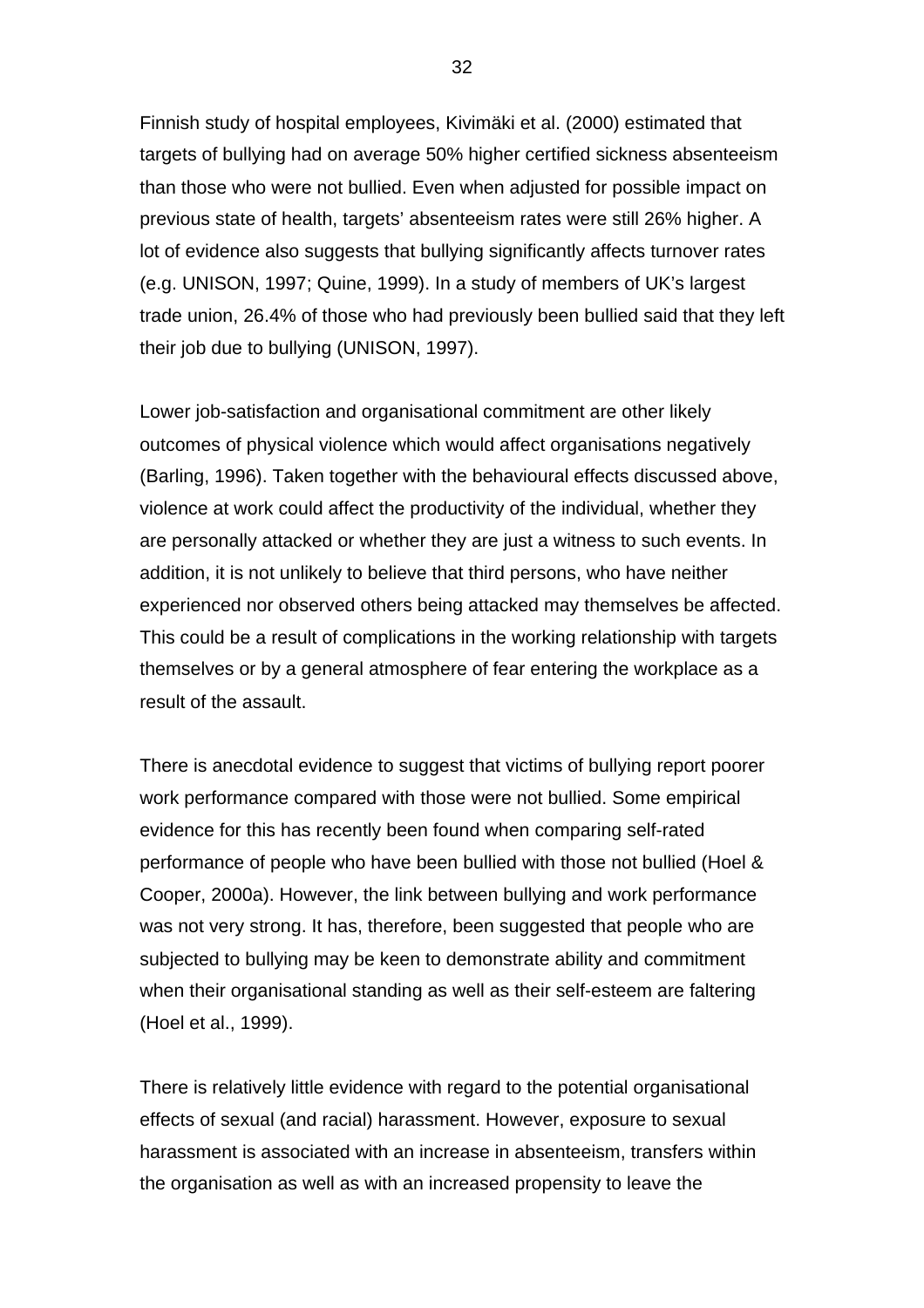organisation (e.g. Barling et al, 1996). As far as turn-over-rates are concerned, approximately one in ten of those reporting themselves as having been sexually harassed left their organisation due to their experience (Gutek & Koss, 1993; Her Majesty's Inspectorate of Constabulary, 1993). Whilst sexual harassment is likely to affect job-satisfaction and commitment, the relationship between sexual harassment and productivity is less clear (Gutek & Koss, 1993).

Bullying also appears to have a number of more intangible effects such as reduced job-satisfaction as mentioned and reduced commitment to the organisation. In addition, it has often been suggested that bullying is likely to affect the organisation by inhibiting innovation and creativity (e.g. Bassman, 1992).

In a recent study of bullying in Great Britain (Hoel & Cooper, 2000a), respondents were divided into four groups: 'currently bullied', 'previously bullied', 'witnessed bullying only', and 'neither experienced nor witnessed bullying'. Those currently exposed to bullying were found to have the worst mental and physical health, the highest sickness absenteeism and intention to leave rates, the lowest productivity as well as the lowest organisational satisfaction and commitment. The second most effected group were those who were 'bullied in the past', followed by 'witnessed bullying only' and 'neither bullied nor witnessed bullying'. These findings indicate that bullying is likely to have long-term implications. Moreover, indirect exposure to bullying may also effect individuals negatively, for example by inducing fear in those who witness a co-worker being victimised (Hoel & Cooper, 2000b).

As organisations start to introduce policies and procedures to deal with bullying, more employees, at least in the short run, are likely to make use of the grievance procedure or other organisational complaint channels. Investigation of complaints can easily become costly undertakings, occupying the time of investigators, those directly involved as well as witnesses.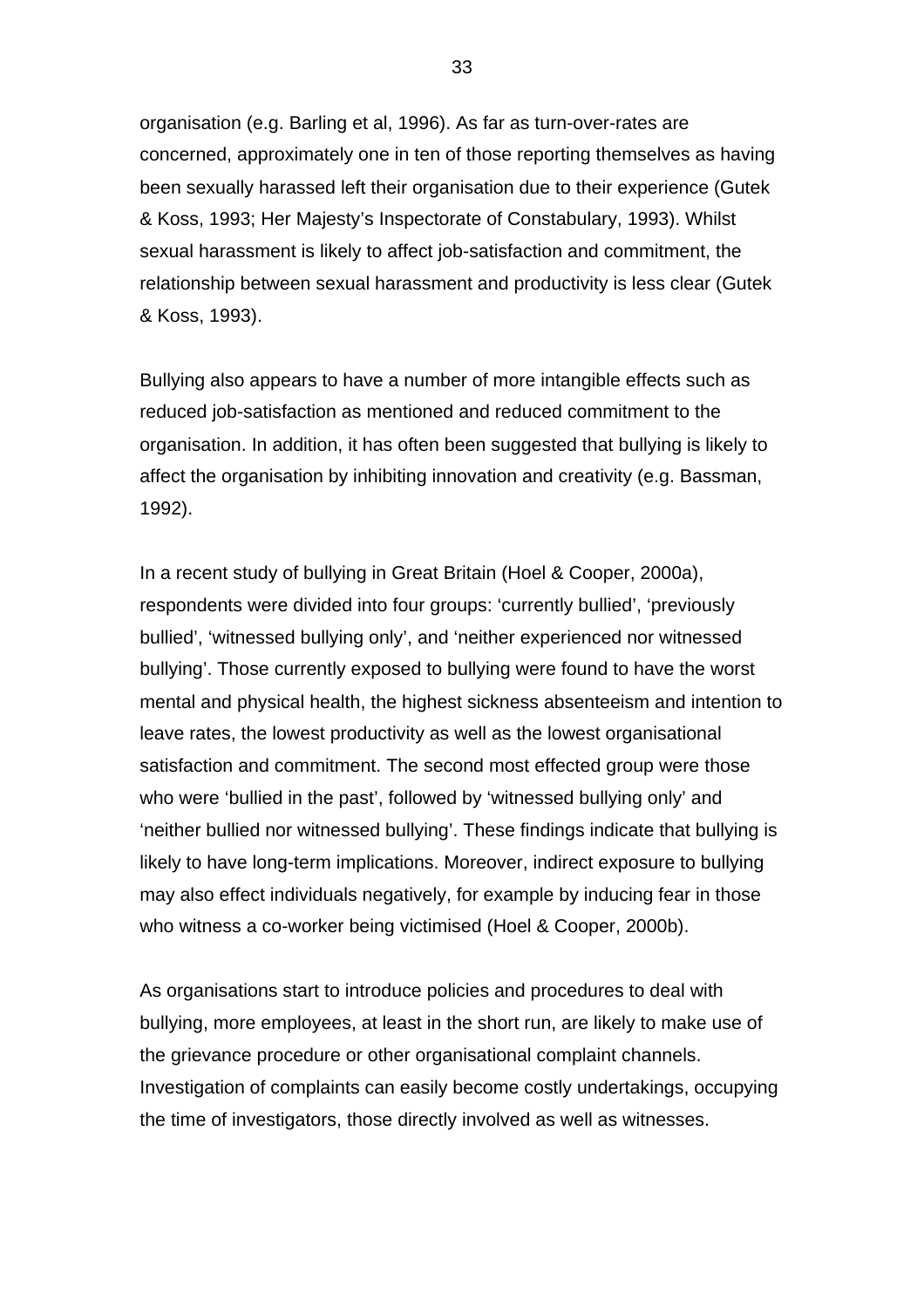A frequent outcome of conflict resolution in connection with incidents of bullying is to transfer within the organisation either the perpetrator or target. Unfortunately it is more frequently the latter (Rayner, Hoel, & Cooper, 2001). Such transfers are a costly affair as they encompass replacement costs as well as extra training costs for two or more individuals (Dalton, 1997). In addition these transfers are unlikely to take place without disruption, in this case involving two work-groups.

Depending upon the practice and culture in individual countries, extreme experience of stress or violence may lead to litigation. Examples of such litigation include cases of exposure to violent assaults, bullying and sexual and racial harassment. In some countries, notably the US and the UK these claims can be very costly affairs. In addition to a potential compensation being awarded to the claimant, there are likely to be additional costs arising from potential damage to public relations (Knapp & Kustis, 1996).

The British Retail Consortium Survey of 1995/6 (Standing & Nicolini, 1997) found that in some situations the number of physical assault incidents may also be reflected in an increase in insurance premiums and in many cases a need for further investment in security. Whilst an increase in incident rates does not necessarily lead to an automatic increase in premiums, it may be more difficult for the organisation to reinsure (Standing & Nicolini, 1997). The survey also implicated that the introduction of new safety devices is likely to carry an additional training cost for the devices to become efficient.

It is worth noting that, despite the high costs to organisations and society resulting from violence at work, our knowledge of violence, particularly about non-fatal acts of violence is still limited (Castillo, 1995). Any attempt to put a monetary value on the cost needs to take this fact into consideration.

#### **The effects on society**

Depending upon the national system for health care, medical expenses arising from the stress experience, whatever its cause, may become a substantial cost to society. As far as physical violence is concerned, such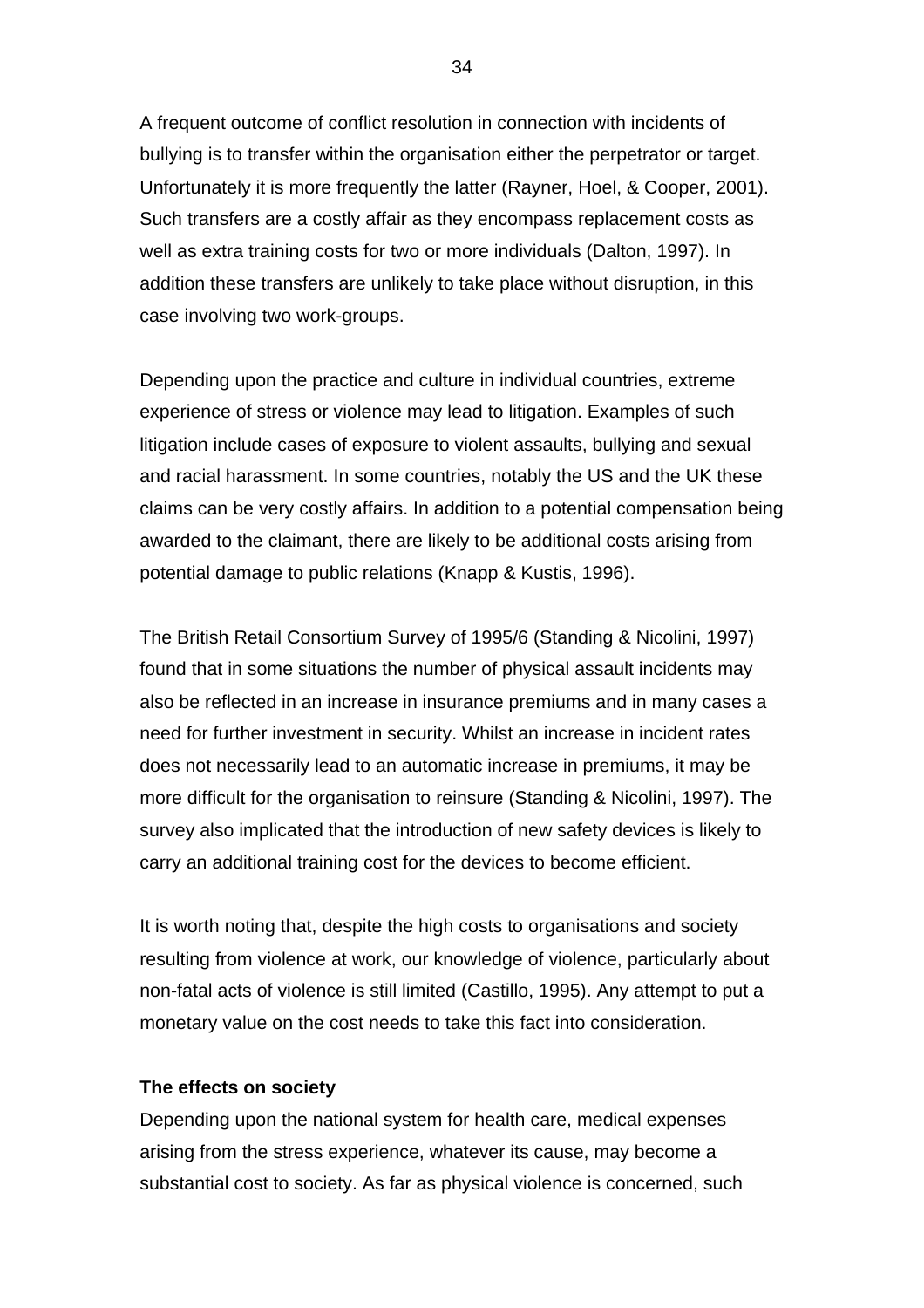expenses are likely to increase in those incidents where an assault leads to injury. This injury may be physical or psychological. For a number of people the onset of PTSD resulting from being subjected to an assault, bullying or sexual harassment may be costly with long-term medical treatment or even hospitalisation as a result of a mental breakdown.

In many countries long-term absenteeism will be carried either in part or in full by society. In addition some workers suffering stress never return to work or become unemployable. For those who do take up work again, fear of the future, possibly brought on by new incidents within the workplace, may gradually wear the person down psychologically. In both cases, retirement on the grounds of ill-health may be a likely outcome. For some, being exposed to violence may lead to welfare dependency preventing individuals from reentering the workplace. This appears to be a particular problem for victims of domestic abuse as domestic violence often perpetuates their dependency (Friedman et al, 1996).

Experience of stress and violence may represent a potential loss of productivity to targets, witnesses, as well as other people affected by the bullying incidents. This will of course also effect overall productivity levels in a given country especially when premature loss of productive workers and skills are the outcome.

The point is already made that exposure to stress and violence is likely to affects family and friends. This is particularly the case where a person has become incapacitated by such an event and is in need of both physical care and psychological care in order to deal with the pain and grief. Unfortunately, in some cases the experience may lead to a breakdown in relationships and to divorce**.**

When considering the effects of stress and violence on society it is worth bearing in mind that people have multiple roles as employees, as customers, as patients, as taxpayers and so forth. Hence, the impact of stress/violence can have multiple costs to society.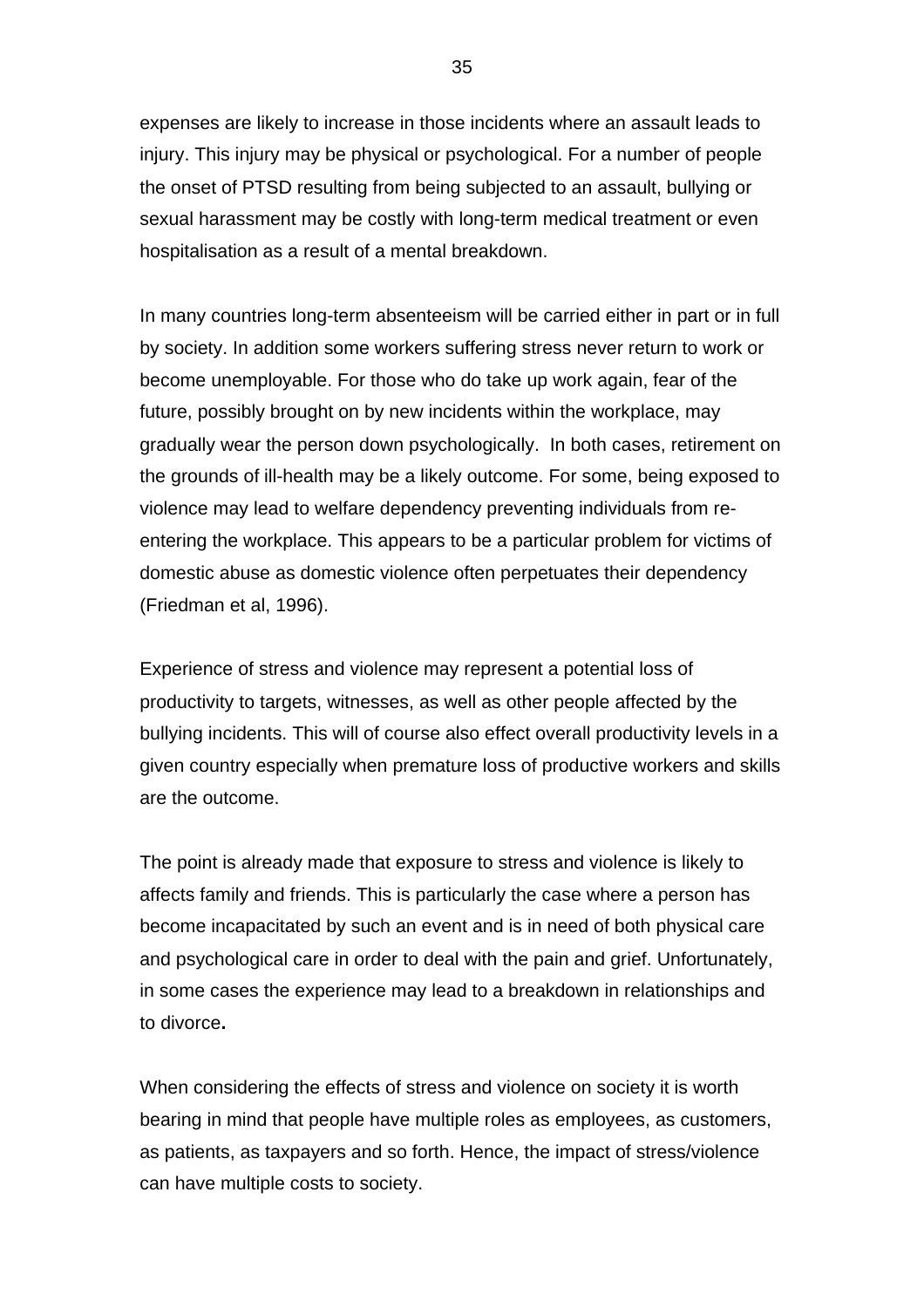**EFFECTS ON: STRESS ROBBERIES & ASSAULT DOMESTIC VIOLENCE BULLYING/M OBBING SEXUAL HARASS-MENT Individuals** Stress effects: Physiological, psychological **Behavioural**  $\checkmark$  ,  $\checkmark$  ,  $\checkmark$  ,  $\checkmark$  ,  $\checkmark$  ,  $\checkmark$  ,  $\checkmark$ PTSD ¸ ¸ ¸ ¸ ¸ Poor concentration  $\checkmark$  ,  $\checkmark$  ,  $\checkmark$  ,  $\checkmark$  ,  $\checkmark$  ,  $\checkmark$ **Social** withdrawal/ Deterioration of relationship  $\checkmark$  ,  $\checkmark$  ,  $\checkmark$  ,  $\checkmark$  ,  $\checkmark$  ,  $\checkmark$  ,  $\checkmark$ Irritability , and  $\vert \quad \checkmark \quad \vert \quad \checkmark \quad \vert \quad \checkmark \quad \vert \quad \checkmark$ Insecurity  $|\quad \checkmark \quad |\quad \checkmark \quad |\quad \checkmark \quad |\quad \checkmark \quad |$ Obsessive V Tobacco/ Alcohol cons.  $\checkmark$  ,  $\checkmark$  ,  $\checkmark$  ,  $\checkmark$  ,  $\checkmark$  ,  $\checkmark$ Motivation ¸ ¸ ¸ ¸ ¸  $\n *Commitment*$   $\n *ightharpoonup*$   $\n *ightharpoonup*$   $\n *ightharpoonup*$ Job dissatisfaction  $\checkmark$  ,  $\checkmark$  ,  $\checkmark$  ,  $\checkmark$  ,  $\checkmark$  ,  $\checkmark$  ,  $\checkmark$ Fear (target) ¸ ¸ ¸ ¸  $\frac{1}{\sqrt{2}}$  Fear (witness)  $\sqrt{2}$  ,  $\frac{1}{\sqrt{2}}$ **Involuntary** termination of contract<br>Suicide  $\checkmark$ Suicide ¸ **Organisation** Absenteeism  $\checkmark$   $\checkmark$   $\checkmark$   $\checkmark$   $\checkmark$ Turnover , and  $\vert$  , and  $\vert$  , and  $\vert$  , and  $\vert$  , and  $\vert$  , and  $\vert$  , and  $\vert$  , and  $\vert$  , and  $\vert$  , and  $\vert$  , and  $\vert$  , and  $\vert$  , and  $\vert$  , and  $\vert$  , and  $\vert$  , and  $\vert$  , and  $\vert$  , and  $\vert$  , and  $\vert$  , a  $P$ erformance  $\checkmark$   $\checkmark$   $\checkmark$   $\checkmark$ **Presenteeism** Bad time keeping states of the second states of the second states of the second states of the second states of the second states of the second states of the second states of the second states of the second states of the se Mistakes/ **Accidents**  $\checkmark$  ,  $\checkmark$  ,  $\checkmark$  ,  $\checkmark$  ,  $\checkmark$  ,  $\checkmark$ **Insurance** premiums ¸ Litigation  $\qquad \qquad | \qquad \checkmark \qquad | \qquad \qquad \checkmark \qquad | \qquad \checkmark$  $\frac{1}{\text{Transfer costs}}$  ,  $\frac{1}{\sqrt{1-\frac{1}{\sqrt{1-\frac{1}{\sqrt{1-\frac{1}{\sqrt{1-\frac{1}{\sqrt{1-\frac{1}{\sqrt{1-\frac{1}{\sqrt{1-\frac{1}{\sqrt{1-\frac{1}{\sqrt{1-\frac{1}{\sqrt{1-\frac{1}{\sqrt{1-\frac{1}{\sqrt{1-\frac{1}{\sqrt{1-\frac{1}{\sqrt{1-\frac{1}{\sqrt{1-\frac{1}{\sqrt{1-\frac{1}{\sqrt{1-\frac{1}{\sqrt{1-\frac{1}{\sqrt{1-\frac{1}{\sqrt{1-\frac{1}{\sqrt{1-\frac{1}{\sqrt{1-\frac{1}{\$ Training , and  $\begin{array}{|c|c|c|c|c|}\hline \text{ }} & \checkmark & \text{ } & \checkmark \ \hline \end{array} \qquad \begin{array}{|c|c|c|c|c|c|}\hline \text{ }} & \checkmark & \text{ } & \checkmark \ \hline \end{array} \qquad \begin{array}{|c|c|c|c|c|c|c|c|}\hline \text{ }} & \checkmark & \text{ } & \checkmark \ \hline \end{array}$ Grievance  $\sqrt{2}$ Loss of skills ¸ ¸ ¸ ¸ Effects on witnesses  $\checkmark$  , we set that  $\checkmark$  is the set of  $\checkmark$ **Society** Retirement ¸ ¸ ¸ ¸ ¸ Medical care

**Table 1**: *Possible effects of exposure to stress and various types of violence*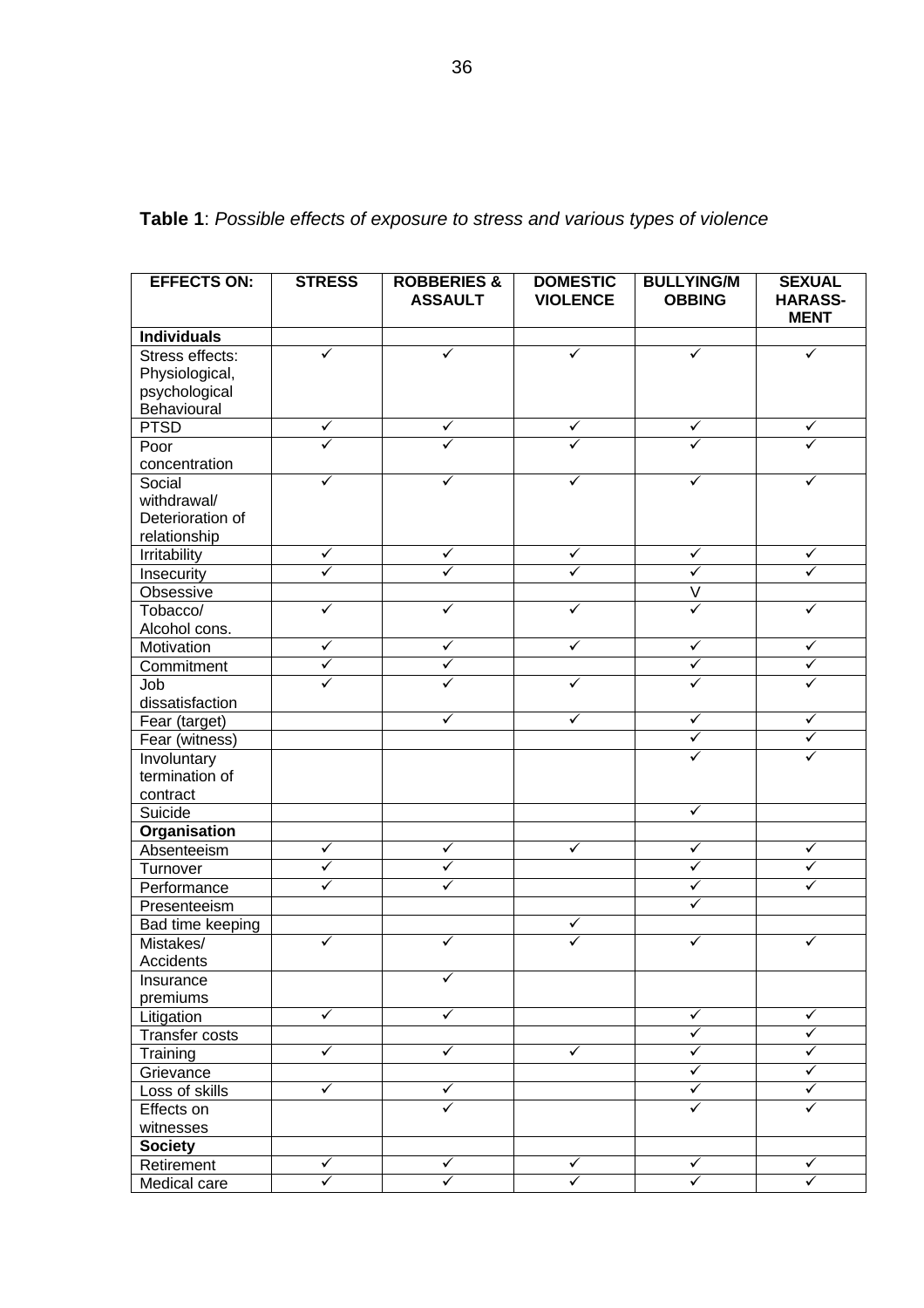| loss<br>лклг<br>,,,, |  |  |  |
|----------------------|--|--|--|
| tamily<br>           |  |  |  |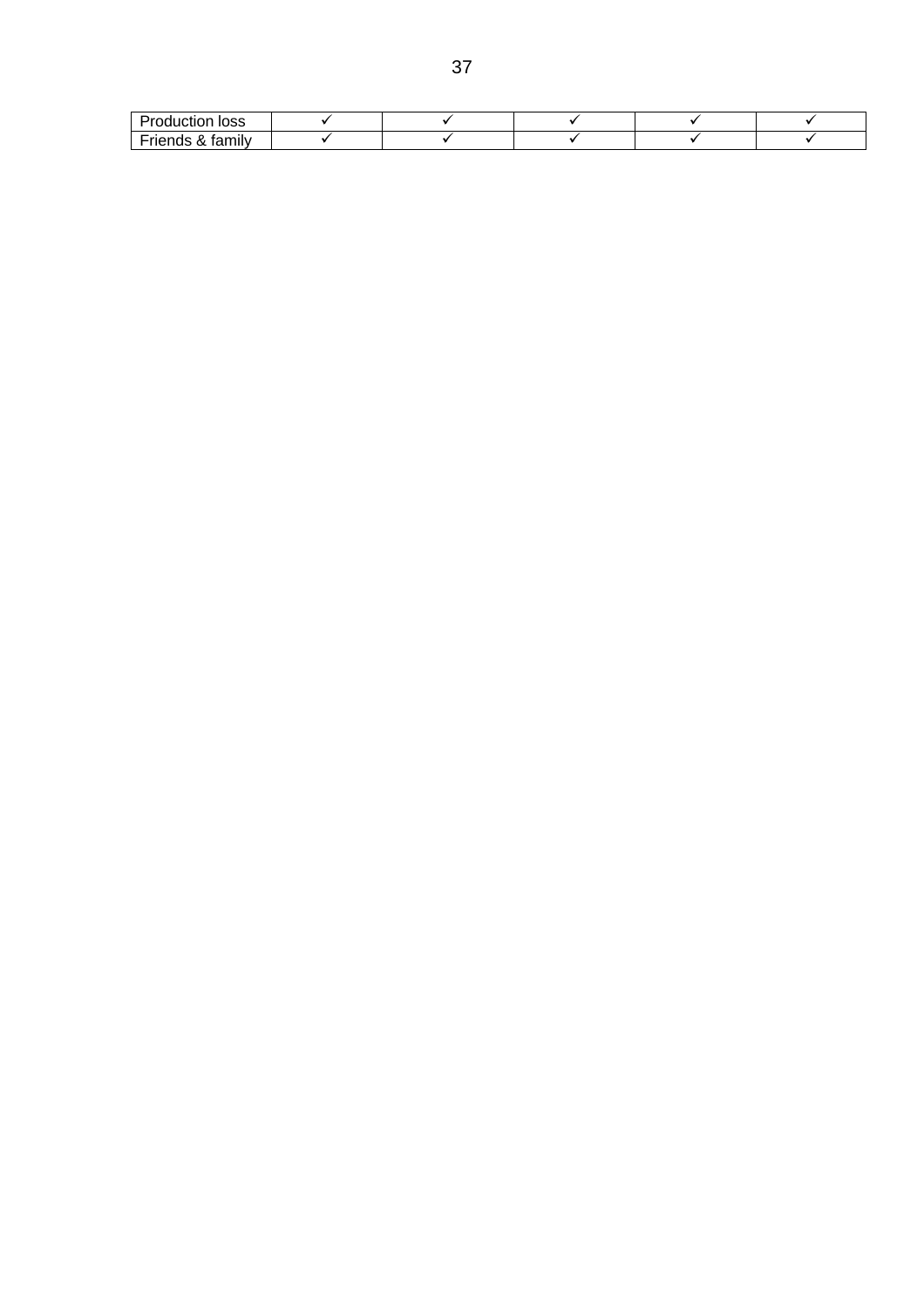## **4 - ESTIMATING THE COSTS**

Some progress appears to have been made in recent years with regard to the costing of occupational stress at an organisational level (Cooper et al, 1996) and at a national level (Levi & Lunde-Jensen, 1995). Some of the lessons learnt from these exercises should also be applicable to the issue of workplace violence, particularly with the close relationship between these concepts. However, it is important to bear in mind that such exercises are fraught with difficulties. Below are listed some reasons why we need to proceed carefully and why any estimation of costs would have to be somewhat vague:

- ♦ The results can only be as good as the data on which they rely on. Unfortunately, much of the data available with regard to stress and violence are of rather poor quality and cannot be fully trusted (e.g. Castillo, 1995). Factors such as recording practices may influence the reliability of the data, with the researcher having to rely on 'educated guesses' (Cox et al., 2000)
- ♦ Any comparisons of data between sectors and nations are problematic. Moreover, any attempt to provide cost-estimates in global terms will not make sense due to significant variations in wages and benefits (e.g. Chappell & Di Martino, 2000)
- ♦ Even when good data are available, the connection between cause and effect is often unclear. This is a problem with all data of a cross-sectional nature
- ♦ Whilst the relationship between assault and injury may be relatively clearcut it is dangerous to treat an entirely dynamic and complex concept such as stress in a reductionist manner, interpreting the relationship between stressors and negative outcomes for health, attitude and behaviour in a linear and deterministic way. The same argument applies to bullying and sexual harassment.

38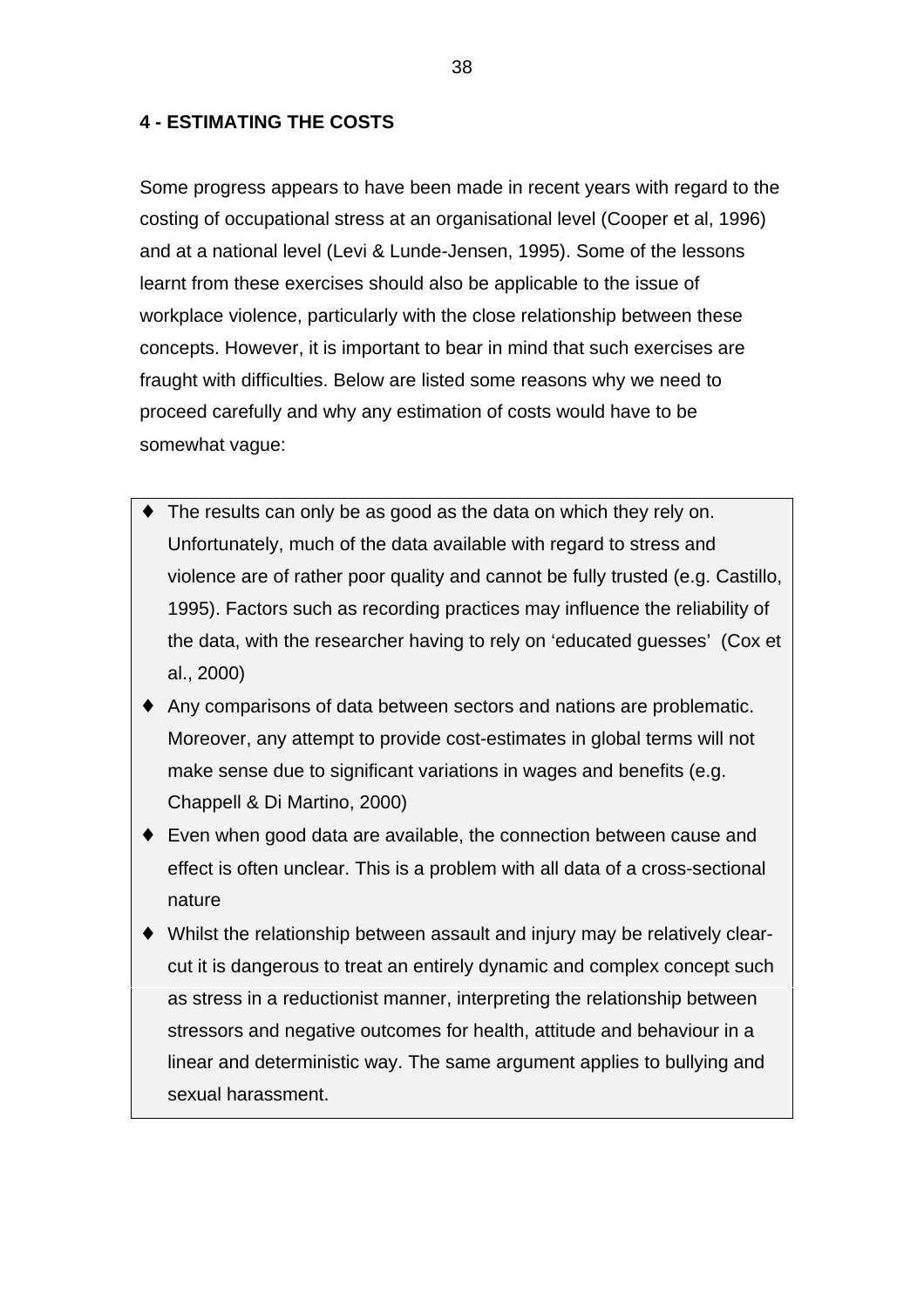With all these reservations in mind we will discuss the types of costs incurred at the level of the individual, the organisation and society. The discussion will focus on some of the more important costs connected with stress and violence at work. This, therefore, will be far from an exhaustive review of all possible costs that may arise. It is also worth bearing in mind that there is considerable disagreement between (economic) researchers with regard to how particular costs should be interpreted and assessed, if this is even possible. One issue, which has caused considerable debate, is the distinction between direct and indirect costs and what costs may be included within each category. According to some writers this is important as employers will be primarily concerned with direct costs, those which routinely show up in accounting systems (Dorman, 2000). However, for the purpose of the present analysis we will leave this discussion to one side, and therefore make no distinction between direct and indirect costs.

Particular attention will be given to bullying. To date, the potential cost of bullying has received little attention. Given the growing evidence that bullying represents by far the most prevalent form of violence and harassment, an emphasis in financial terms on bullying is, therefore, justifiable.

## **The cost to the individual**

- ♦ In a recent litigation case a Welsh teacher was paid compensation for work-relayed stress of over £250,000 (Guardian, 5/12/00, p4).
- ♦ In the US more than 3,000 claims for compensation for stress-related psychiatric injury are registered annually in California alone (Cartwright & Cooper, 1997).
- ♦ In the US health care costs have been spiralling over the last twenty years with individuals' health insurance rising by approximately 50% (Cartwright & Cooper, 1997).
- ♦ Broken down into costs to the individual, the total figures for accidents and work-related ill health in the UK was £5.6 billion for the year 1995/6 (Gordon & Risley, 1999).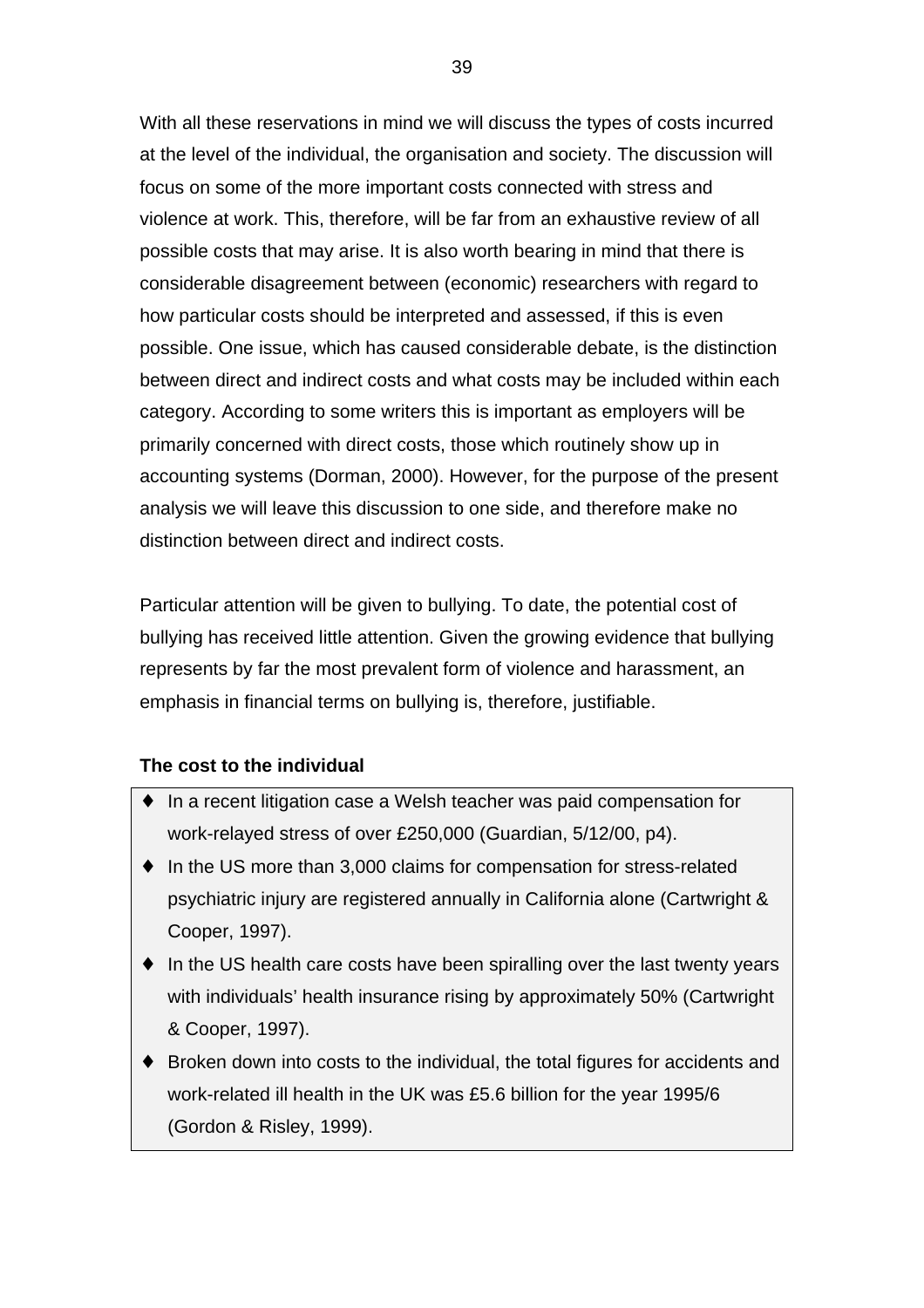From the above exploration of the experience of stress and various forms of violence at work, it should be obvious that there is a price to pay for the individual both in terms of financial losses and in what may be referred to as 'human costs'. The latter refers to the pain, fear and general reduction in quality of life for the individual as well as the potential grief experienced by the individual's closest family and friends. Whilst the focus will be on the economic or financial costs, or those costs which may be assigned a monetary value, consideration will also be given to 'human costs'. As far as 'economic costs' are concerned, the two most important areas to consider are the loss of wages or income and additional expenditure, primarily in the form of health care and medical treatment.

#### Loss of income

This refers to the difference between normal earnings one would receive and the payment received when absent from work. Compensation systems vary greatly between countries, with the loss in wages covered by the employer or the state (or a combination of the two) in any proportion from full compensation to hardly any compensation at all. Even within the same country the degree of compensation may vary between employers, e.g. the UK (Gordon & Risley, 1999).

In many cases the individual may decide to withdraw or leave the organisation altogether, sometimes before alternative employment has been found. For some people withdrawal from work becomes permanent, and any calculation of costs would have to consider total potential income during one's expected working life. It follows that the earlier one retires on the grounds of ill-health, the larger the loss to the individual will become. In some cases the change in employment may also lead to a drop in earnings (Gordon & Risley, 1999).

#### Additional expenditure

The most important cost within this group is payment for medical consultation, medicine and hospital treatment. However, in many countries this is either paid for in full or in part by either the employer, by means of insurance systems, by the state or the taxpayers, or by the individuals themselves.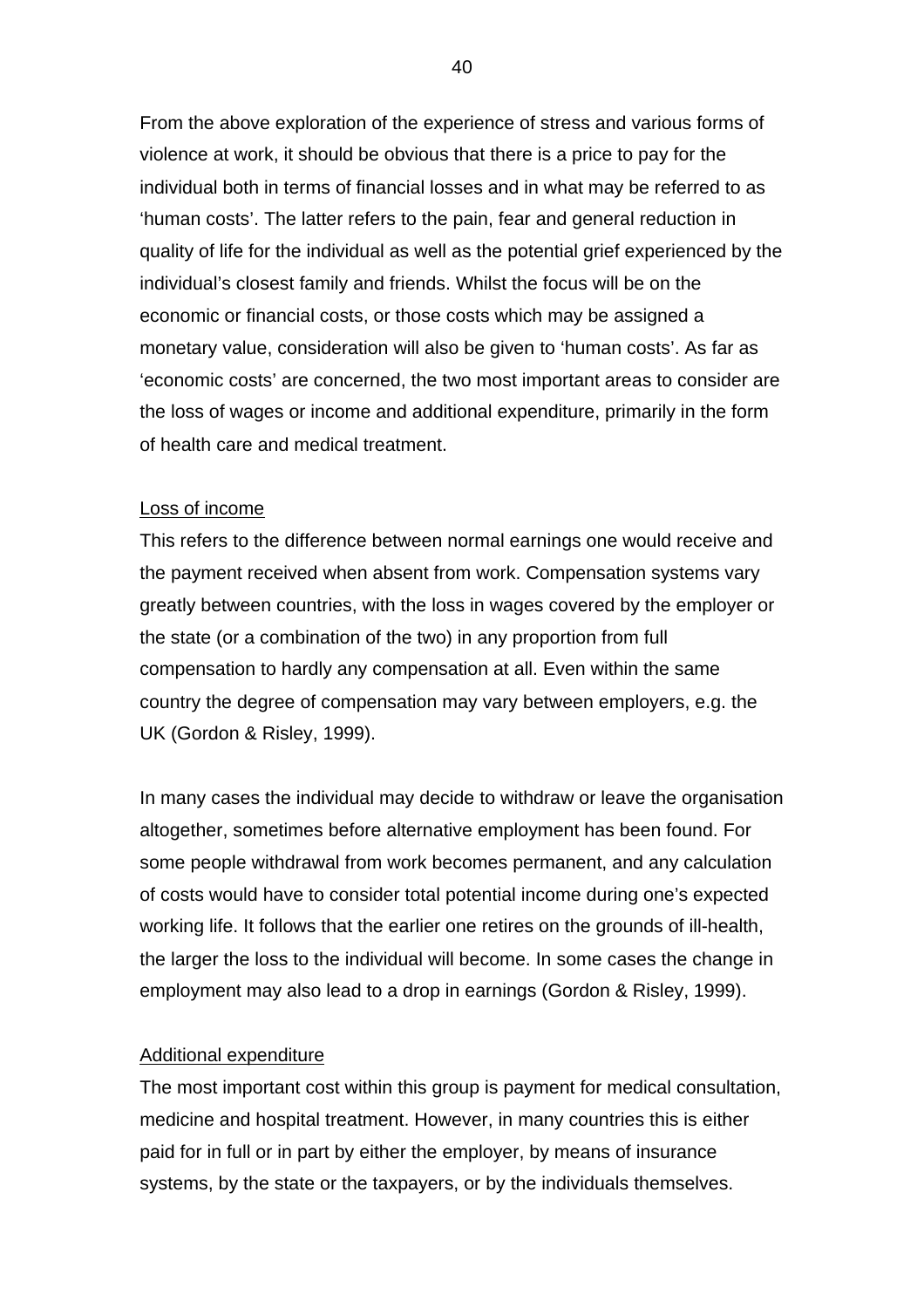Another area which could impose a cost (if not directly carried by the individual) is extra household 'production' costs linked to the burden passed on to family and friends in connection with caring for the individual in cases where that is necessary (Levi & Lunde-Jensen, 1995). On top of these costs, other social and economic outcomes may emerge as a result of work-related accidents and disease. Dorman (2000) describes an American study that compared the situation of people suffering from work-related musculo-skeletal disorders with a control group. This study found that the 'diseased' group was more likely to be affected than the controls in a number of areas, each of which may have economic implications. Thus, people with musculo-skeletal disorders were found to be more likely to be divorced, to have lost their home, their car or their health insurance, than individuals of the control group. There is no reason to believe that similar negative outcomes should not apply to cases of severe experience of stress or violence at work.

### Human costs

Several attempts have been made to put a price on the human costs in connection with accidents and disease. Looking at compensation payments for similar cases may give us an idea of such costs as they may be incorporated in the awards paid out (Gordon & Risley, 1999). However, the actual sum will vary greatly depending upon the facts for each individual case.

### **Estimating the costs to the individual**

The above points clearly suggest that there are too many uncertain factors to put forward any figures or estimates for costs to the individual. The dynamics of the phenomena under investigation also suggest that the costs to individuals will vary between workplaces depending upon the local culture and recognition of the problem. These costs are unlikely to be the same from one year to the next even within the same setting. Moreover, any model would have to reflect national variety with regard to individual factors.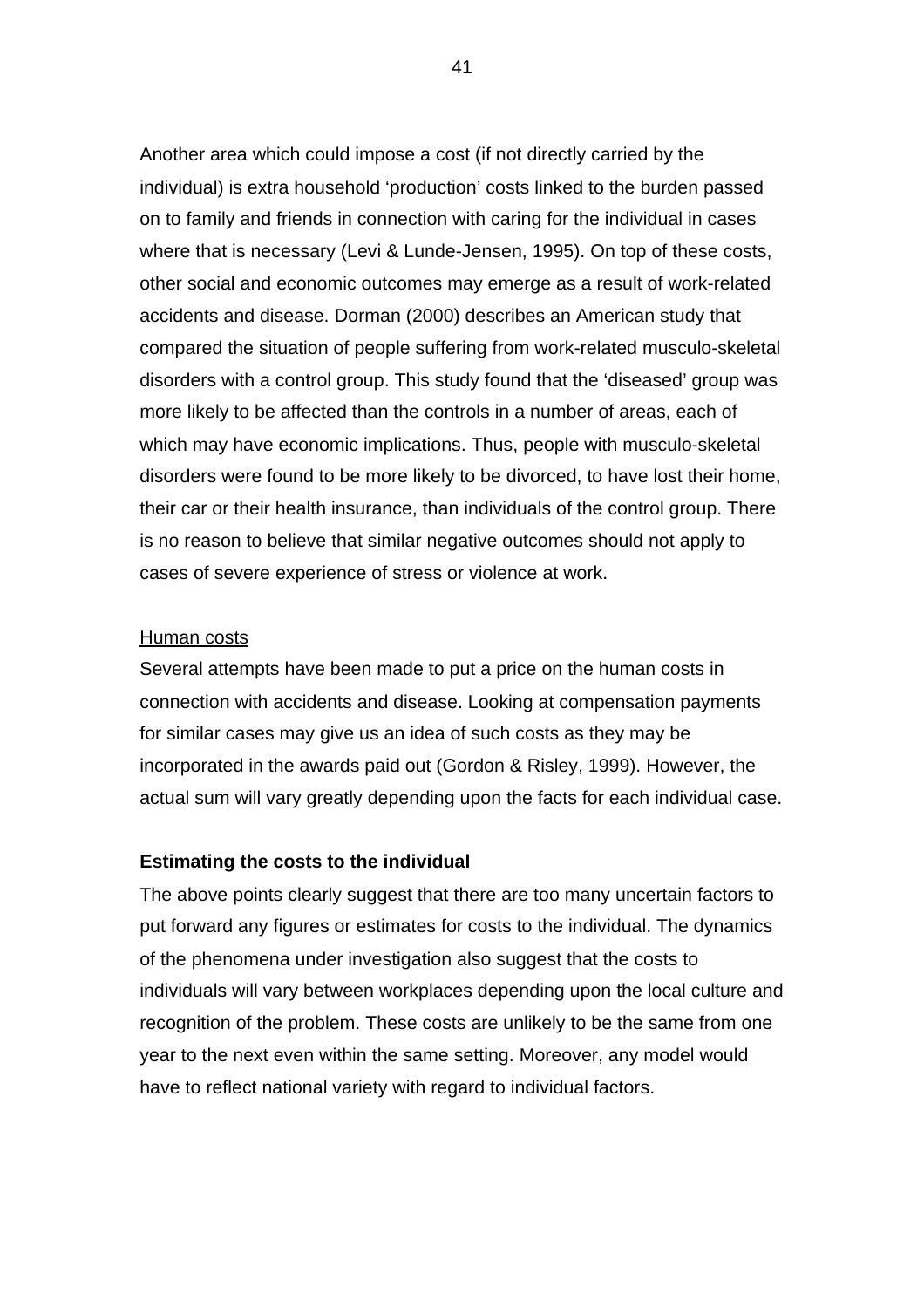# **The costs to the organisation**

- ♦ The increase in health care costs in the US over the past two decades has resulted in employers' health insurance rocketing by 140% (Cartwright & Cooper, 1997)
- ♦ In Germany, the employers' bill for employee social security insurance amounted to 30.5 billion ECU in 1993 (Doukmak & Huber, 1995)
- ♦ Based on figures for 1995/96, in the UK, the total annual cost of accidents and ill-health has been estimated to represent a cost to employers in the order of £3.5-7.3 billion (Gordon & Risley, 1999).
- ♦ According to the National Institute of Occupational Safety Health (NIOSH) mental illness among the workforce leads to a loss in employment amounting to \$19 billion and a drop in productivity of \$3 billion (Sauter, et al., 1990).
- ♦ Leymann (1990) estimated the cost of bullying for the organisation to account for approximately \$30,000-100,000 per year for each individual subjected to bullying.
- ♦ A recent Finnish study of more than 5,000 hospital staff found that those who had been bullied had 26% more certified sickness absence than those who were not bullied, when figures were adjusted for base-line measures one year prior to the survey (Kivimaki et al, 2000). According to the researchers these figures are probably an underestimation as many of the targets are likely to have been bullied already at the time the base-line measures were obtained.

It is worth bearing in mind that in general, staff account for approximately 50- 80% of organisational costs (Cooper et al, 1996). The following factors need to be considered when we are assessing the cost of stress and violence to the organisation:

- Sickness absence
- **Premature retirement**
- ♦ Replacement costs in connection with labour turnover (recruitment, training and development costs)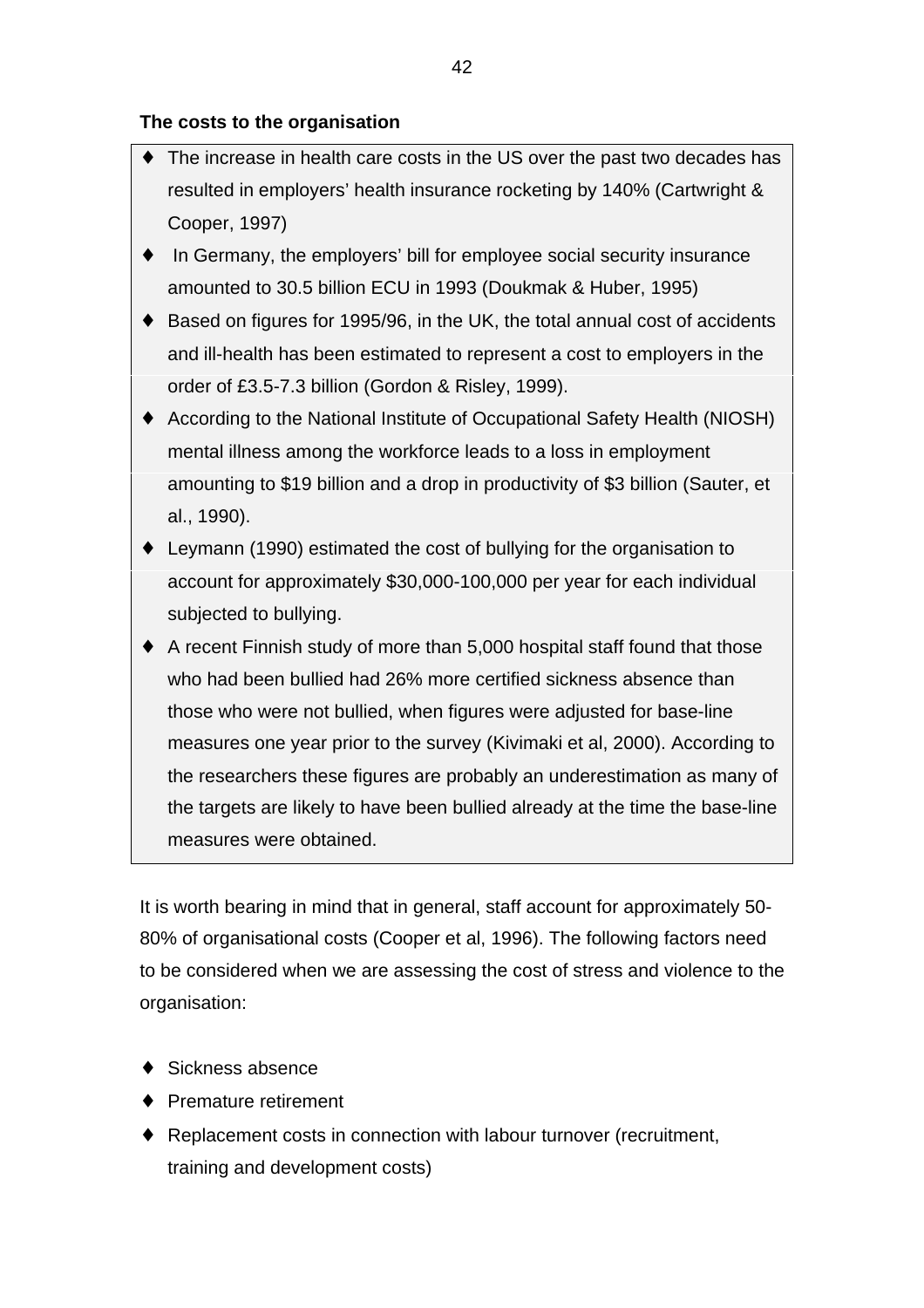- ♦ Grievance and litigation/compensation costs
- ♦ Damage to equipment and production resulting from accidents and mistakes
- ♦ Reduced performance/productivity (lack of added value to product and service)
- ♦ Loss of public goodwill and reputation

## Sickness absence

Employers respond to absenteeism in many ways, e.g. by finding cover for the absentee by means of voluntary or expected cover by colleagues, by overtime or by replacement. However, according to Gordon and Risley (1999), in most cases the costs involved are not likely to exceed the labour costs of the person being replaced. This takes into account that the cost of replacing the absentee will be covered by sick-pay, which will cost less than payment of full salary. The real cost of absenteeism is, therefore, primarily linked to the costs of sick-pay. Here, systems will vary between countries, with employers' contributions varying from 100% of sick-pay costs, either directly or indirectly through insurance schemes, to a share of the sick-pay with the rest covered by national social security schemes. It is worth noting that independently of the scheme in operation, there will be additional administration costs borne by the employer.

## Premature retirement,

In many cases there will be a cost related to premature retirement resulting from stress and violence in the form of lump sum payments and so forth. Premature retirement will also carry an additional replacement cost.

## Turnover and replacement costs

These primarily comprise recruitment costs in the form of advertising and selection as well as the cost of training and development. In addition to the direct costs arising from these activities, administration will also have to be included in the total replacement costs. Administration may include costs in connection with testing, selection (e.g. candidates' travelling expenses), the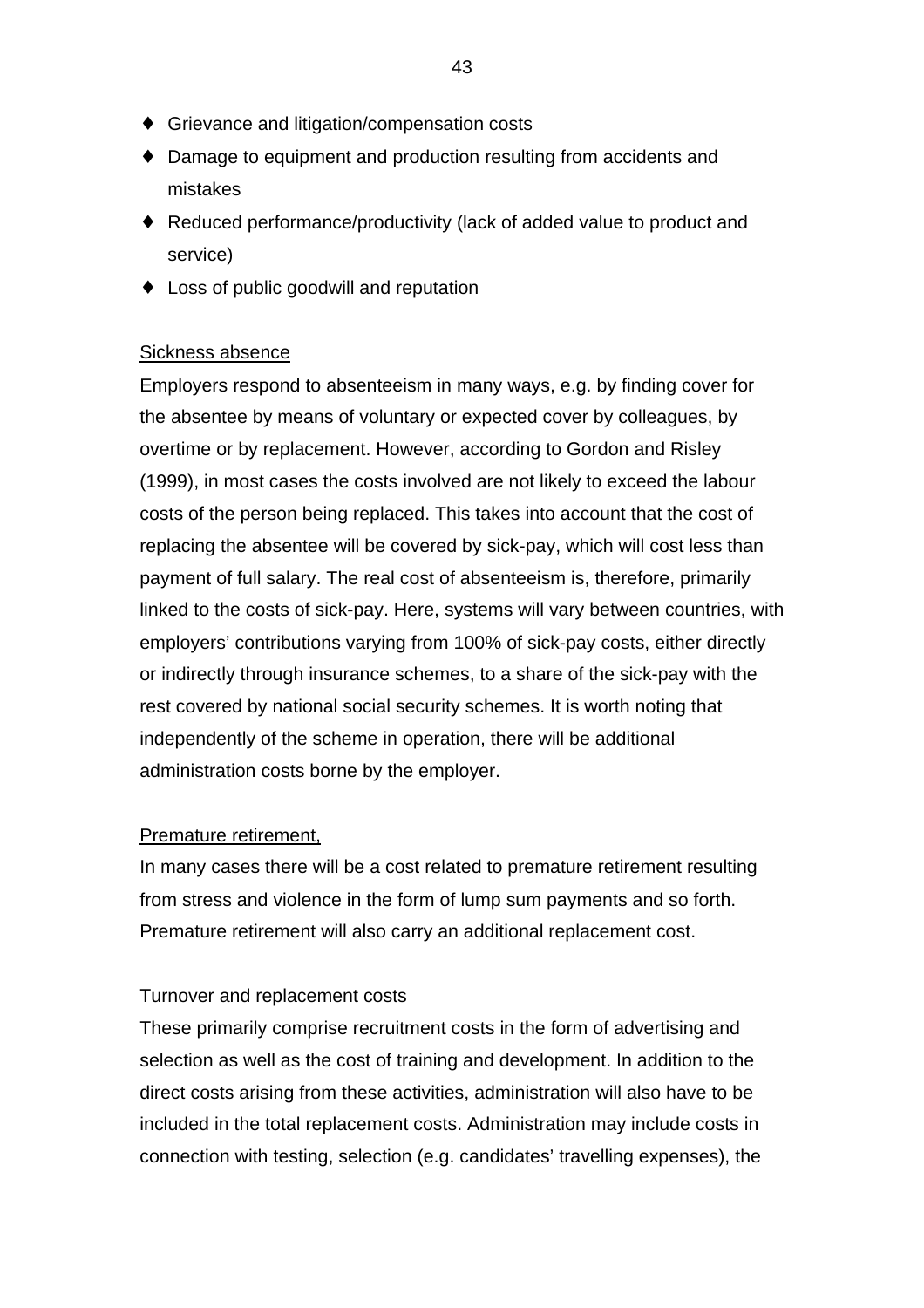cost of termination of contracts as well as the issuing of new contracts (Taylor, 1998). A further cost will arise from the training period when the new recruit is unlikely to work to full capacity. In general the replacement costs will increase with the experience and skills of the person being appointed. Replacing an individual may also lead to a chain reaction with implications for other employees as well (Gordon & Risley, 1999).

# Grievance/compensation/litigation costs

There is a considerable cultural gap between different countries with regard to the use of litigation. Where compensation claims and litigation in connection with workplace accidents and disease are common, such costs can be considerable. However, for every case which may end up in court, there is likely to be a large number of grievances which are resolved at the level of the organisation. Grievance procedures may give rise to administrative costs in connection with the implementation of investigation and mediation procedures, where such procedures are in place, and these may in many cases be greater than any compensation package. This may particularly be the case when external services are required.

## Damage to equipment and production

The connection between stress and increased propensity for accidents and mistakes has been pointed out earlier. Whilst such incidents are likely to carry a cost, their frequency and impact will be difficult to estimate.

# Reduced productivity and performance

Any reduction in output as a result of stress and violence is likely to be intangible and may be difficult to assess. A possible approach would be to compare self-rated performance between non-affected individuals and those subjected to various forms of violence.

# Loss of public goodwill and reputation

Whilst such costs may well be impossible to estimate, they should still be considered. With the often high media profile of individual compensation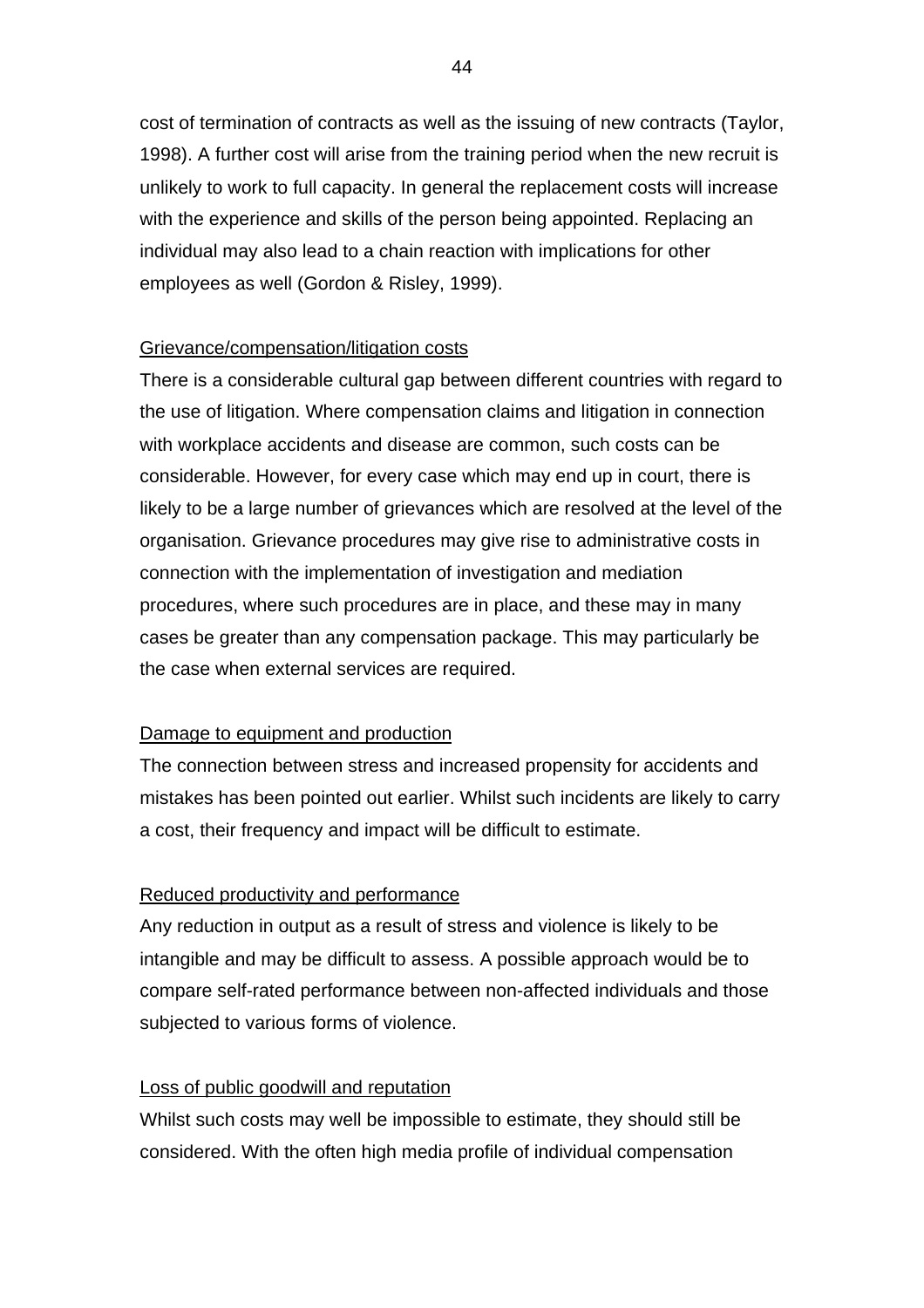cases, the potential damage to reputation may function as a motivator for employers to deal with the issues.

## **Estimating the costs to the organisation**

There appear to be two main approaches for estimating costs to the organisation. The first, an inductive approach, would be to put an estimate on each individual outcome measures (e.g. sickness absence, and replacements) incurred by each category of violence and then adding up these estimates. To make any sense, such an approach would require reliable statistical data on incidents and some estimates of likely target behaviour in connection with exposure, e.g. average days absent in connection with illness, proportion leaving work, frequency of complaints etc. However, the statistical data presently available undermines the reliability of such calculations. This is particularly so, when one considers that the reporting within these fields is chronically unreliable (e.g. Castillo, 1995; Leather et al., 1999). However, even if more reliable incident rates were available there would still be the uncertainty with regard to the proportion who, at any one time, will leave work, make a complaint and, in some cases press for litigation.

A second approach involves estimating the costs of stress/violence by deduction. This method would have to start from more reliable estimates of overall costs to illness and accidents at work. These estimates are likely to be the products of either self-reports or national statistical data where such data is available, or a combination of the two.

Due to the nature of the available data on the costs of stress and violence, we will use the inductive cost estimation approach for assessing the cost of stress for the organisation, and the deductive approach for the costs of violence, harassment and bullying.

### **Stress**

We have previously provided information on the extent of stress and various types of violence across a spectrum of countries. A number of reliable studies based on large population samples from the US, Europe and Australia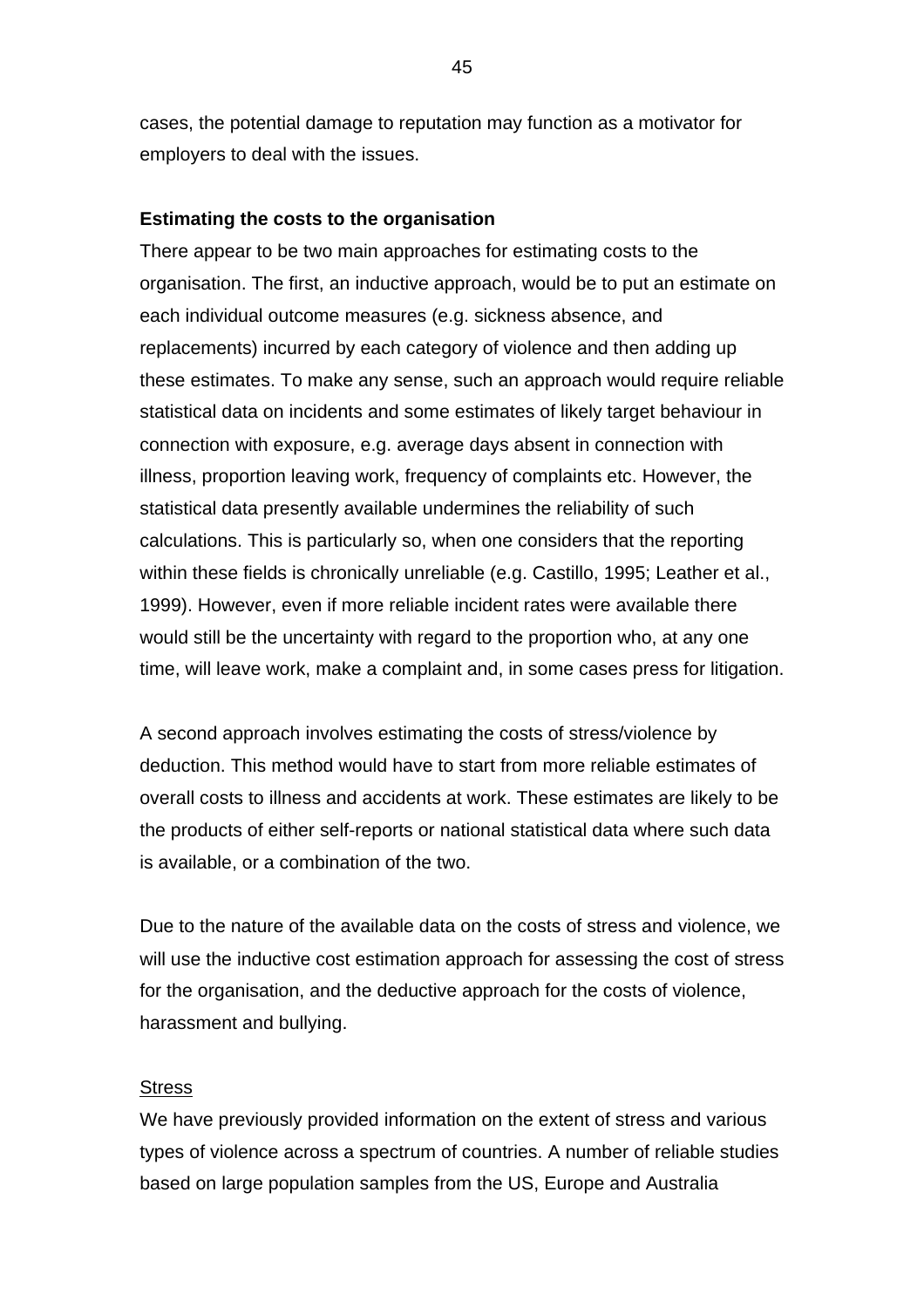suggest that stress altogether accounts for approximately 30% of all workrelated illness annually. If we apply this figure to the overall cost of work related ill-health and accidents we can make the following estimates:

- Based on the figures for social insurance companies (Doukmak & Huber, 1995) stress would account for approximately 9.2 billion ECU annually
- ♦ A similar figure for UK would be £1.1-2.2 billion a year based on estimates from the Health and Safety Executive (Gordon & Risley,1999).
- ♦ Applying the same principle for the US NIOSH figures (Sauter, et al., 1990) previously quoted, namely \$22 billion for mental illness due to loss of employment/drop in productivity, this would then account for \$6.6 billion annually.

However, there are signs to suggest that the above estimates are too low. One must remember that these figures relate to the overall cost of stress to organisations. A recent survey by the Confederation of British Industry (CBI, 2000) estimates the total cost of absence alone in 1999 to be £10.5 billion or £438 per employee (£56 per employee per day). The survey suggested (in line with the above figures) that stress accounted for approximately 30% of sickness absenteeism. But when including other categories such as impact of long hours, lack of commitment, personal problems and poor work-place morale, all categories which may be considered 'stress-related', we can estimate that approximately 40% of all absenteeism could be attributed to stress at a cost of £ 4.2 billion a year. This cost does not take into account such expense factors as replacement costs and loss of productivity in connection with stress, suggesting a considerably higher total cost to organisations than the examples above.

## Physical assaults

Several factors militate against the opportunity to provide reliable cost estimates of physical assault at work. Due to under-reporting of incidents as well as a failure to file compensation claims, the data available are likely to only register a fraction of violent attacks (Standing & Nicolini, 1997). In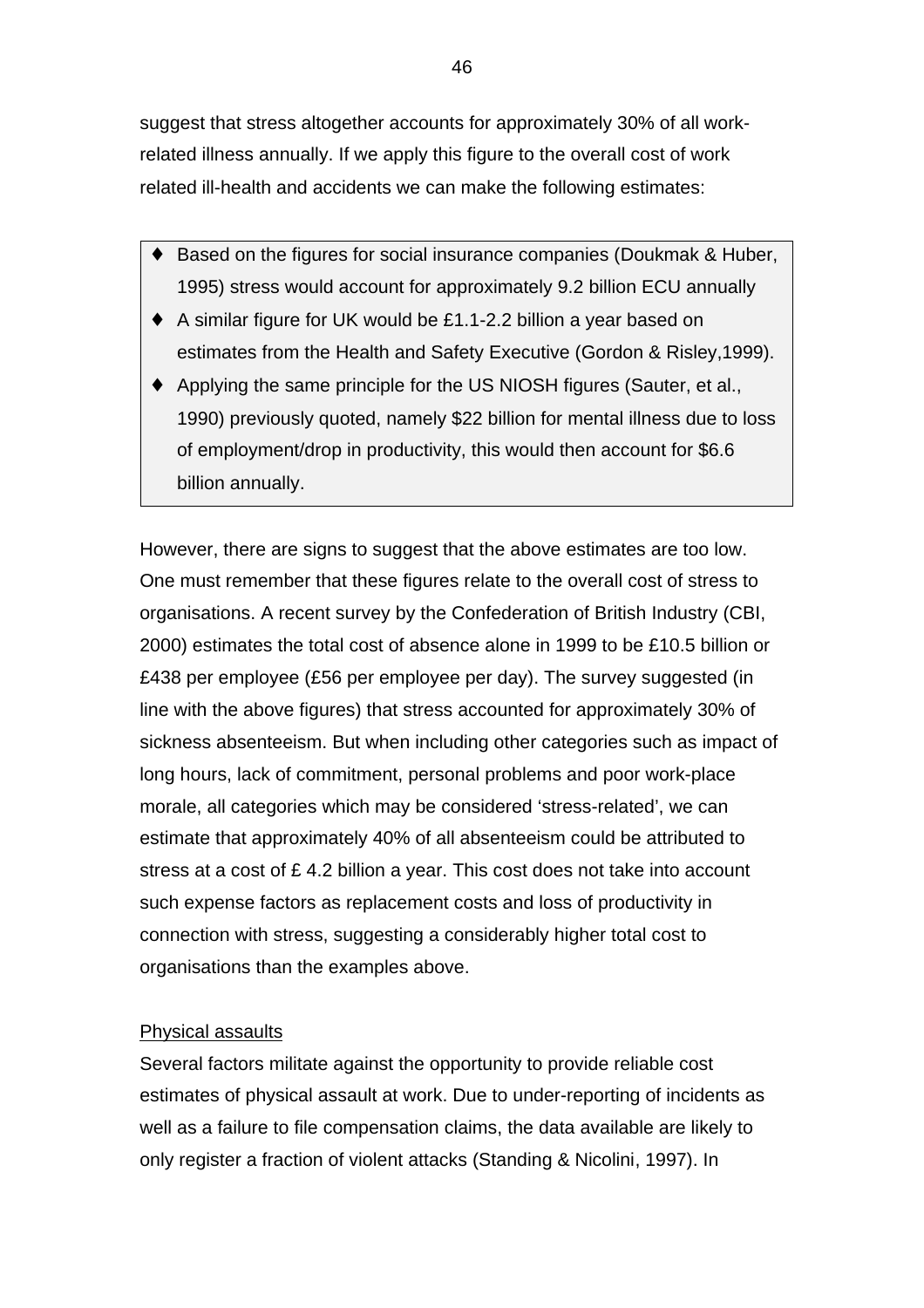addition, many workers, for example in health and social services, often consider low level physical assaults as 'part of the job', or the reporting of such incidents as undermining their professional standing and reputation. Hence, such individuals are neither likely to declare the incident nor to give the correct reason for taking time off or leaving work (Rowett, 1986).

#### Bullying

Similar reservations may apply to bullying. Nonetheless, we will still try to make a crude cost estimate using the deductive approach which, in principle, could be applied to other types of violence as well. The example of bullying is taken from the UK, but could be appropriate for other countries as well were similar data available.

To estimate the costs of absenteeism due to bullying we used the results of a recent nation-wide survey which found 10% of respondents to be currently bullied, whilst 25% had been bullied within the last five years (Hoel & Cooper, 2000a). Comparing sickness absenteeism data for those who were currently bullied with those who were neither bullied, nor had witnessed bullying, the 'currently bullied' group was found to have on average 7 days more off work in a year than those who were neither bullied nor had witnessed bullying taking place. Based on these figures we can estimate that a total of 18 million working days are lost annually in Great Britain due to bullying (based on a workforce of 24 million). In addition, recent research shows that those bullied in the past have higher absenteeism rates than those not bullied (Hoel & Cooper, 2000a). Using the above prevalence figures, we estimate that approximately 15% of employees were effected by bullying in 1999, suggesting that the real loss of days due to bullying is likely to be in the order of 27 million working days per year. Using the recent figures from the CBI (2000) which suggest an average cost of absenteeism to be £56 a day per employee, the total cost for absenteeism due to bullying would be £1.5 billion a year.

To calculate the replacement costs for bullying we used a figure which suggested that a quarter (25%) of those who are bullied decide to leave their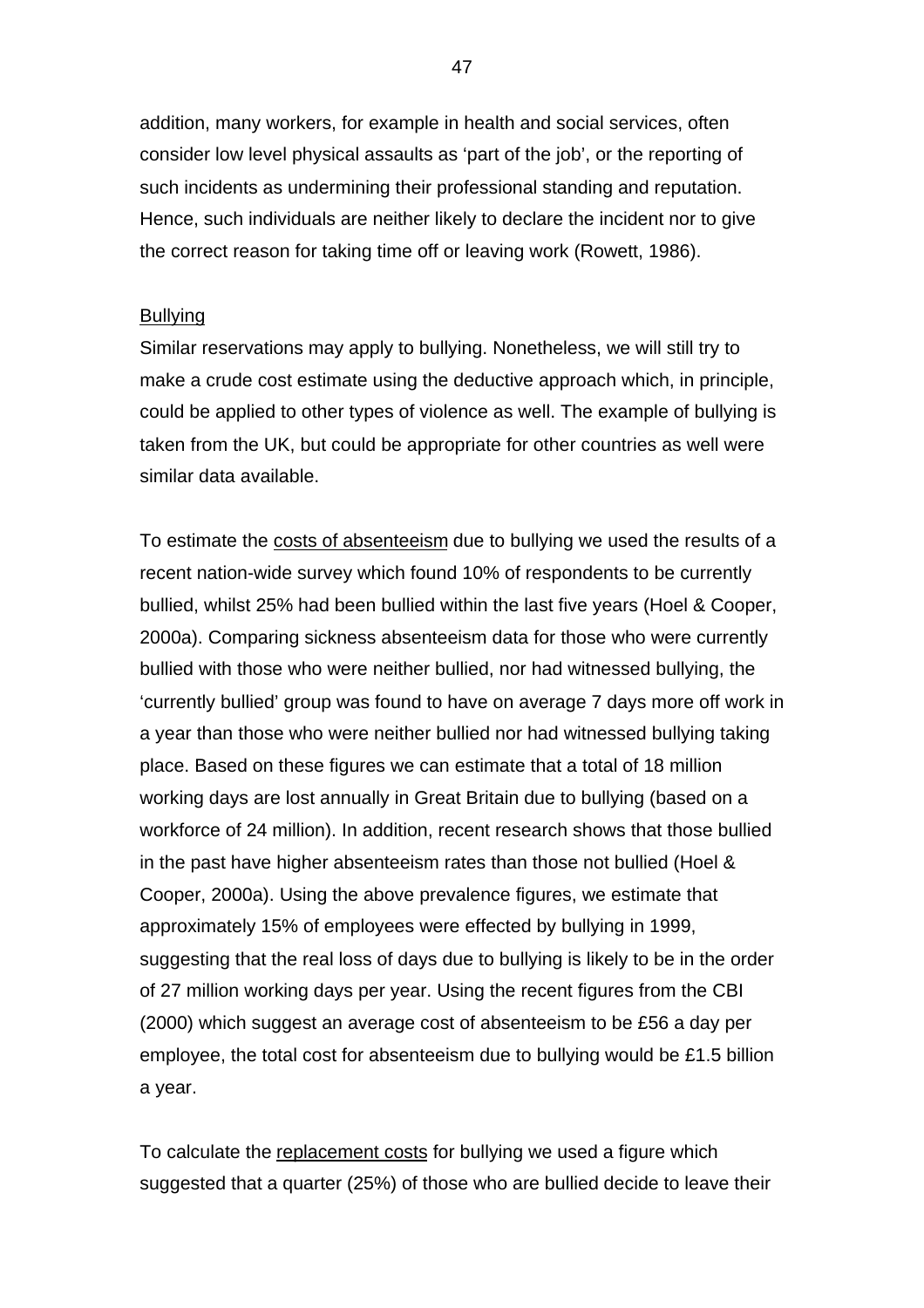organisation as a result of their experience (UNISON, 1997). Estimates of replacement costs will vary greatly between industries and types of jobs. At the most conservative end of the spectrum, average replacement costs across geographical sectors and occupations are set at approximately £1,900 (Gordon & Risley, 1999). Based on a prevalence figure for bullying of 10% (2.4 million if total workforce=24 million) this suggests that approximately 600,000 people may leave their jobs due to bullying. However, since not all would leave their job immediately this number is likely to be reduced considerably. If we reduce the figure to a third (200,000), for example, as a conservative estimate, the total cost would be in the order of £380 million.

Now we turn to the calculation of possible costs related to reduced productivity and performance. In their recent UK nation wide survey of workplace bullying Hoel & Cooper (2000a) asked participants to assess their own current performance as a percentage of working to 100% of capacity. The results indicated that the 'currently bullied' group had a drop of 7% in productivity compared with those who were neither bullied nor had witnessed bullying taking place (85% and 92% respectively). The figure for those who were bullied in the past was 88% and for 'witnessed bullying' 90%. (In other words, those who were bullied were twice as unproductive as those who were neither bullied nor had witnessed bullying.) If we add those who were bullied in the last five years to the currently bullied, we can conclude that 25% of employees have a drop in productivity due to bullying of 4-7% which altogether may account for a 1.5-2.0% drop in productivity.

This percentage loss is based on self-report data. How this effects an actual organisation's overall production and performance levels is impossible to ascertain. Hence, it is very difficult to ascribe a price for organisations with respect to bullying-induced loss in productivity.

Whilst we know that internal investigations of complaints and grievances in connection with bullying can be costly affairs we have no reliable method on which to make any assessment. The same is the case for actual litigation costs, which still overall are likely to be small due to a relatively small (but

48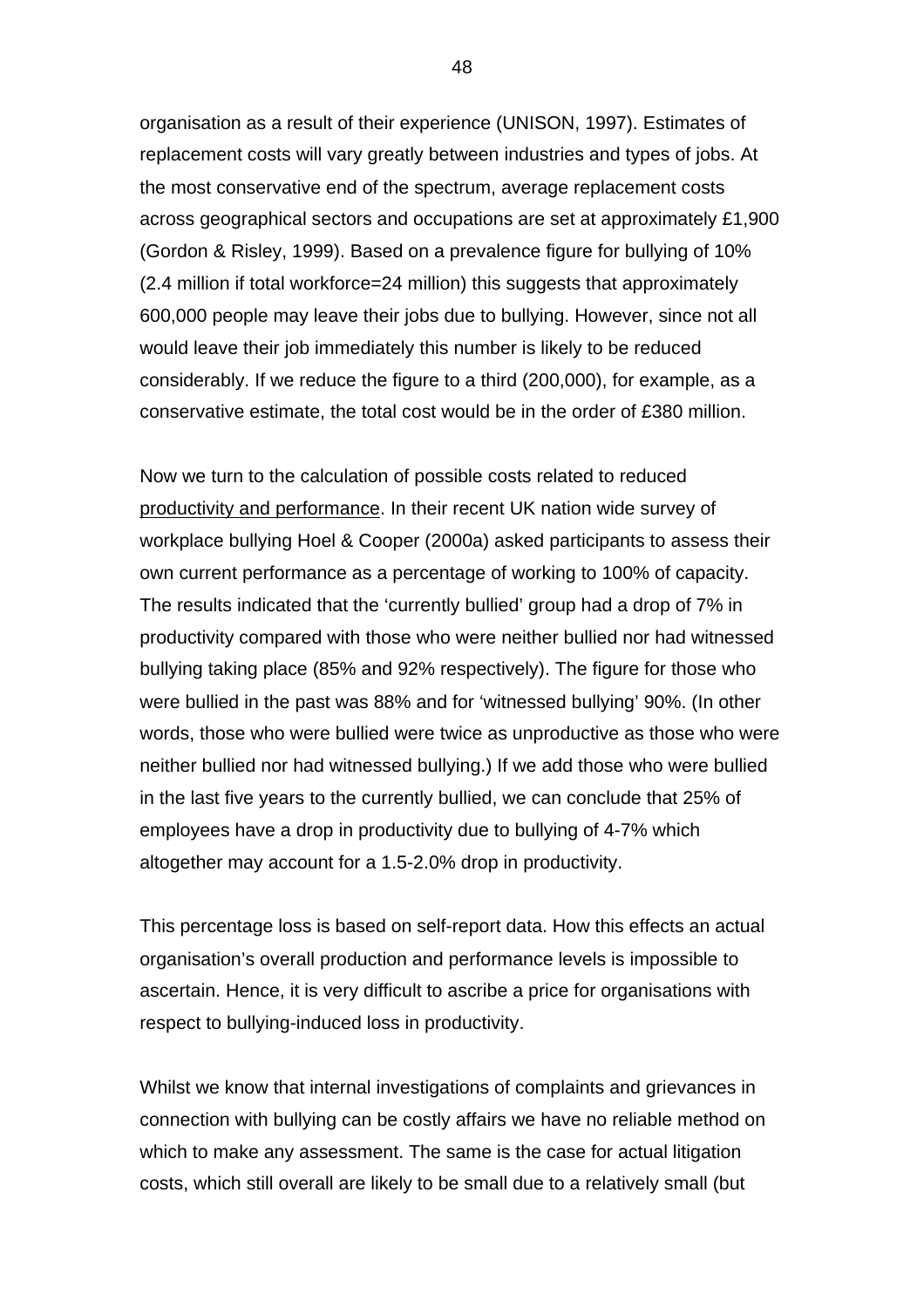rapidly growing) number of cases. Similarly, in the case of bullying, we have insufficient knowledge to make any estimates with regard to possible costs to organisations due to early retirement.

If we summarise the above cost calculations we can estimate the total cost of bullying for organisations to be approximately:

| Sickness absenteeism | £1.5 billion                          |
|----------------------|---------------------------------------|
| Replacement costs    | £380 million                          |
| Loss in productivity | $(???$ million)                       |
| Total costs          | £1.880 billion + loss in productivity |
|                      |                                       |

The fact that we have not included costs in connection with internal complaints and grievances, retirement costs or possible costs due to bad publicity/loss of public goodwill suggests that this is a conservative estimate.

## Costs of physical assault and sexual harassment

In a previous section we discussed a broad range of possible effects arising from exposure to various forms of violence (See Table 1). The effects were very similar for the different types of violence, but particularly for bullying and sexual/racial harassment, due to the more enduring nature of these experiences. There is a scarcity of appropriate data on physical violence and sexual harassment. Hence, we will utilise this similarity in outcomes for different types of violence in a deductive approach to ascertain some cost estimates for physical assault and sexual harassment.

In a large-scale European wide interview-based study of working conditions (European Union, 1996) there was an exponential increase in prevalence rates with 2% of the sample reporting exposure to sexual harassment, 4% to physical violence, and 8% to bullying. Using this information, we may tentatively suggest that sexual harassment could cost organisations a quarter of the sum of bullying whilst violence would approximate to about a half. This, of course, is a gross simplification of reality but should at least provide a general idea of the order of the cost induced by these problems.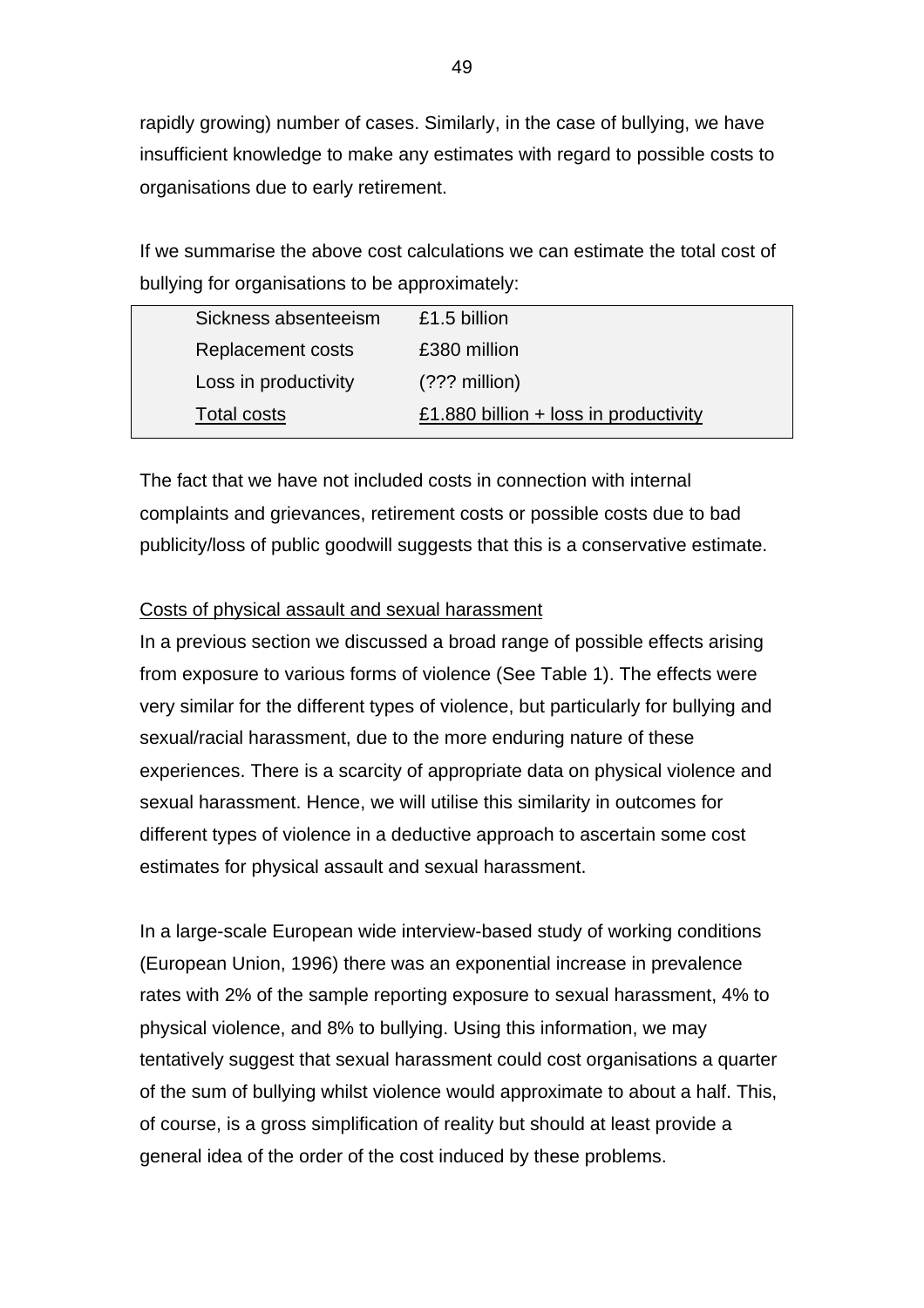## **The costs to society**

- Based on figures for 1995/96, in the UK, the total annual cost of accidents and ill-health has been estimated to be from £9.9 billion to £14.1 billion of which work-related illness account for £6.2 to £7.2 billion. The total cost to society was equivalent to between 1.4% and 2.0% of Britain's GDP in 1995/96 (Gordon & Risley, 1999)
- ♦ In a study by the Nordic Council of Ministers (Levi & Lunde-Jensen, 1995), accidents and work-related ill health were found to account for 2.5% (Denmark) and 10.1% (Norway) of GDP in 1990
- The costs attributed to domestic abuse of women accounted for more than 2% of GDP in Chile and 1.6% in Nicaragua (cited in Johnson & Gardner, 2000). Lost earnings resulted from failure to reach work on time, frequent absenteeism and leave for medical reasons**.** A report from the Republic of Korea found that 31.4% of households had experienced incidents of domestic abuse (Bureau of Democracy, 1999).
- ♦ In the US work-related diseases, (including stress), account for a total cost of \$26 billion annually (and an additional \$145 billion for accidents)(NIOSH, 2001). US sources vary in their estimations for costs of violence alone, from a staggering \$35.4billion (The Workplace Violence Research Institute, 1995) to \$4.2billion (National Safe Workplace Institute, 1993).

The assessment of the total cost of stress and violence to society is made more difficult by the fact that we cannot estimate such costs by simply adding up all the individual costs and all the organisational costs. This is because some costs are actually transferred between groups (Levi & Lunde-Jensen, 1995; Gordon & Risley, 1999). A typical example may be social security benefit, which is a transfer of tax-payers' money to individuals. Again it is necessary to emphasise that the model will not apply to all countries as some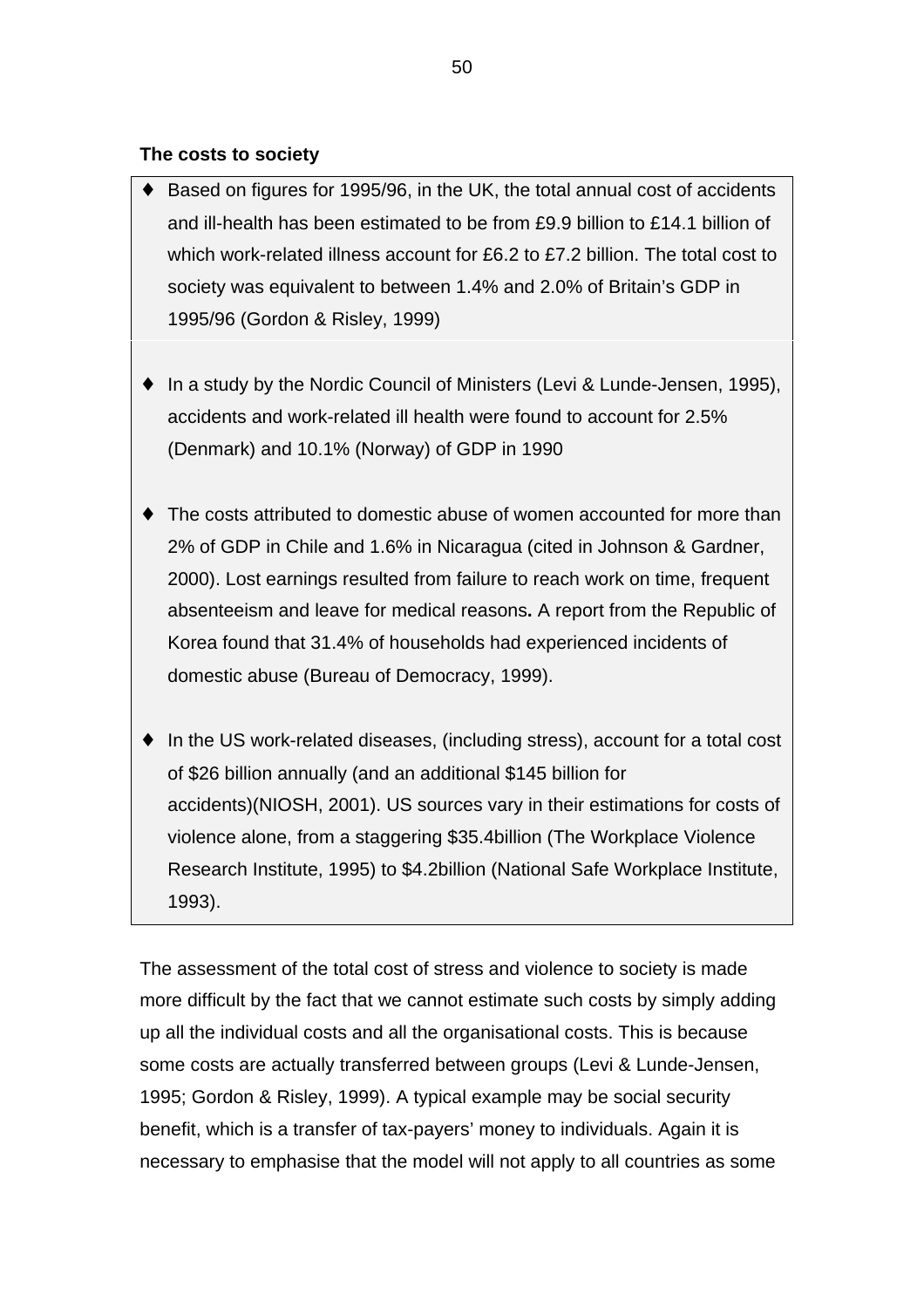costs carried by society may be paid for by employers in some countries, or by individuals in others. The following factors need to be considered for the costs of violence and stress to society:

- ♦ Health care/medical treatment
- ♦ Loss of output/sickness absence
- ♦ Premature retirement

#### Health care/medical treatment

This would include costs of medical consultation, publicly subsidised medicine, hospitalisation and other state-financed treatment or rehabilitation.

#### Loss of output/sickness absenteeism

In this case the costs relate to potential production losses in connection with sickness absenteeism.

#### Premature retirement

In this category we will find costs related to social welfare/benefits due to retirement as well as the more intangible costs related to loss of productive workers at a premature stage.

### **Estimating the cost of stress/violence to society**

We will make no attempts to provide any detailed cost calculations here. There are too many uncertainties and factors to consider for this to make any sense. However, we would point to previous studies by economists and their total estimates of costs incurred by accidents and ill health at work (for examples see above). However, even here the estimates vary greatly between researchers. We will, therefore go no further than to suggest that stress and violence possibly account for approximately 30% of the overall costs of ill-health and accidents (a figure reproduced by a number of studies). From the above figures we may, therefore, suggest that stress/violence may account for approximately 0.5 – 3.5% of GDP per year. This is obviously a very substantial figure.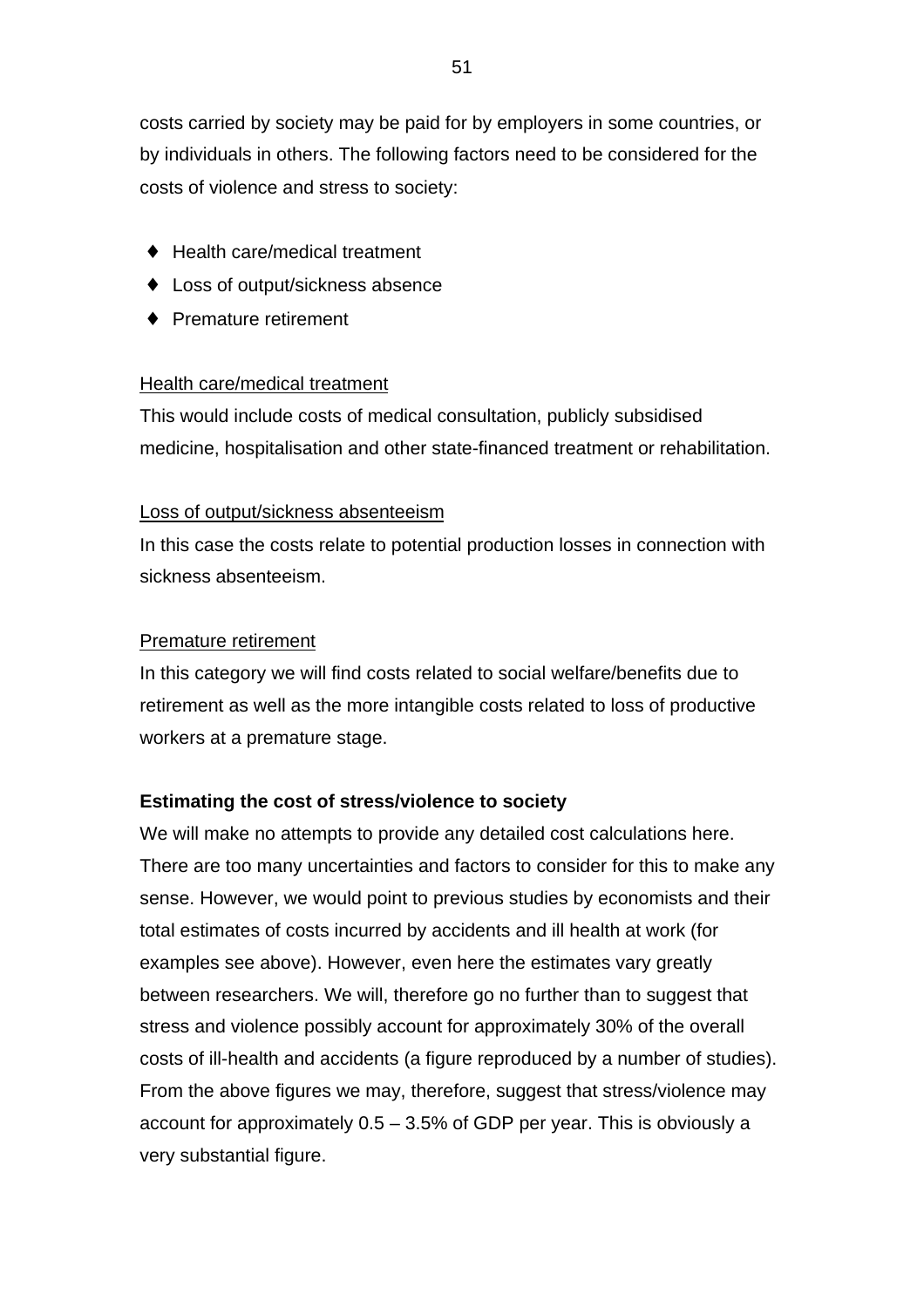# **5 - AN AGENDA FOR CHANGE – ORGANISATIONS RISING TO THE CHALLENGE**

Throughout this report we have emphasised the close conceptual links existing between stress and various forms of violence at work. Therefore, many of the issues raised below regarding stress intervention, should also apply to intervention with regard to physical violence, bullying and harassment in the workplace.

#### **Stress interventions**

With the growing acceptance of occupational stress as a personal cost as well as a drain on company budgets, a number of organisations have introduced stress intervention initiatives in recent years. It has become common among researchers and practitioners alike to divide these interventions into three groups: primary, secondary and tertiary intervention (Cox & Cox, 1993). Primary intervention is concerned with stress prevention by reducing or eliminating stressors in the workplace, whilst secondary intervention refers to initiatives which aim to improve an individual's ability to deal with the stressors present. Tertiary intervention focuses on rehabilitation of those who are most effected by the stress experience. Employee Assistance Programmes and counselling fall within this category. Unfortunately, too many organisational interventions seem to be focused on secondary and tertiary activities, failing to address the presence of actual stressors in the workplace (Cox et al, 2000). Hence there is an overemphasis on programmes aimed at the individual rather than the organisation (Kompier et al, 1998). These initiatives are primarily concerned with making the individual better able to deal with the stressors they are facing, for example by relaxation exercises or by increasing their coping resources. A further common criticism is that too often such interventions involves single rather than multiple interventions (Cox et al, 2000).

The reason that organisations adopt individual focused programmes rather than organisation focused ones, may lie in the fact that individual focused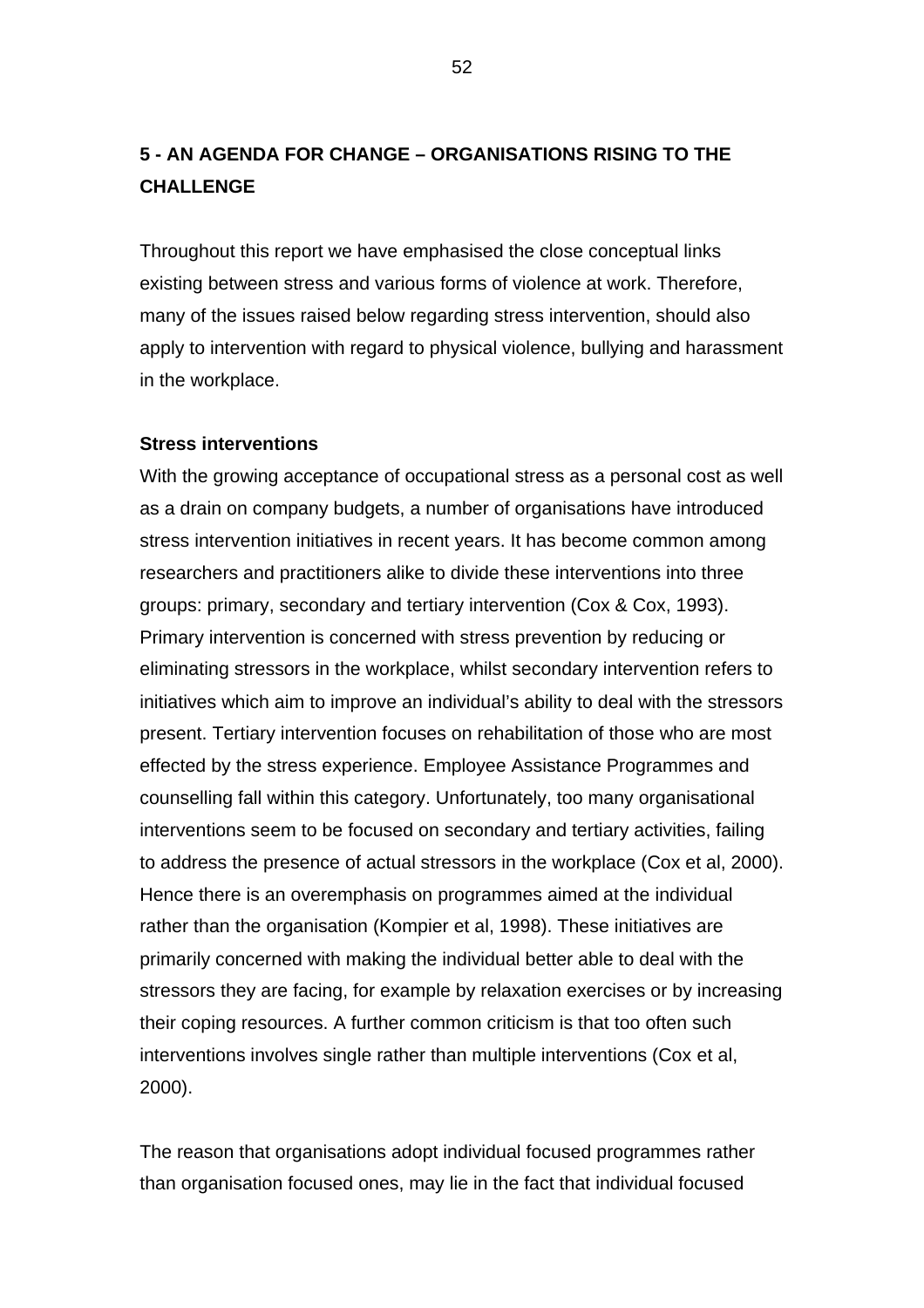programmes are considered easier and less disruptive to implement (Cooper & Cartwright, 1997). Another reason may be that many managers privately blame the individual for their situation focusing on individual differences in coping with stress (Ivancevich & Matteson, 1986). It is also easier to attribute 'life' stressors such as bereavement, divorce and moving house as an explanation for an individual's stress levels in the workplace (Kompier et al, 1998).

The growing interest in stress intervention has resulted in a lucrative business for many organisational consultants or practitioners where stress management 'packages' or programmes have been implemented in different organisations. However, researchers warn against the frequent use of all encompassing or 'catch all' programmes as opposed to programmes which are organisation specific, tailored to the needs of the individual organisation (Kompier et al, 2000).

Nonetheless, despite numerous recommendations in books and articles aimed at the organisational practitioner, careful description and evaluation of stress interventions are largely missing (Burke & Richardsen, 2000). This lack of clear guidelines is also reflected in a scarcity of any systematic evaluations of stress intervention programmes in general, both with regard to individual stress reduction as well as cost savings for the organisation. For example Cooper et al (1996) found that empirical studies which highlighted financial gains due to stress intervention were near absent. Consequently, despite an increase in stress interventions, there is still sparse evidence of their success (Burke & Richardsen, 2000). Furthermore, what evidence there is indicates that success is frequently short-lived. This is a criticism veiled at other health promotion programmes where a large number of participants often revert to previous practices (Cooper & Cartwright, 1997). Such programme may also fail to reach the most needy individuals (Sutherland & Cooper, 1990). Hence, the more successful programmes are likely to be those that are based on an investigation of the particular circumstances and with an ongoing, long-term focus.

53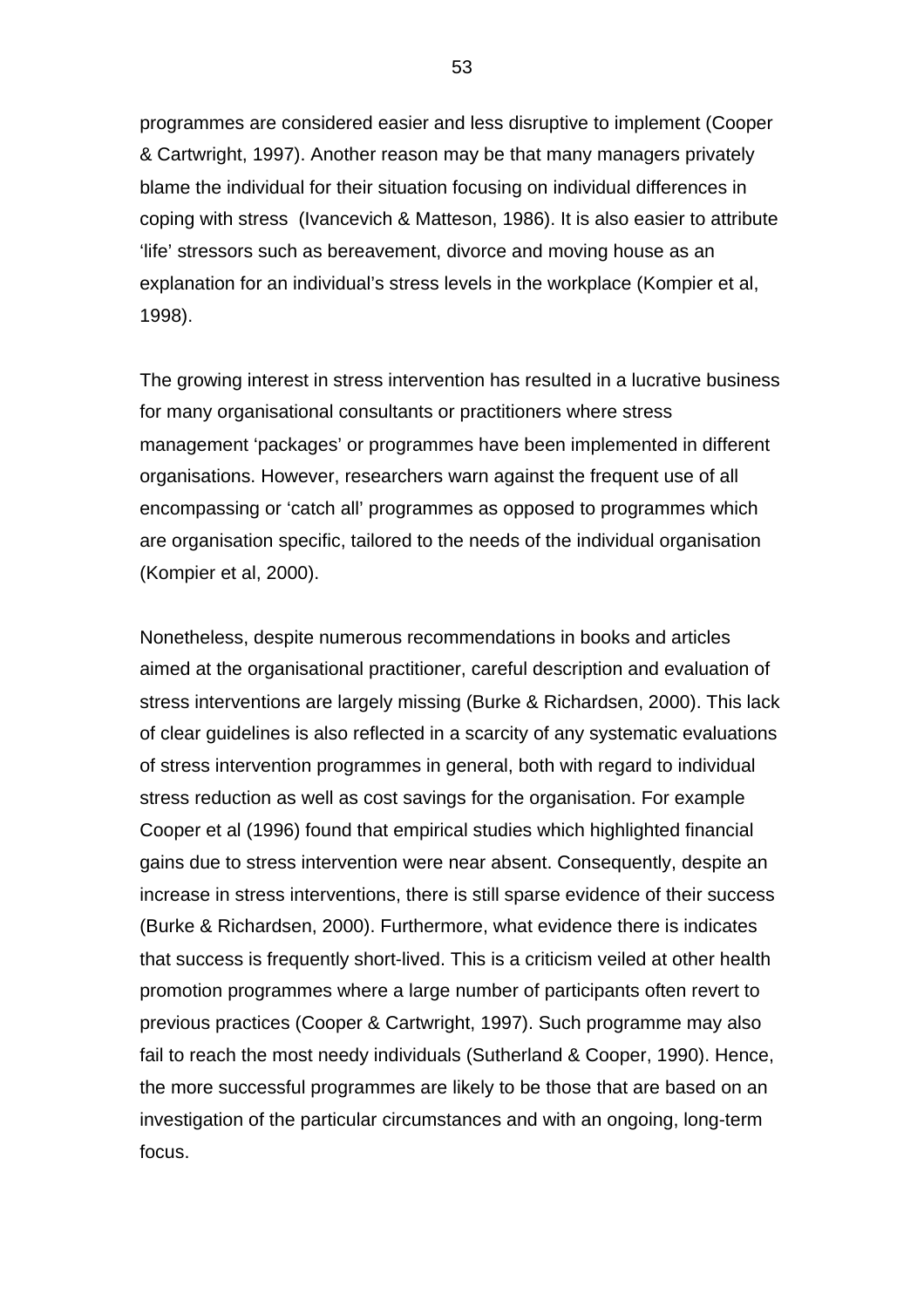Research has so far failed to find a strong relationship between stressors and performance outcomes when looking at the level of the individual. However, it is suggested that an analysis on the organisational level rather than the individual level may yield more results (Daniels & Harris, 2000; Jex, 1998). This may be because any aggregate and cumulative effect could be more substantial than those identified at the individual level.

Most stress intervention programmes have not stood up to rigorous scientific scrutiny (Cox, et al., 2000). Due to the particular research design chosen, (e.g. failure to use a randomised control group) it is often impossible to establish whether any outcomes were the results of the actual intervention. However, undertaking research in environments which are changing rapidly and which are not in business to accommodate research is fraught with difficulty. Moreover, according to Kompier et al. (2000) organisational members are 'not study objects, but active organisers of their own working situation' (p.373). Any intervention within the area of stress and violence at work should acknowledge this fact. Given the need for evaluations of interventions, it is, therefore, a valid argument to suggest that some scientific rigor may be sacrificed as long as general guidelines for good practice are followed.

Acknowledging the above problems, it is suggested that a 'multiple case study approach' may represent a possible way forward where analytical as opposed to statistical generalisation is being sought (Kompier et al, 2000; Kompier & Cooper, 1999). In other words, by looking at similar problems in different contexts and from different angles, one can analyse to what extent results tend to converge. Numerous authors (e.g. Cooper et al, 1996) emphasise the importance of establishing baseline measures prior to the implementation of any intervention in order to effectively evaluate its success.

Below are two examples of successful stress interventions which address many of the criticisms raised above.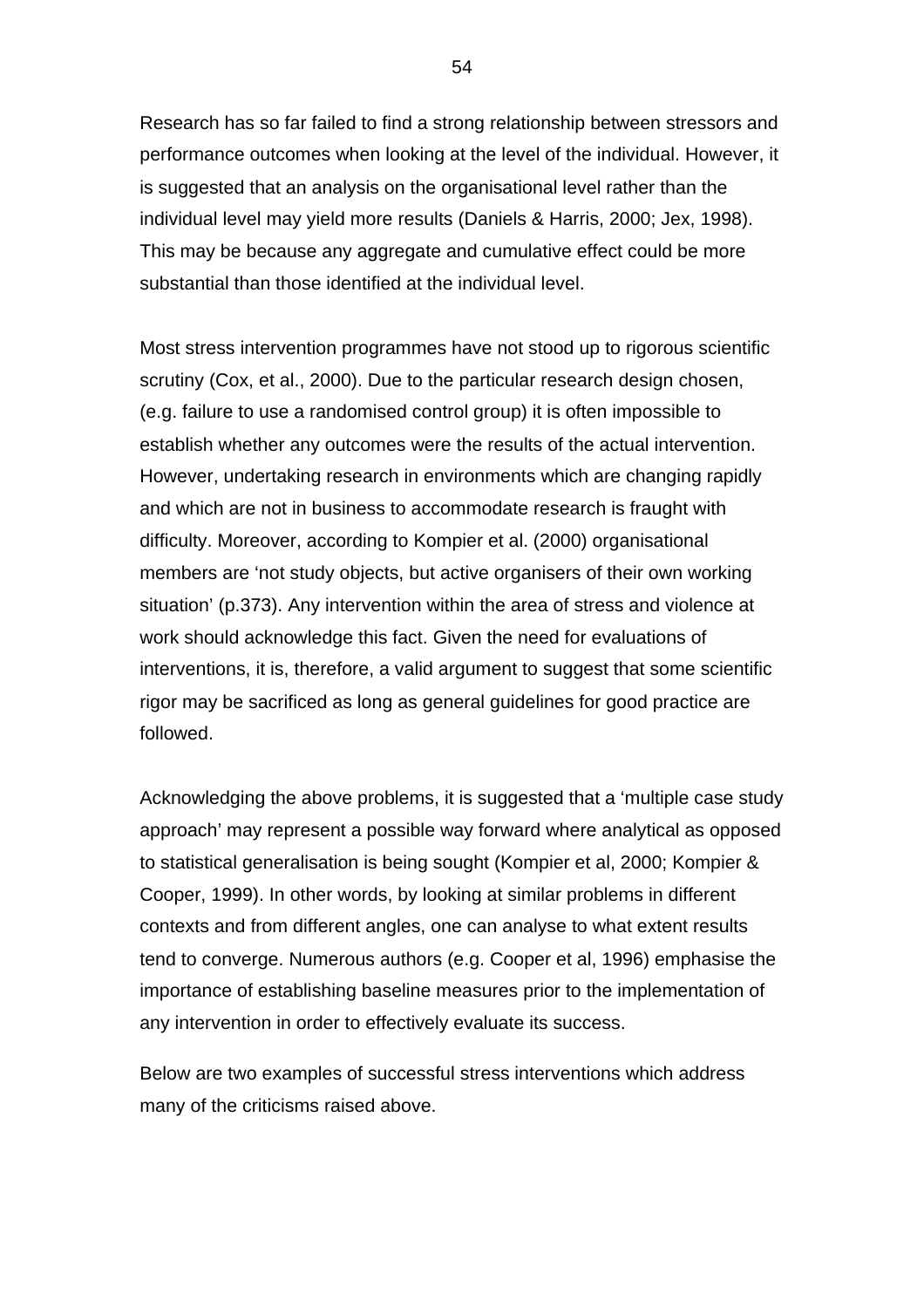#### **The cigarette factory** (Kompier et al., 1998)

Background: A Dutch cigarette factory with 400 employees found itself in a position of decline with regard to market-shares as well as profitability. Internally the organisation was hampered by high rates of absenteeism and inefficiency. The organisation decided to address the problem, forming a steering group with employee participation, but with management responsible. In order to assess the problem, interviews as well as a questionnaire study were undertaken. This analysis revealed that workloads in general were very high, with some groups of employees particularly at risk.

Intervention: The intervention was addressed at both an organisational as well as an individual level. The organisational intervention focused on ergonomics, a reduction of noise, as well as job-redesign with the introduction of semiautonomous teams. On the individual level, management were trained in absenteeism management, including improved record-keeping and improved rehabilitation initiatives in connection with absenteeism.

Results: After running the intervention for 10 years the company reported a 10% reduction in absence, decreased rehabilitation costs due to disability, a better social climate with employees more motivated and committed, and an improved quality of products. Overall a 7% increase in productivity was noted. According to the authors, a cost-benefit-analysis showed that the benefits outweighed the cost four year into the projects, with increasing gains thereafter.

### **The Pharmaceutical company** (Poelmans et al., 1999)

At the time of intervention the company in question employed approximately 3,200 employees. Strong external pressure for change had forced the company to make budgetary savings by for instance putting a halt to recruitment. Combined with a change in leadership styles resulting from a change in senior management positions, this had left a large part of to the workforce insecure with regard to the future. A staff survey had showed that seven in ten employees would welcome stress intervention initiatives. Medical reports of extremely high stress among part of the workforce, with some forced to leave for the same reason, motivated the organisation into action. A stress survey was undertaken which incorporated sections on work-related

55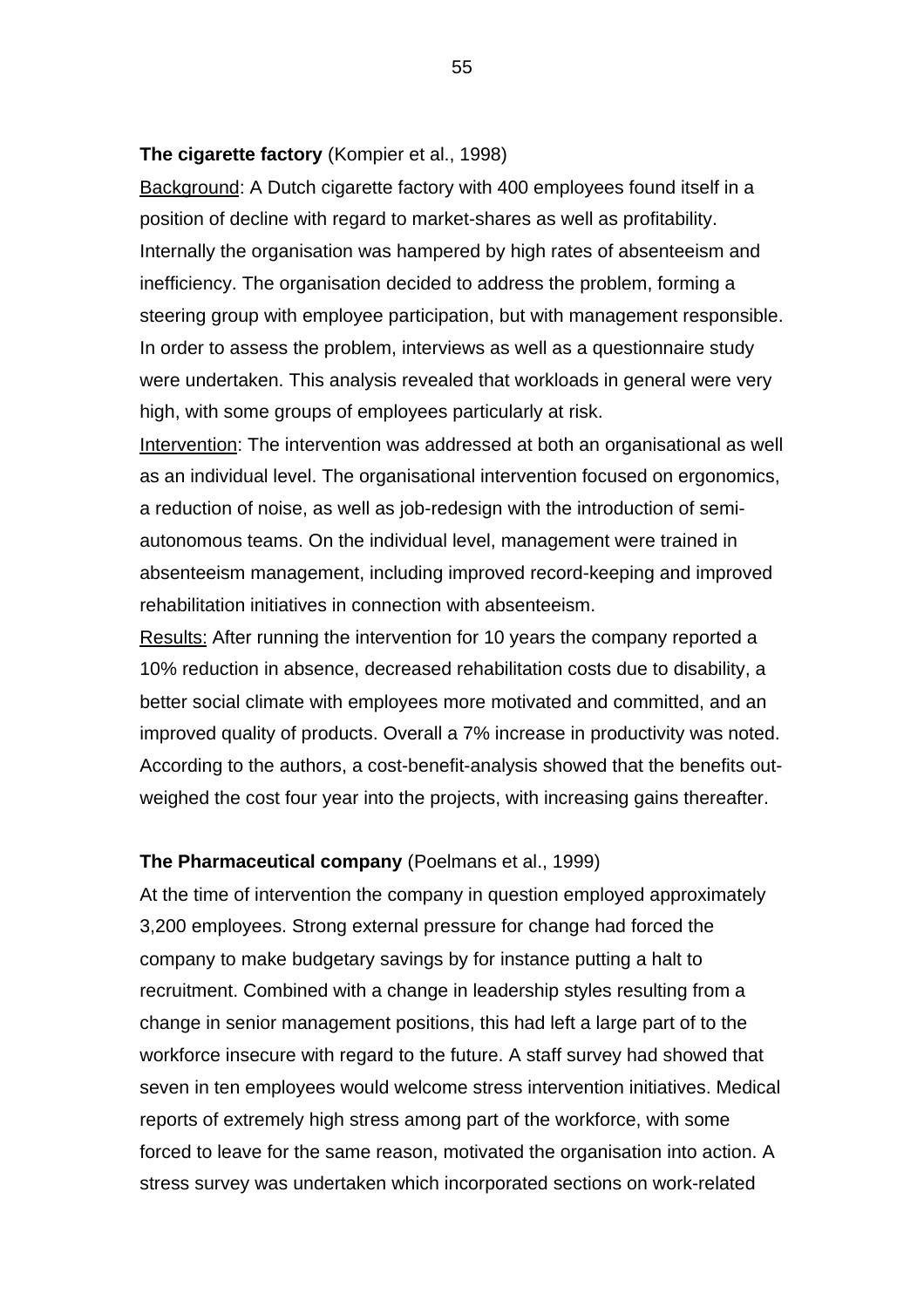stressors and psycho-somatic complaints. The survey showed that a third of employees suffered alarmingly high stress levels with psychosomatic reactions such as headaches being widespread. Groups most at risk were identified.

Intervention: On an organisational level the intervention focused on ergonomics. The individual focused interventions included a stress management course for those most at risk, training of management in identification of stress symptoms, ergonomics and people management skills. Results: Absenteeism was found to have been reduced by less than 1%. However, even with such a modest reduction in absenteeism, the programme contributed a net gain of approximately 600,000 ECU. The authors suggest that the programme succeeded in raising the profile of occupational stress and improving utilisation of the occupational health service. Further benefits were indicated by the high number of enrolments to the stress management courses as well as the positive evaluation reports of course participants. Another outcome, which also carries a monetary gain, was the positive publicity the project enjoyed at the time.

To conclude this section on stress interventions we will highlight the following 'steps to a successful stress intervention' taken from Kompier et al. (1998).

- ♦ Stepwise and systematic approach
- ♦ Active role of employees and other 'parties'
- ♦ Recognition of employees as 'experts'
- ♦ Clear structure (task, responsibilities)
- $\bullet$  Emphasising the responsibility of management
- ♦ Proper risk assessment
- ♦ Assessment of risks for whole company and certain departments/positions
- ♦ Well-balanced package of measures: work and employee
- ♦ Recognition of absenteeism and turnover as normal company phenomena
- ♦ Continuity: 'business as usual'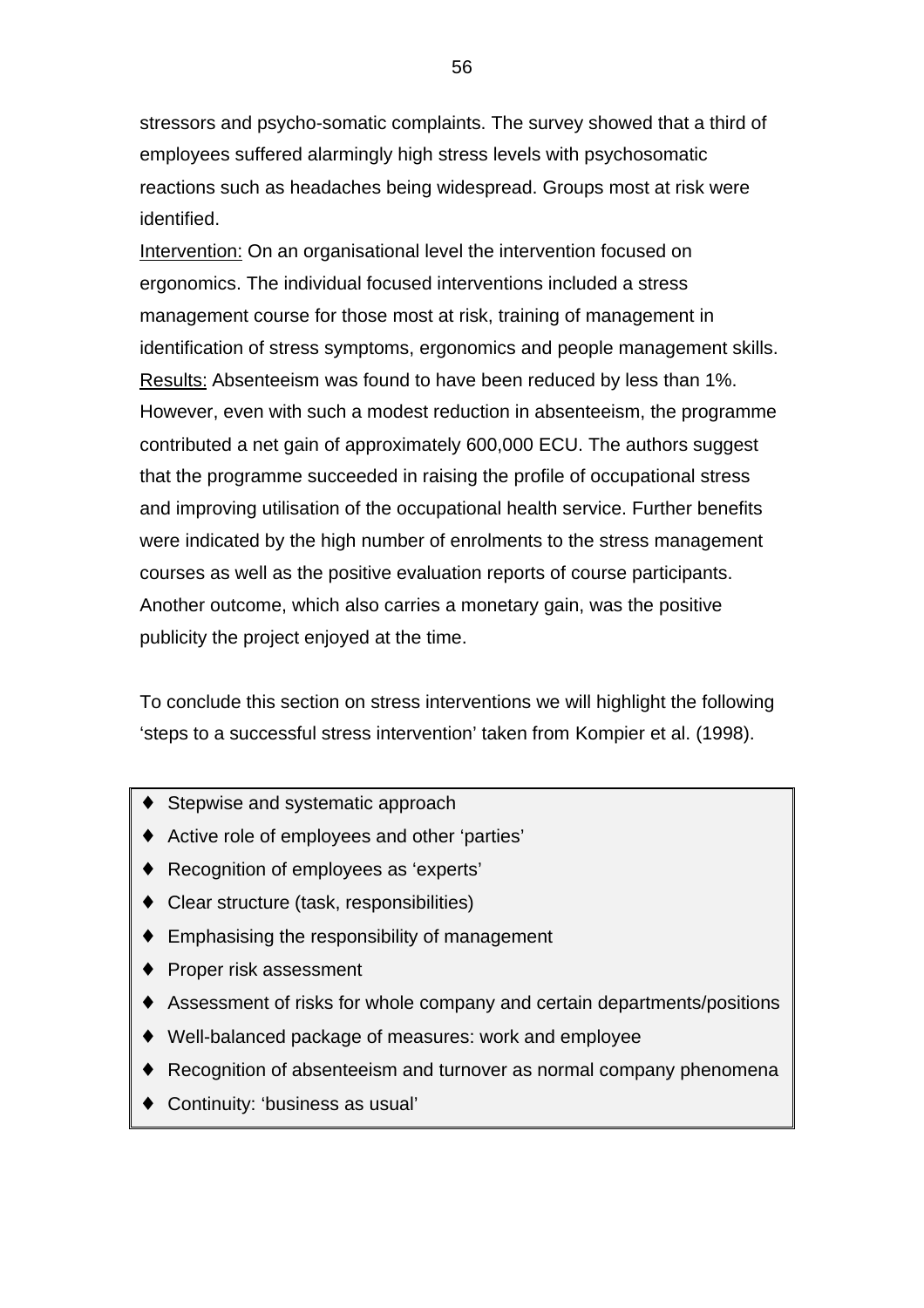## **Violence interventions**

As mentioned, with the close connection between stress and various forms of violence, in principle a number of the points raised above would apply to violence interventions. In addition there will be particular issues which need to be addressed for each individual form of violence.

Some of the criticisms discussed with regard to stress intervention programmes, such as lack of a systematic approach and a failure to undertake a proper evaluation also apply to violence interventions. A review of a number of textbooks and compilations of research articles on the subject found many general recommendations, but few which included a clear programme description. Even less included information on programme evaluation and hardly any had assessed potential cost-savings arising from the programme implementation. Before turning to some evidence of programme evaluation we will highlight some principles which need to be included if programmes are to succeed. The following points are drawn from guidelines issued by the US Occupational Safety and Health Administration (Reich & Dear, 1996). Whilst these guidelines are addressing violence within the health care sector, they contain a number of useful learning points.

The recommendations contain four elements: 1) management commitment and employee involvement, 2) workplace analysis; 3) hazard prevention and control and 4) health and safety training.

- ♦ Management commitment is emphasised through their willingness to contribute sufficient time and resources to the programme whilst feedback from employees is essential to secure commitment from staff. To reinforce this commitment, it should be expressed in a written and wellcommunicated programme where the aims and responsibilities of the programme are highlighted.
- ♦ By means of analysis of incident records and individual events, workplace hazards must be systematically explored.

57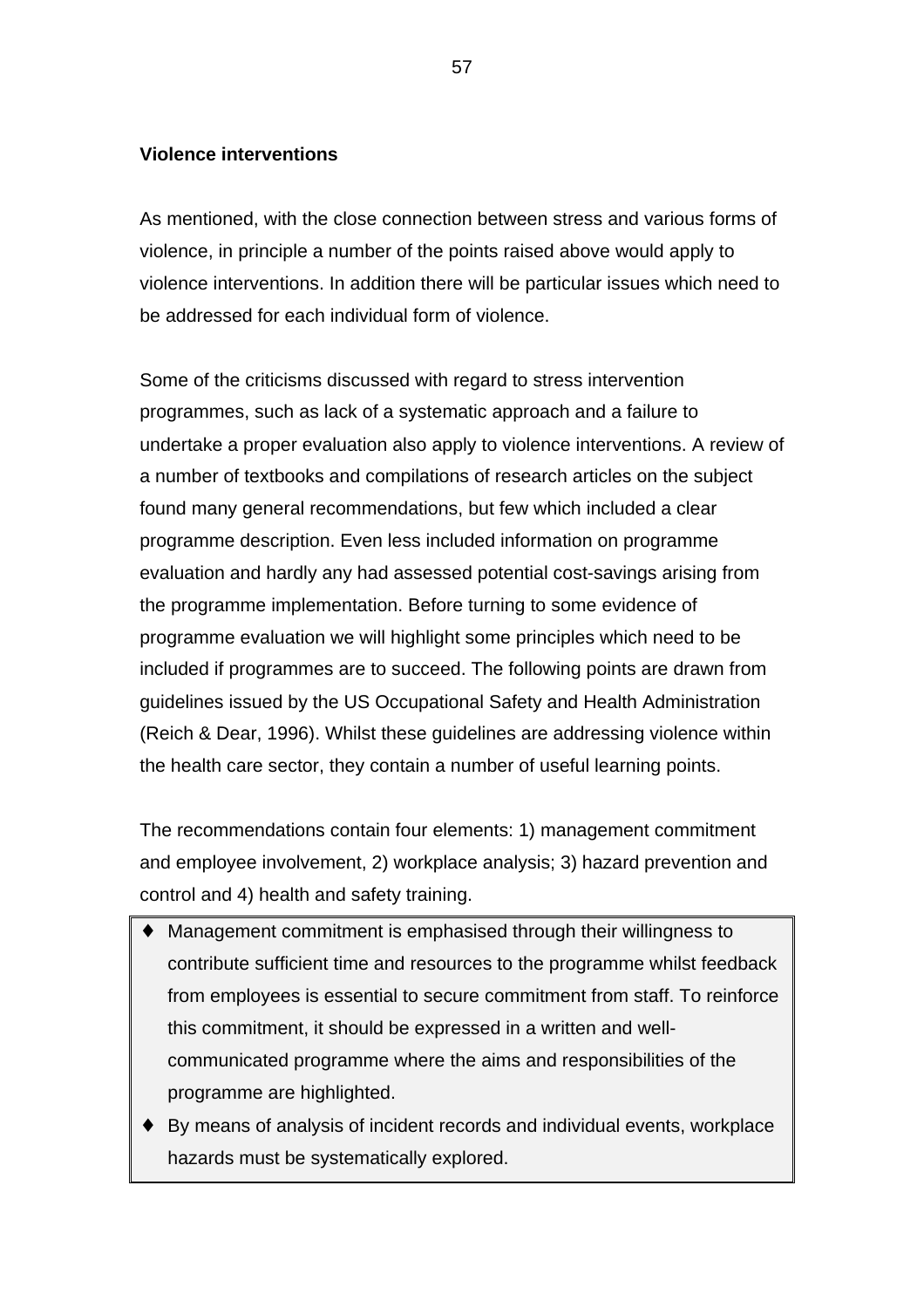- On the basis of such analysis control measures may be developed and introduced. Such measures will include changes to engineering design, as well as changes to administrative and work practices. How to deal with individuals exposed to violence needs also to be given sufficient attention by the organisation, e.g. debriefing and counselling needs. In order to succeed, all employees need to be trained, with programmes tailored particularly to the need of managers and security staff.
- ♦ To successfully evaluate the programme, proper record keeping is essential. In addition, a number of approaches which may provide management with feedback with regard to the success of the programme, e.g. staff surveys, and which ensure continuous improvement are required.

In line with the earlier mentioned shortcomings, a review of 41 studies of violence intervention found only nine studies which reported data on outcomes and evaluation (Runyan et al., 2000). All nine studies happened to refer to the health service, with interventions in the patient-carer relationship, e.g. a peer-help programme, availability of debriefing service/counselling and training to deal with assaults. No conclusive evidence with regards to outcomes of programmes was put forward. However, according to the authors, interventions which focused on organisational rather than individual risk are more likely to be successful.

We have, earlier, pointed out that interventions which utilise multiple components are more likely to succeed than single measure interventions (Cox et al., 2000). This criticism does not apply to the CPTED (Crime Prevention Through Environmental Design) technique which has frequently been used in connection with violence prevention in the retail industry (Casteel & Peek-Asa, 2000). The CPTED technique includes measures such as surveillance, access control, territoriality (location of business and general access), and activity support. In a review of 26 intervention studies using the CPTED technique undertaken over the last thirty years, all studies applying a multiple-component intervention found a reduction in robberies (Casteel & Peek-Asa, 2000). However, the potential impact of individual factors was not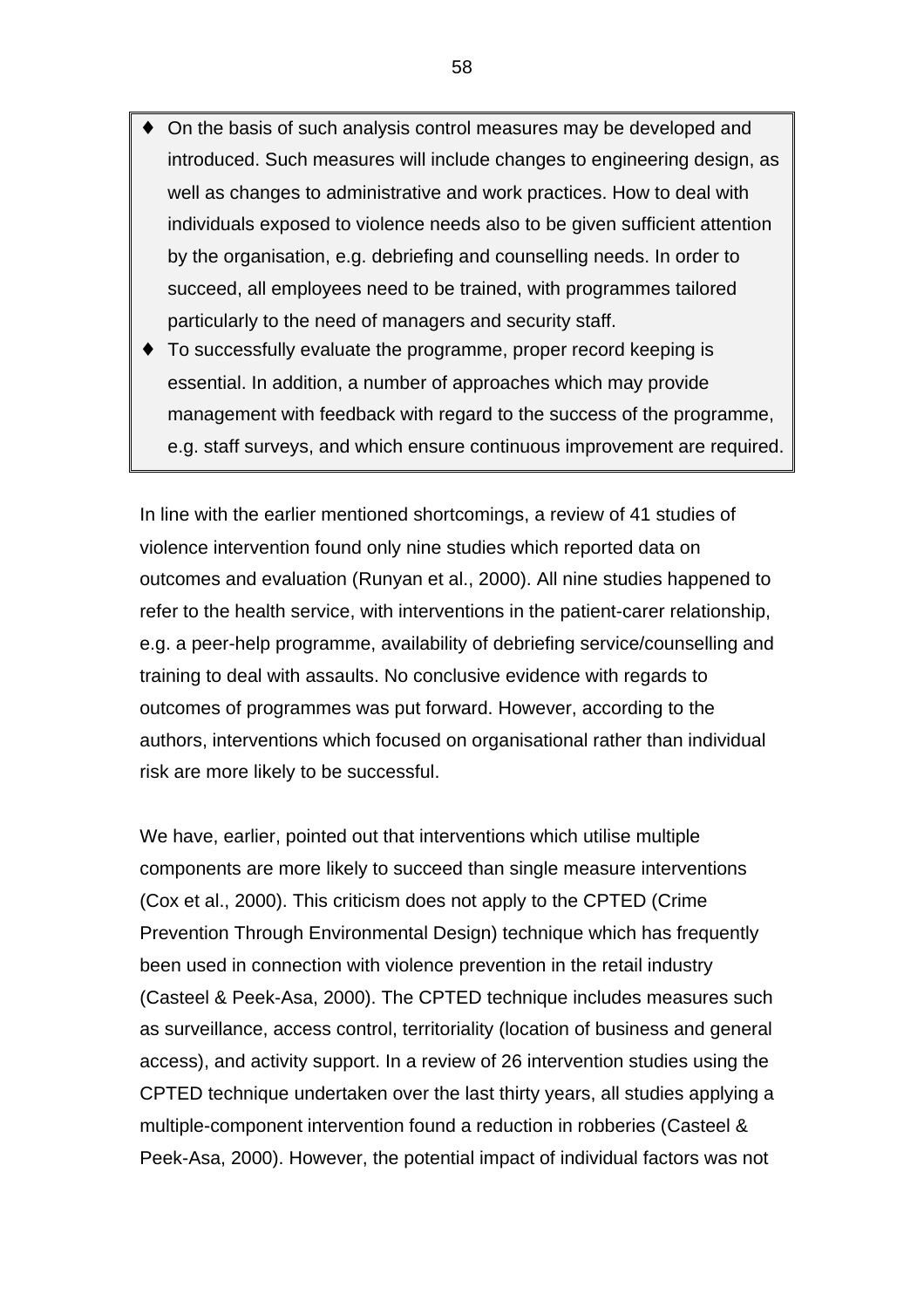evaluated. According to Casteel and Peek-Asa (2000), the fact that possible intervening factors affecting risk of robberies in most cases were not controlled for makes it difficult to draw conclusions on the outcomes of the intervention. Similarly, any comparison of studies was found to be difficult due to variation in the size of retailing stores.

As far as tertiary intervention is concerned, a number of organisations are offering counselling or other emergency services in connection with assaults or other violent incidents. One such programme is the ASAP (Assaulted Staff Action Program) which forms part of a risk management strategy for violence prevention (Flannery, 2000). Central to the success of the ASAP program is the ASAP team and their activities. Members of the team provide first-line service on an individual or group basis in the form of counselling and regular follow up activities which also, if desired, include the family of the victim. In addition to addressing potential needs for medical attention, the team try to assure the victim that the workplace is safe at the same time as the victim's work behaviour and potential symptoms of PTSD are being observed.

According to Flannery (2000), the ASAP approach has spread to a number of US state hospitals. Utilising a multiple base-line design, a study involving three hospitals found a 40% drop in assaults within 6 months of initiating the programme (Flannery, 2000). Referring to figures for turnover in connection with assault it was estimated that the team represented a net cost saving for the hospital of US\$268.000, when the cost of running the programme was deducted. In addition to a reduction in assaults and injuries, productivity was sustained and morale reported to have improved.

Another type of intervention operating at the tertiary level is the Employer Assistance Programme (EAP). Over the last three decades EAPs have grown rapidly in the US and to a lesser extent in Europe, with nearly 30 million US workers covered by such programmes in the early 1990's (Berridge & Cooper, 2000). Primarily these programmes are aimed at the level of the individual by using insight into behavioural science and methods to rehabilitate individuals within their organisations. It has always been assumed that the programmes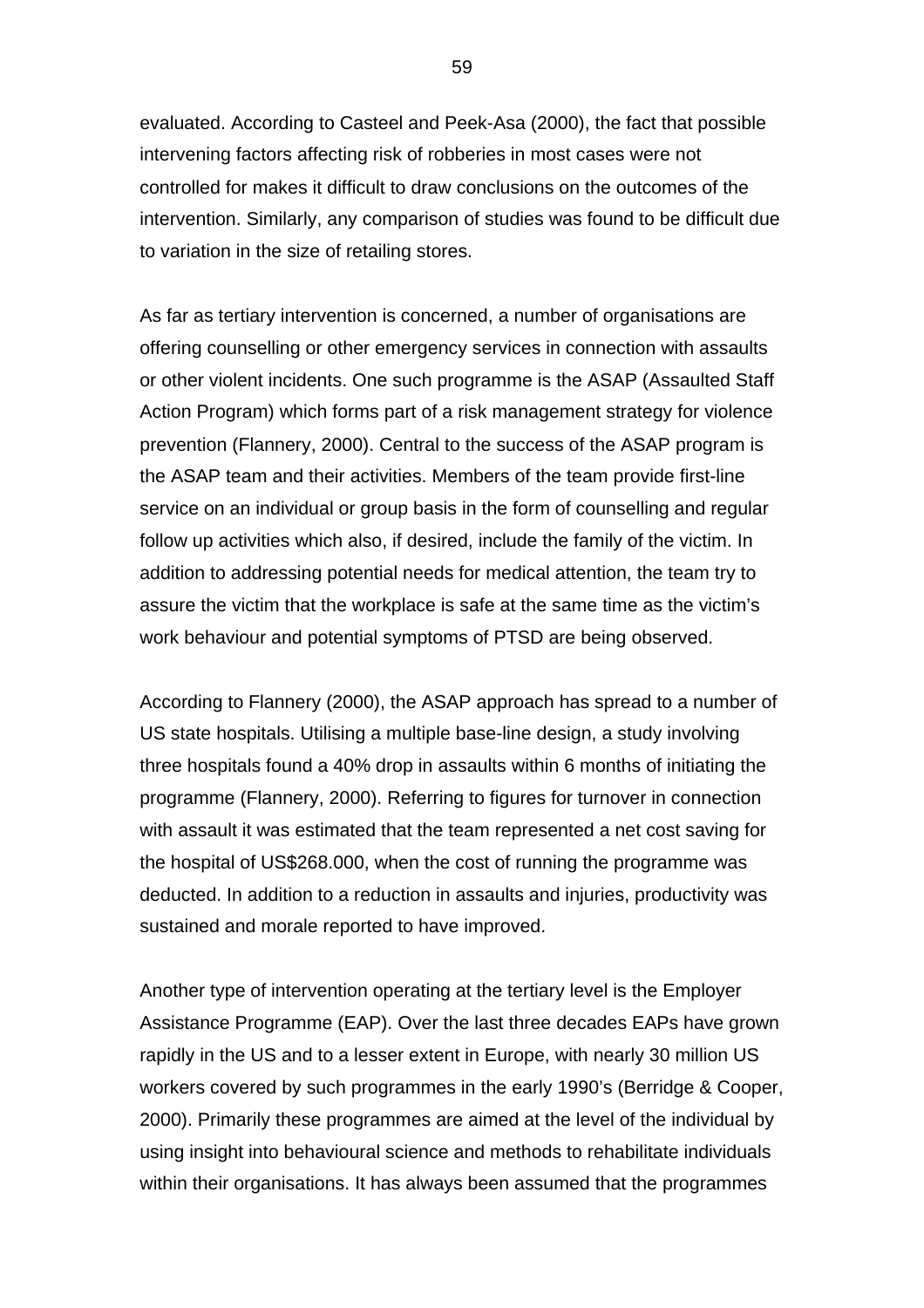should benefit companies economically in the long run (Berridge & Cooper, 2000). Whilst there is considerable debate with regard to the appropriate evaluation of EAPs, their economic success is often highlighted. For example according to Feldman (1991) General Motors reported to assist approximately 100,000 employees annually, with a cost saving of approximately \$37 million.

Kompier et al's (2000) argument regarding the difficulty involved in implementing and assessing stress intervention programmes in general would apply to programmes addressing violence at work. In other words, organisations need to be encouraged to implement interventions and measure their success in terms of cost-saving in the broadest sense, even though these evaluations strictly speaking may not meet all the criteria which would ensure scientific validity of the outcomes.

Small and medium sized firms have received particular attention in a recent British report (Standing & Nicolini, 1997). The authors refer to several initiatives aimed at such firms. For example, an initiative to reduce robberies in off-licences, involved the local police and the British Retailing Consortium working together with the off-licence firm Thresher. A drop of 70% in robberies was reported after 12 months of having introduced a number of safety measures, e.g. redesign of stores, introduction of security devices (CCTV). Unfortunately this improvement not only gradually diminished, but crimes appeared to be displaced into other areas. This suggests that initiatives need to be broad and locally based, including the participation of local police, local authority and firms from a wide range of occupations in order to be successful (Standing & Nicolini, 1997).

#### **Interventions against domestic violence at work**

There is anecdotal evidence of initiatives against domestic violence at work, particularly in the US and Canada, with companies such as Polaroid, Dupont and IDS Financial Services introducing local initiatives, mainly of an educational nature (Levin, 1995). The strategies of the Polaroid Corporation have received particular attention (Friedman et al, 1996). In addition to company-wide personnel and management policies and support systems,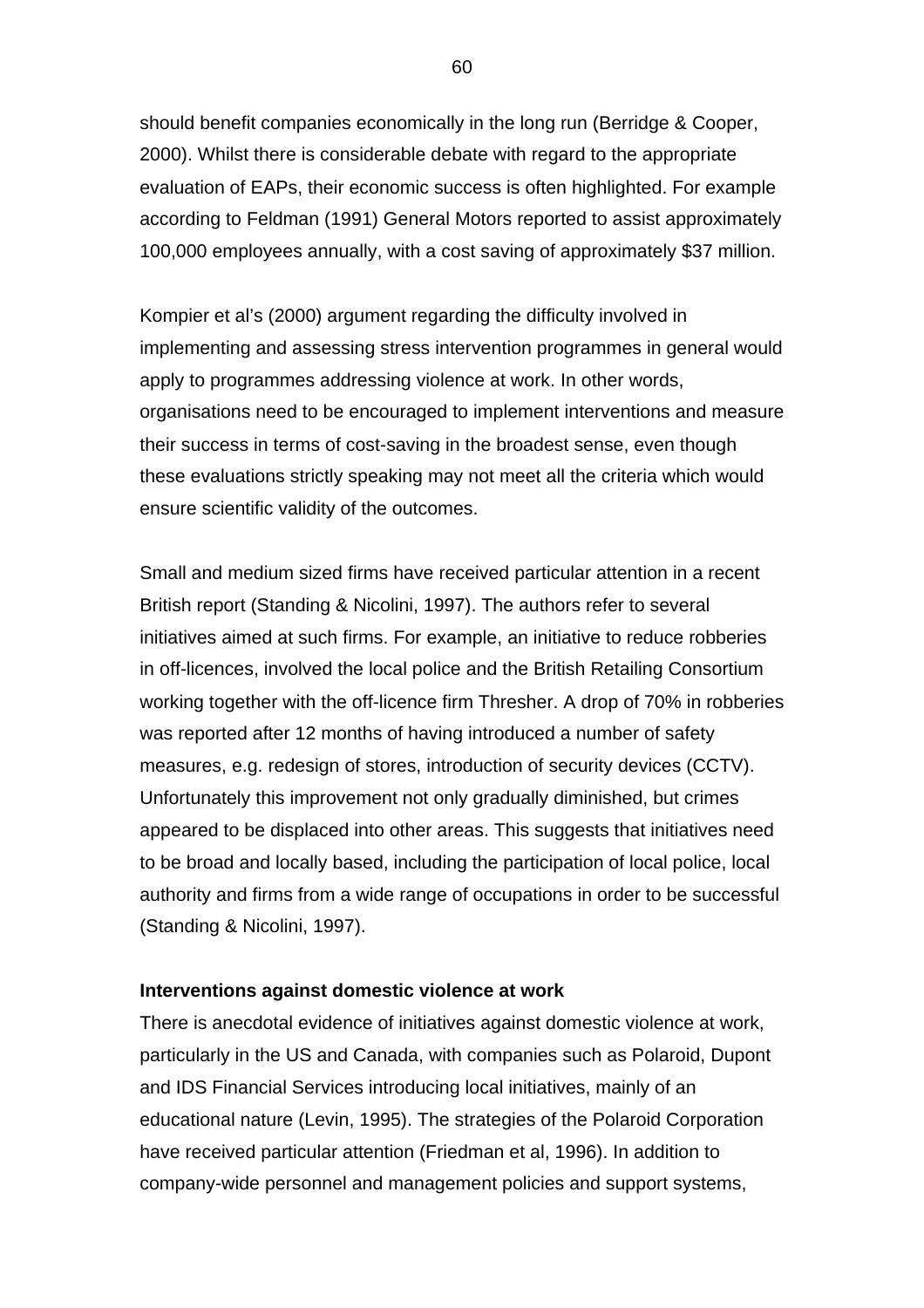they also offer flexible work hours, extended leave as well as paid short-term absence spells for victims of domestic abuse. This is in line with a view shared by a number of American corporations that domestic abuse negatively impacts on the bottom-line by detrimentally affecting productivity, absenteeism levels as well as increasing the cost of health insurance claims (Friedman et al, 1996).

There are no tried and tested strategies against domestic abuse but the following points taken from Johnson and Gardner (2000) appear to be central to any intervention.

- Widespread distribution of information in the workplace aimed at employees in general and victims of domestic abuse in particular. Such information should include resources available locally (within and outside the workplace)
- ♦ Introduction of a safe workplace/zero tolerance of abuse policy
- ♦ In practical terms initiatives need to be taken to confuse and deter any abusers such as relocation of workstation and working schedule, use of silent alarms, off-directory telephone number, escort to/from car-park.

According to UNICEF 44 countries have introduced specific legislation against domestic violence, of which 12 are in Latin America, e.g. Bolivia, Colombia and Costa Rica. In order to counteract the fear of female domestic abuse victims of being met by a wall of disbelief and judgement, the first women's police station was opened in Brazil in 1985, staffed with multidisiplinary female teams to meet the needs of women (UNICEF, 2001).

## **Bullying and harassment interventions**

Little is known so far about the success of anti-bullying intervention programmes. To the authors' knowledge, no study has so far systematically evaluated anti-bullying interventions. We are therefore, somewhat restricted in presenting factors which appear to be essential for the success of such programmes. Where such interventions are discussed they largely rely on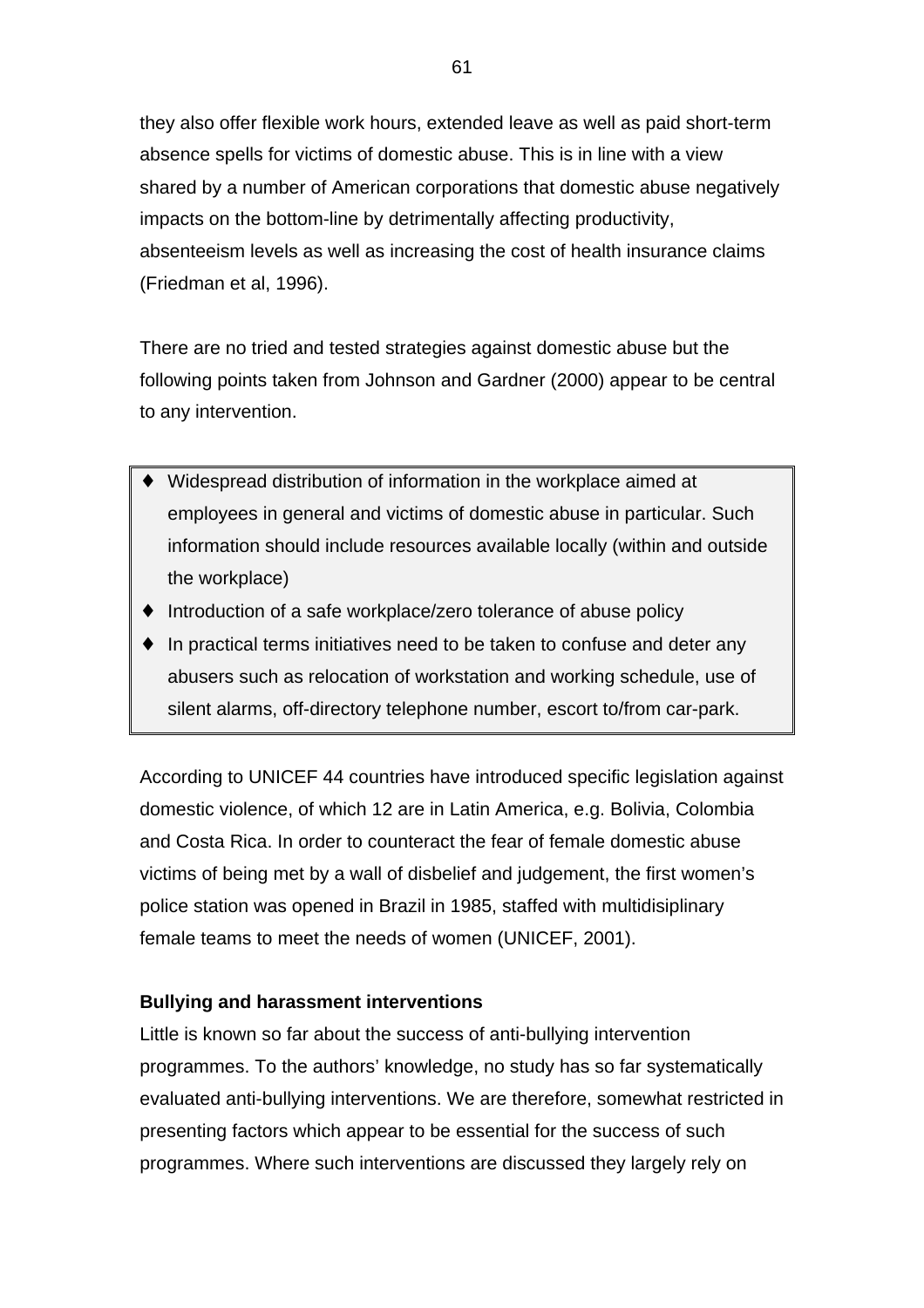inference from related areas, e.g. stress and violence and from the field of school bullying (Hoel et al, 1999). However, in order to be successful, interventions against bullying and harassment at work need to address issues such as organisational culture and management style. Here we will limit ourselves to highlight some key elements in policy-making and anti-bullying policies. The following points are taken from Rayner et al. (2001).

When introducing a policy the following issues need to be considered:

- ♦ Decide whether to introduce a generalised harassment policy or a specialised anti-bullying policy
- ♦ Identify the behaviours you welcome and those which are not tolerated (the do's and don'ts)
- ♦ Secure broad representation and active involvement from all sections of the workforce
- ♦ Facilitate broad dissemination of policy and accompanying procedures to ensure knowledge and understanding

We have repeatedly pointed out that any potential success of interventions are often missed due to lack of proper evaluations. Such a criticism would also apply to the effectiveness of policies. To assess the effectiveness of bullying policies Rayner et al. (2001) suggest the following factors need to be addressed:

- Exit rates and reasons for organisational departure by means of exit interviews
- Absenteeism rates (certified and non-certified)
- Formal and informal complaints and grievances
- ♦ Staff surveys undertaken to monitor development with regard to prevalence of bullying as well as organisational climate and culture
- Monitoring the effectiveness of the policy-monitoring process itself

In South Africa an initiative has currently been taken to introduce a Code of Practice on Workplace Violence which will include bullying. This is an initiative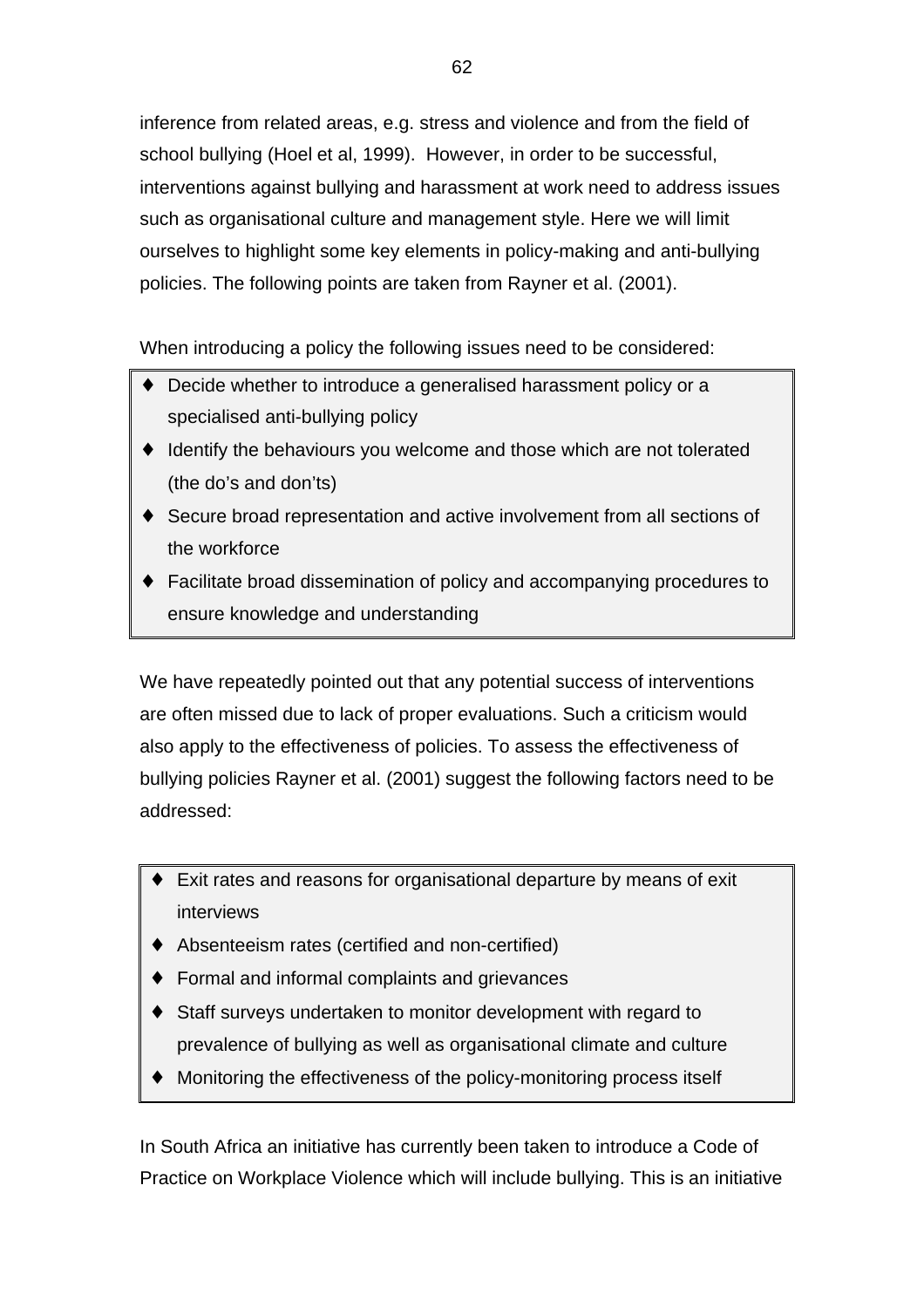building on the country's sexual harassment code, which is a negotiated code between business and organised labour. The Code on Workplace Violence will be used by the Council for Mediation and Equity Arbitration as well as in courts (Steinman, 2000).

In Great Britain the Department of Transport and Industry recently announced new winners of the Department's £5 million Partnership Fund for innovative projects to 'stamp out workplace harassment'. According to the Health minister 41 projects had altogether won £1.4 million to develop projects between employers and employees (DTI, 2000). This is a good example of a public initiative in line with the ILO's approach of combining justice with 'good economic sense'.

# **6 - CONCLUSIONS**

♦ This report provides sufficient evidence to suggest that stress and various types of violence represent problems of a disturbing magnitude affecting working people across the world. As far as stress is concerned, nearly one third of the working populations in most developed countries report high or extreme levels of stress. Whilst less evidence is available for newly industrialised and developing countries, what evidence there is suggest that the problem is at least as prevalent in these countries as in the developed world.

The report also suggests that the workplace is no safe haven from violence with a considerable number of people exposed to physical assault. This is especially the case for those working within the health care sector. However, across industrial sectors a large fraction of workers are exposed to psychological violence or bullying, whilst many, women in particular also have to cope with harassment of a sexual nature. In addition, with more women entering the workforce, spill over from domestic abuse is increasingly seen as a workplace problem, most notably in the developing world.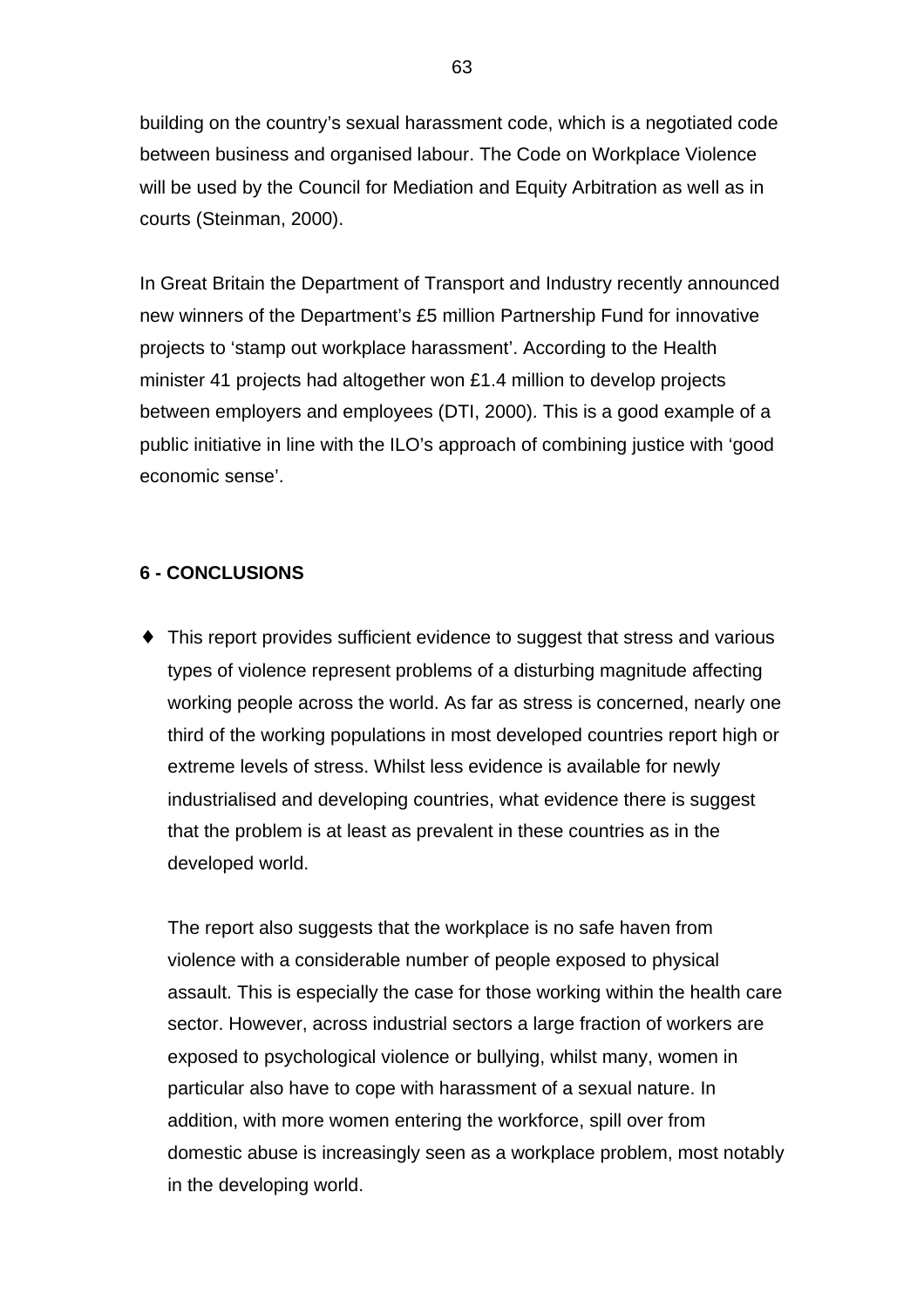Exposure to stress and various forms of workplace violence have often a dramatic impact on those exposed, whether directly as targets of violence or abuse or as bystanders. The impact of the experience is also likely to affect organisations as individuals suffering from stress are likely to need time off work or are less productive when at work. These individuals may ultimately leave the organisation or, in some cases, leave work altogether. Such effects are likely to carry a price to individuals, organisations and the wider society. This report has explored the likely costs incurred in connection with the experience of stress and violence. Whilst only vague estimates can be given with respect to overall costs to society, we have provided examples which demonstrate the dramatic impact of these problems in cost terms for the organisation. It is hoped this will encourage organisations and public policy makers to attend to the issue of stress and violence at work and provide necessary resources and impetus for their control and mitigation.

There is also some evidence to suggest that workplace stress and violence are on the increase. The recent trends in socio-economic factors may, in part, account for this.

♦ To date workplace stress and violence have largely been recognised as problems of industrialised nations. However, the evidence provided suggests that these are global problems affecting people in developing as well as industrialised nations. This is not to say that the problems of stress and violence will be perceived in the same way across the world as cultural variations are likely to affect the perception of individual stressors as well as the way one copes with them. More research is needed, in particular in newly industrialised and developing countries, in order to establish with more certainty the prevalence of these problems as well as their effects.

64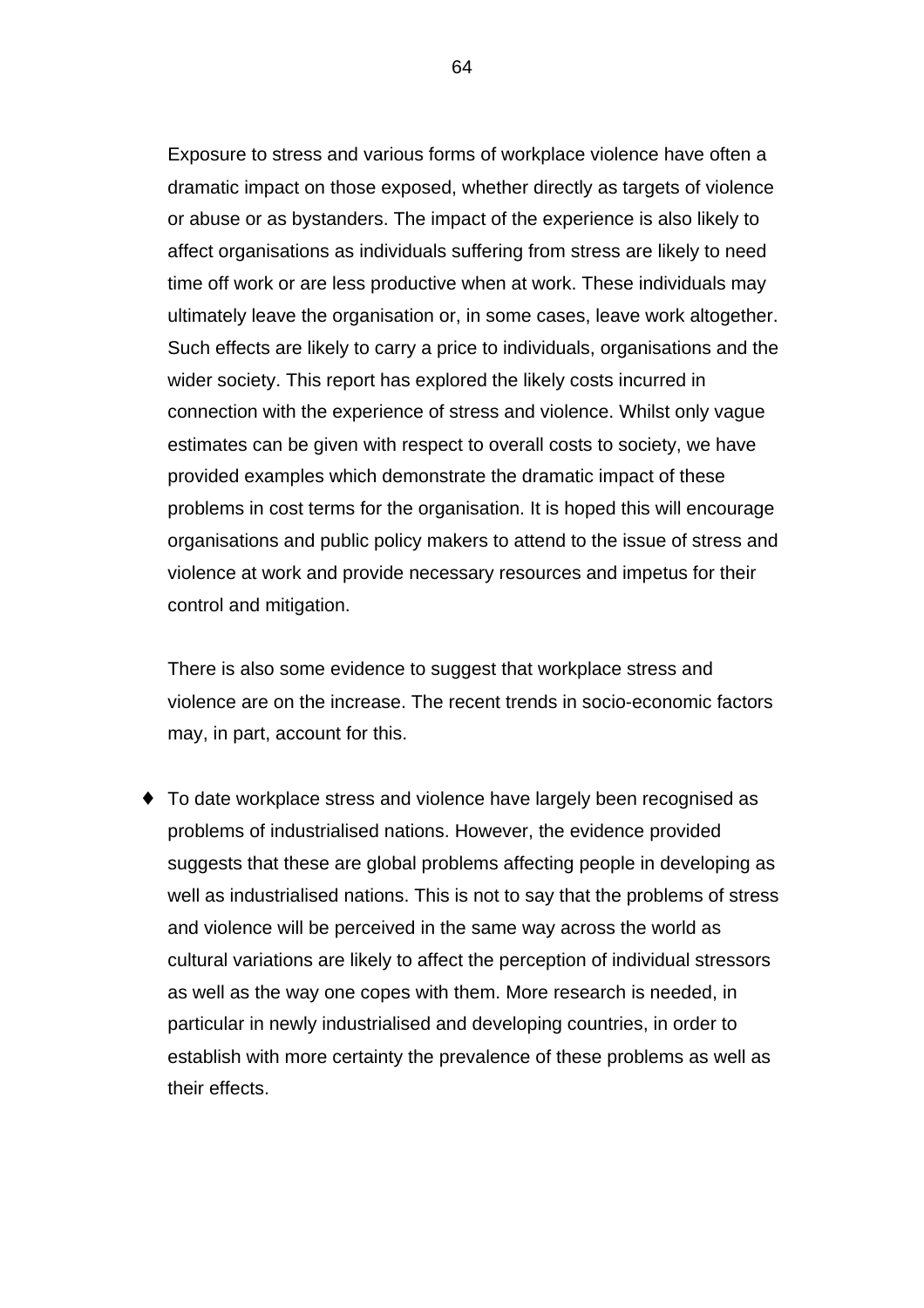♦ The report demonstrates that interventions have taken place to deal with the issues of stress and violence at work. The evaluation of these interventions are fraught with difficulties. Nevertheless, the existence of such programmes shows that they still show that organisations are making advances in preventing and alleviating stress and violence at work, though progress is often slow. Also, in some cases organisations have successfully demonstrated that interventions have led to major cost savings. This is important evidence which should stimulate organisations to implement intervention measures and monitor their effect.

There is some evidence that public bodies may play a positive role with regard to stress and violence intervention initiatives by making public funds available for organisations which are willing to proactively address these issues. It is hoped that the success of such initiatives may stimulate policy makers in many countries to address these problems in a creative manner which may instigate organisational change.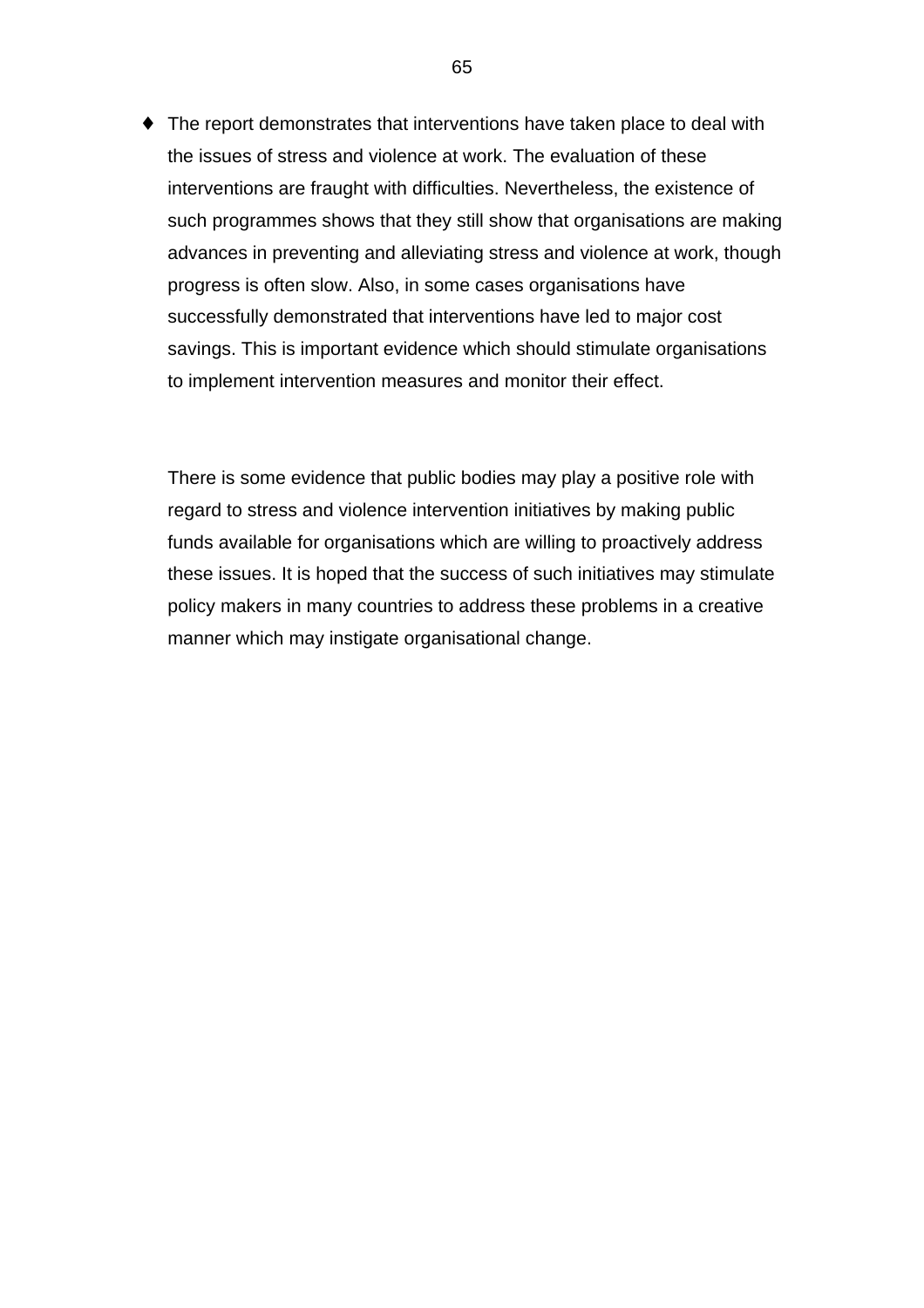### **7 - References**

ACTU (2000*) Stop stress at work: a guide for workers*. ACTU – OHS Unit. 2000.

Appelberg, K. (1996) Alcohol consumption and smoking: Associations with interpersonal conflicts at work and with spouse among 13,869 Finnish employees. *Addiction Research, 1,* 257-267.

Balloch, S., Pahl, J., & McLean, J. (1998) Working in the social services: Job satisfaction, stress and violence. *British Journal of Social Work, 28,* 329-350.

Barling, J. (1996) The prediction, experience, and consequences of workplace violence. In G.R. VandenBos & E.Q. Bulatao (Eds). *Violence on the Job* (p29- 49). Washington, DC: American Psychological Association.

Barling, J., Dekker, I., Loughlin, C.A. Kelloway, E.K., Fullagar, C. & Johnson, D. (1996) Prediction and replication of the organizational and personal consequences of workplace sexual harassment. *Journal of Managerial Psychology, 11*, 4-25.

Barling, J., MacEwan, K.E., & Nolte, M.L. (1993) Homemaker role experiences affect toddler behaviors via maternal well-being and parenting behavior. *Journal of Abnormal Child Psychology, 21,* 213-229.

Bassman, E. (1992) *Abuse in the Workplace.* Westport, CT: Quorum Books.

Berridge, J.R. & Cooper, C.L. (2000) Coping with stress of new organizational challenges: the role of employee assistance programmes. In P. Dewe, M. Leiter & T. Cox (Eds). *Coping, Health and Organizations* (p211-236). London: Taylor & Francis.

Björkqvist, K., Österman, K. & Hjelt-Bäck, M. (1994) Aggression among university employees. *Aggressive Behaviour*, *20*, 173-184.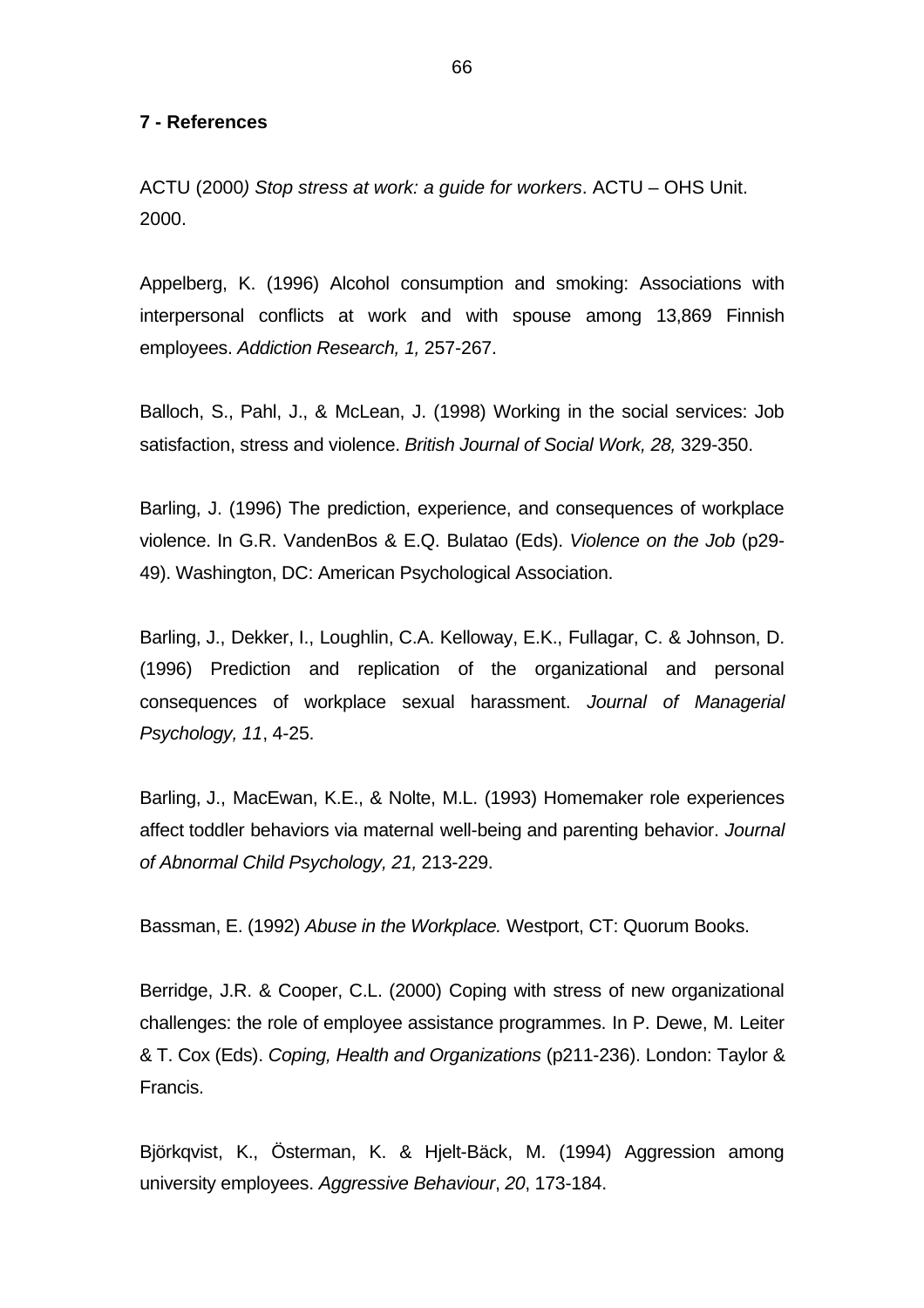Bosch, G. (1999) Working time: Tendencies and emerging issues. *International Labour Review, 138*, 131-150.

Boyd, N. (1995) Violence in the Workplace in British Columbia: A preliminary investigation. *Canadian Journal of Criminology, October, 1995*, 491-519.

Brady, C (1999) Surviving the incident. In P. Leather, C. Brady, C. Lawrence, D. Beale, & T. Cox (Eds). *Work-Related Violence: Assessment and Intervention* (p52-68). London: Routledge.

Braverman, M. (1999) *Preventing Workplace Violence*. London: Sage Publications, Inc.

Budd, J.W., Arvey, R.D., Lawless, P. (1996). Correlates and consequences of workplace violence. *Journal of Occupational Health Psychology, 1,* 197-210.

Bulatao, E.Q. & VandenBos, G.R. (1996) Workplace violence: Its scope and the Issues. In G.R. VandenBos & E.Q. Bulatao (Eds). *Violence on the Job* (p1-23). Washington, DC: American Psychological Association.

Bureau of Democracy, Human Rights, and Labor (1999*) Republic of Korea Country Report on Human Rights Practices for 1998, February 26, 1999*.

Burke, R.J. & Richardsen, A.M. (2000) Organizational-level interventions designed to reduce occupational stressors. In P. Dewe, M. Leiter & T. Cox (Eds). *Coping, Health and Organizations* (p191-210). London: Taylor & Francis.

Buvinic, M. (2000) Living in a more violent world. *Foreign Policy*, *Spring 2000*.

California Occupational Safety and Health Administration (Cal/OSHA) (1995) *Cal/OSHA Guidelines for Workplace Security*. San Francisco, CA: State of California, Department of Industrial Relations, Division of Occupational Safety and Health.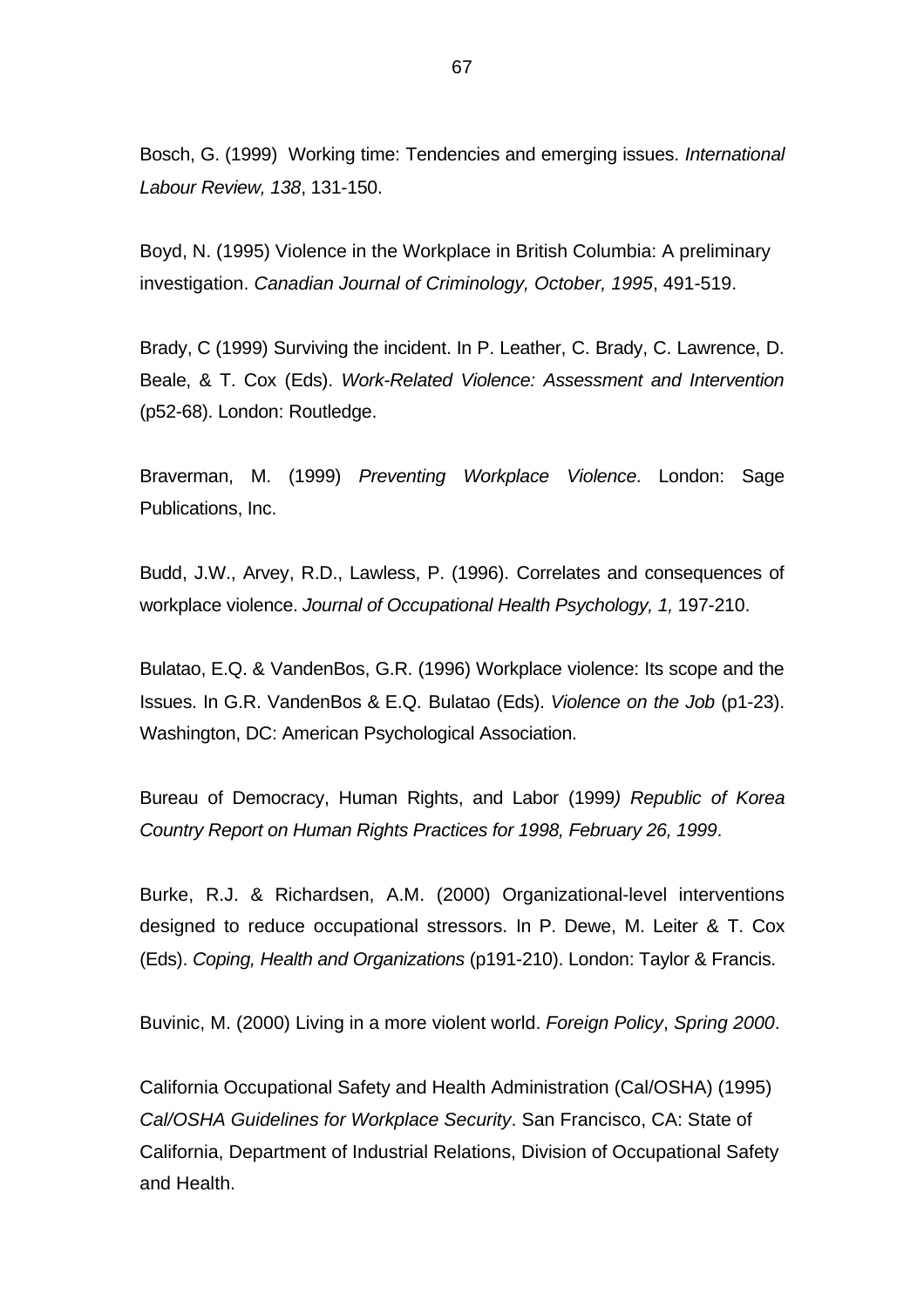Cartwright, S. & Cooper, C.L. (1997) *Managing Workplace Stress*. London: Sage Publications, Inc.

Casteel, C. & Peek-Asa, C. (2000) Effectiveness of Crime Prevention Through Environmental Design (CPTED) in reducing robberies. *American Journal of Preventive Medicine, 18*, 99-115.

Castillo, D.N. (1995) Non-fatal violence in the workplace: Directions for future research. In C.Block & R.Block (Eds*). Trends, Risks and Interventions in Lethal Violence: Proceedings of the Third Annual Spring Symposium of the Homicide Research Working Group* (p225-235), Washington, DC: US Department of Justice.

CBI (2000) *Focus on absence: Absence and labour turnover survey 2000.* London: CBI.

Chandraiah, K.; Kenswar, D.K., Prasad, P.L.S. & Chandraiah, R.N. (1996) Occupational stress and job satisfaction among middle and senior managers. *Indian Journal of Clinical Psychology, 23*, 146-155.

Chappell, D. & Di Martino, V. (2000) *Violence at Work*. Second Edition. Geneva: International Labour Organisation.

Collier, R. (1995) *Combating Sexual Harassment in the Workplace.* Buckingham: Open University Press.

Cooper, C.L. & Cartwright, S. (1997) An intervention strategy for workplace stress. *Journal of Psychosomatic Research, 43,* 7-16.

Cooper, C.L. & Jackson, S. (1997) *Creating Tomorrow's Organizations: A Handbook for Future Research in Organizational Behavior*. Chichester: John Wiley.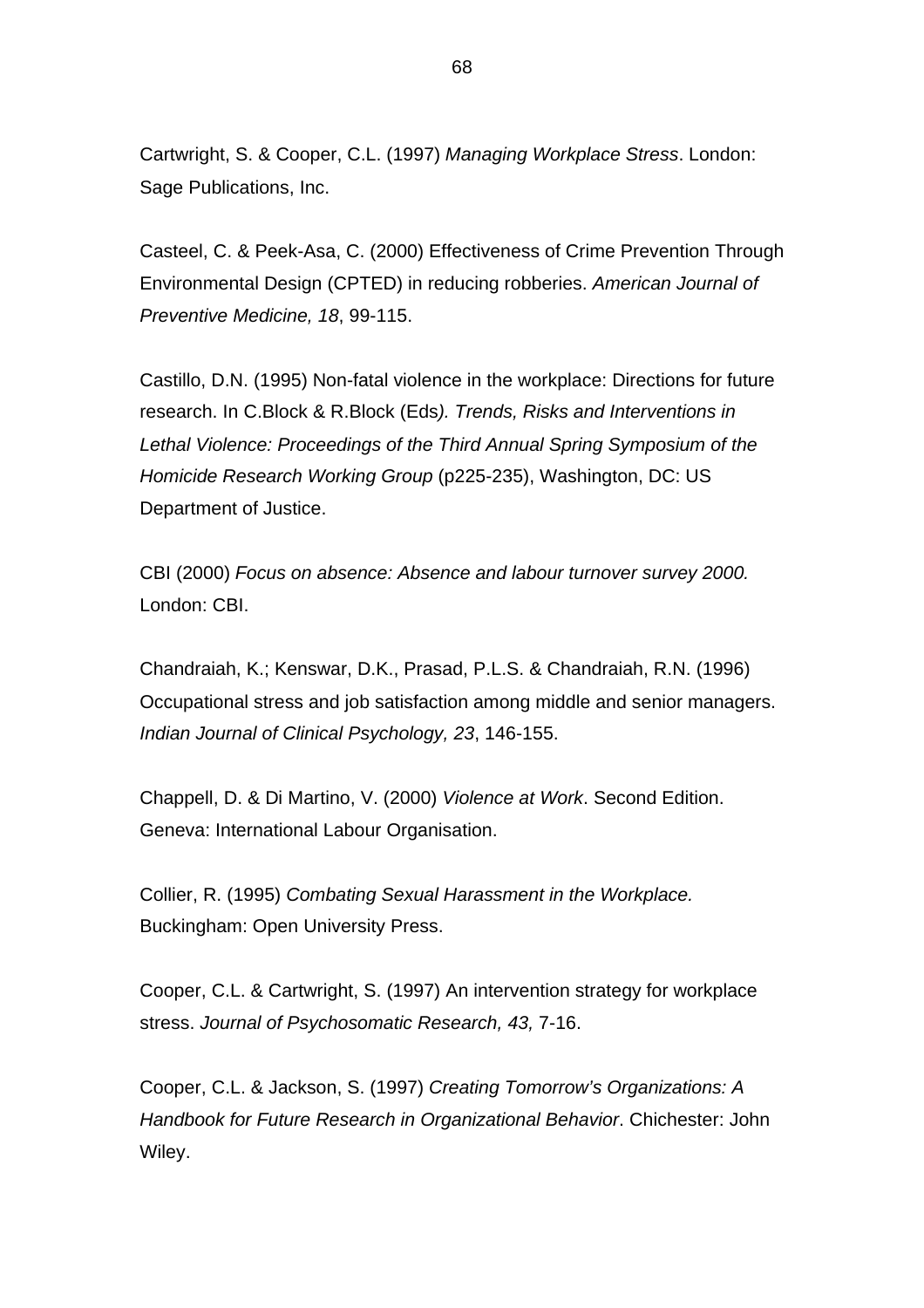Cooper, C.L. Liukkonen, P., & Cartwright, S. (1996) *Stress Prevention in the Workplace: Assessing the Costs and Benefits for Organisations*. Dublin, Ireland: European Foundation for the Improvement of Living and Working Conditions.

Cooper, C.L. & Marshall, J. (1976) Occupational sources of stress: A review of the literature relating to coronary heart disease and mental ill health. *Journal of Occupational Psychology, 49,* 11-28.

Cox, T. (1993) *Stress Research and Stress Management: Putting Theory to Work*. HSE Contract Research Report, NO 61. London: HMSO.

Cox, T. (1978) *Stress*. London: Macmillan.

Cox, T., Griffith, A. & Rial-Gonzalez, E. (2000) *Research on Work-related stress.* Luxembourg: European Agency for Safety and Health at Work.

Cox, T. & Leather, P. (1994) The prevention of violence at work: Application of a cognitive behavioural theory. In C.L. Cooper & I.T. Robertson (Eds). *International Review of Industrial and Organizational Psychology 1994.* Chichester: Wiley.

Cox, T. & Cox, S. (1993) *Psychosocial and Organizational Hazards: Monitoring and Control.* Occasional Series in Occupational Health, No 5. World Health Organization (Europe), Copenhagen, Denmark.

Dalton, D.R. (1997) Employee transfer and employee turnover: A theoretical and practical disconnect? *Journal of Organizational Behavior, 18,* 411-413.

Daniels, K. & Harris, C. (2000) Work, psychological well-being and performance. *Occupational Medicine – Oxford, 50,* 304-309.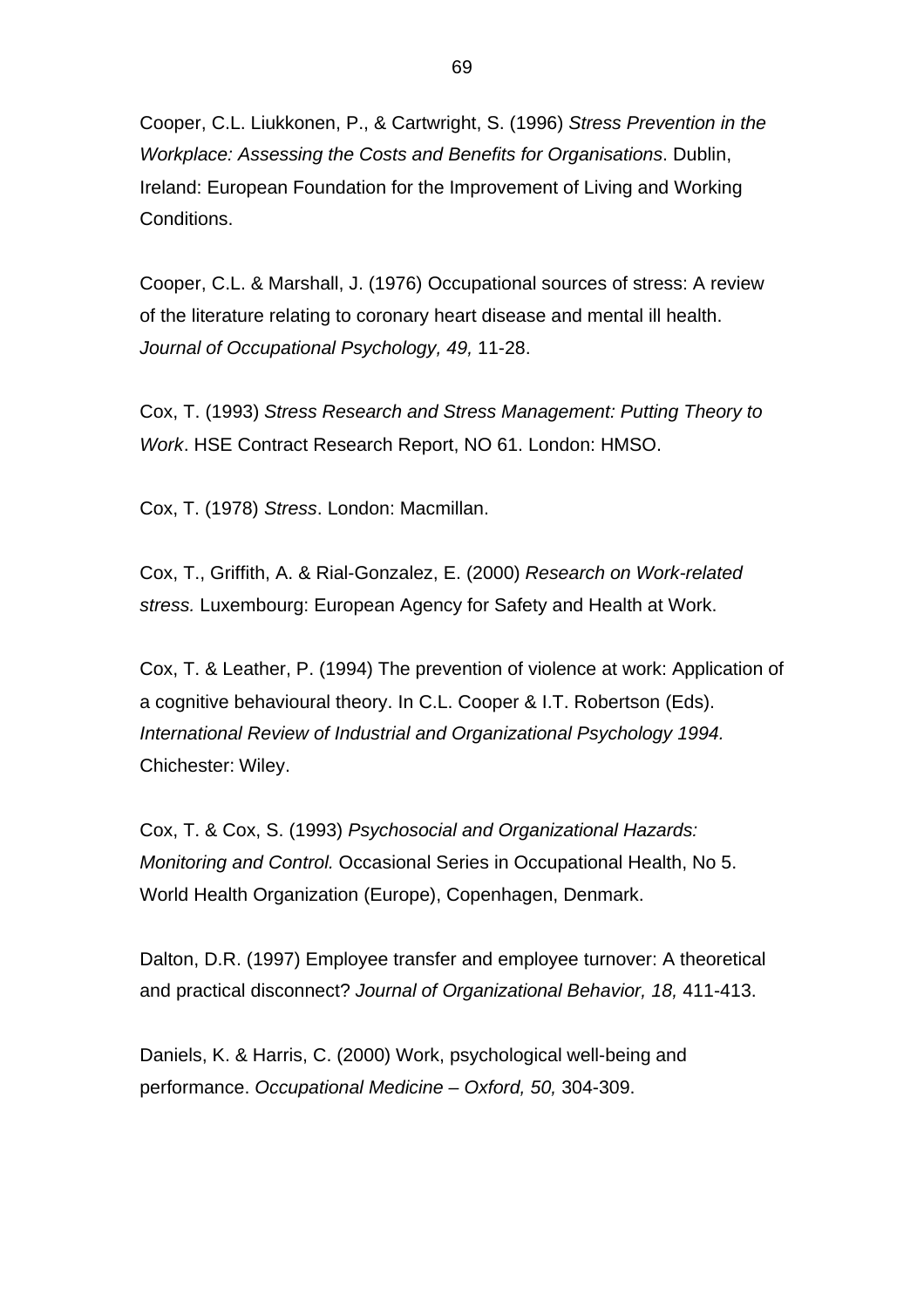Davenport, N., Distler Swartz, R. & Pursell Elliott, G. (1999*) Mobbing: Emotional Abuse in the American Workplace*. Aimes, Iowa: Civil Society Publishing.

Di Martino, V. (1992) Occupational Stress: A preventive approach. In *ILO Conditions of Work Digest, 11/2,* (p3-21) Geneva: ILO.

Di Martino, V. & Pujol, J. (2000) *The SafeWork Training Package on Drugs and Alcohol, Violence, Stress, Tobacco and HIV/AIDS*. International Labour Organisation Working Paper, August 2000.

Dorman, P. (2000*) The Economics of Safety, Health and Well-being at Work: An Overview.* Geneva: International Labour Organization.

Douglas, M.K., Meleis, A.I. & Stevens, P. (1997) Auxiliary nurses in Mexico: Impact of multiple roles on their health. *Health Care for Women International, 18*, 355-367.

Doukmak, B. & Huber, B. (1995) *Ill-health and Workplace Absenteeism in the Federal Republic of Germany: Initiatives for Prevention*. Dublin, Ireland: European Foundation for the Improvement of Living and Working Conditions (Working Paper).

Department of Trade and Industry (2000) *Innovative projects to stamp out workplace harassment among new winners of DTI's GBP5 million Partnership Fund*. Press Release November 7, 2000.

Earnshaw, J. & Cooper, C.L. (1996) *Stress and Employer Liability, Law and Employment Series.* London: Institute of Personnel and Development.

Earnshaw, J. & Davidson, M.J. (1994) Remedying sexual harassment via industrial tribunal claims, *Personnel Review, 23*, 3-18.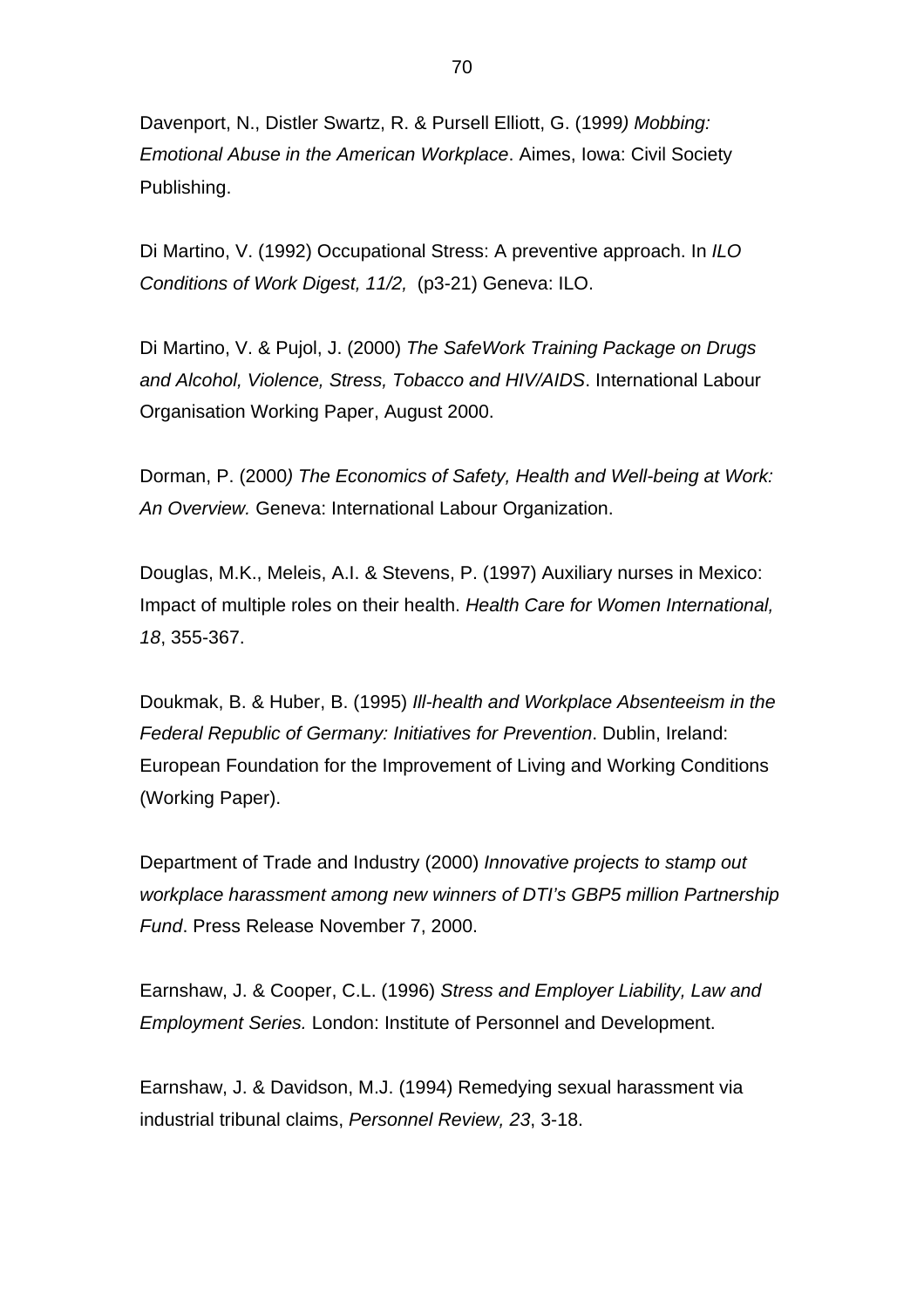Einarsen, S. (1996) *Bullying and Harassment at Work: Epidemiological and Psychological Aspects*. PhD thesis, Department of Psychological Science, University of Bergen.

Einarsen, S. and Skogstad, A. (1996) Bullying at work: Epidemiological findings in public and private organisations. *European Journal of Work and Organizational Psychology*, 5, 185-201.

Einarsen, S. Matthiesen, S,B. and Mikkelsen, E.G. (1999*) Tiden leger alle sår: Senvirkninger av mobbing I arbeidslivet*. Institutt for Samfunnspsykologi, University of Bergen.

Einarsen, S., Raknes, B.I., Mathiesen, S.B. & Hellesøy, O.H. (1994) *Mobbing og Harde Personkonflikter. Helsefarlig samspill på arbeidsplassen*. Sigma Forlag, London.

European Foundation for the Improvement of Living and Working Conditions (2000*) Third European Survey on Working Conditions.* Dublin, Ireland.

European Foundation for the Improvement of Living and Working Conditions (1997*) Second European Survey on Working Conditions.* Dublin, Ireland.

European Union (1996). In International Labour Organisation (1998) *Violence on the Job - a Global Problem*. Press Release, Monday 20 July 1998. Ref: ILO/98/30.

Farrell, G.A. (1999) Aggression in clinicial settings: Nurses' views - a follow-up study. *Journal of Advanced Nursing, 29,* 532-541.

Feldman,S. (1991) 'Today EAP's make the grade'. *Personnel*, 69, 3-40.

Flannery, R.B. (2000) Post-incident crisis intervention: a risk management strategy for preventing workplace violence. *Stress Medicine, 16,* 229-232.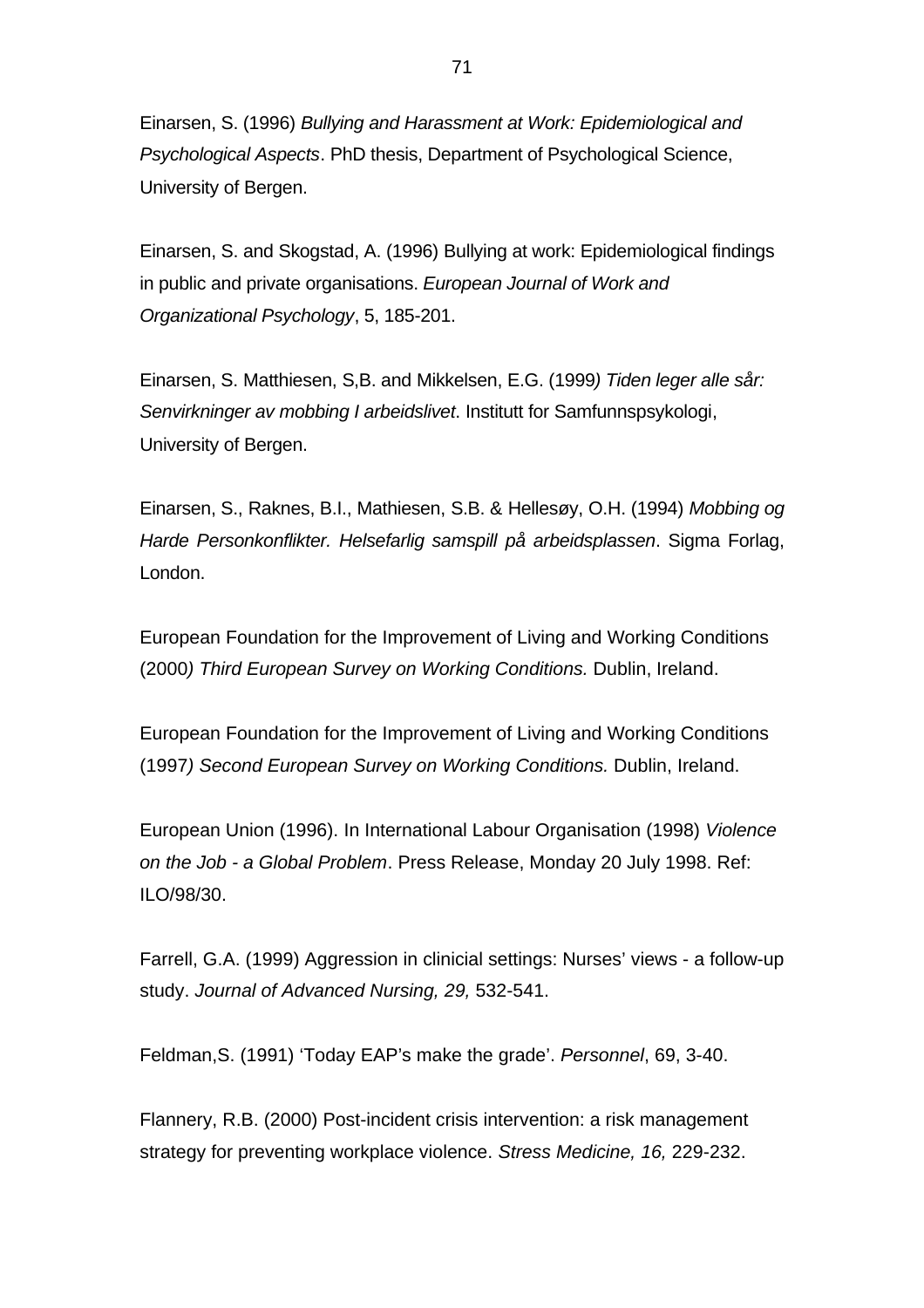Flannery, R.B. (1996) Violence in the workplace, 1970-1995: A review of the literature. *Aggression and Violent Behavior, 1,* 57-68.

Friedman, L.N., Brown Tucker, S., Neville, P.R., & Imperial, M. (1996). The impact of domestic violence on the workplace. In G.R. VandenBos & E.Q. Bulatao (Eds). *Violence on the Job* (p153-161). Washington, DC: American Psychological Association.

Glomb, T.M., Richman, W.L., Hullin, C.L. & Dragskow, F. (1997) Ambient sexual harassment. An integrated model of antecedents and consequences. *Organisational Behaviour and Human Decision Processes, 71,* 309-328.

Gordon, F. & Risley, D. (1999) The costs to Britain of workplace accidents and work-related ill health in 1995/6. Second Edition, HSE. London: HSE Books.

Grainger, C. (1997) Risk management and occupational violence: Reflection on a Saudi experience. *Journal of Occupational Health and Safety - Australia and New Zealand, 16,* 541-647.

Gutek, B.A. & Koss, M.P. (1993) Changed women and changed organisations: Consequences of and coping with sexual harassment. *Journal of Vocational Behaviour, 42,* 28-48.

Heise, L., Pitanguy,J . & Germain, A. (1994) Violence against women: The Hidden Health Burden. *World Bank Discussion Paper 2555*, Washington DC: World Bank.

Her Majesty's Inspectorate of Constabulary (1993). In R. Collier (1995) *Combating Sexual Harassment in the Workplace.* Buckingham: Open University Press.

Hoel, H. & Cooper, C.L. (2000a) *Destructive Conflict and Bullying at Work*. November 2000, Unpublished Report, UMIST,UK.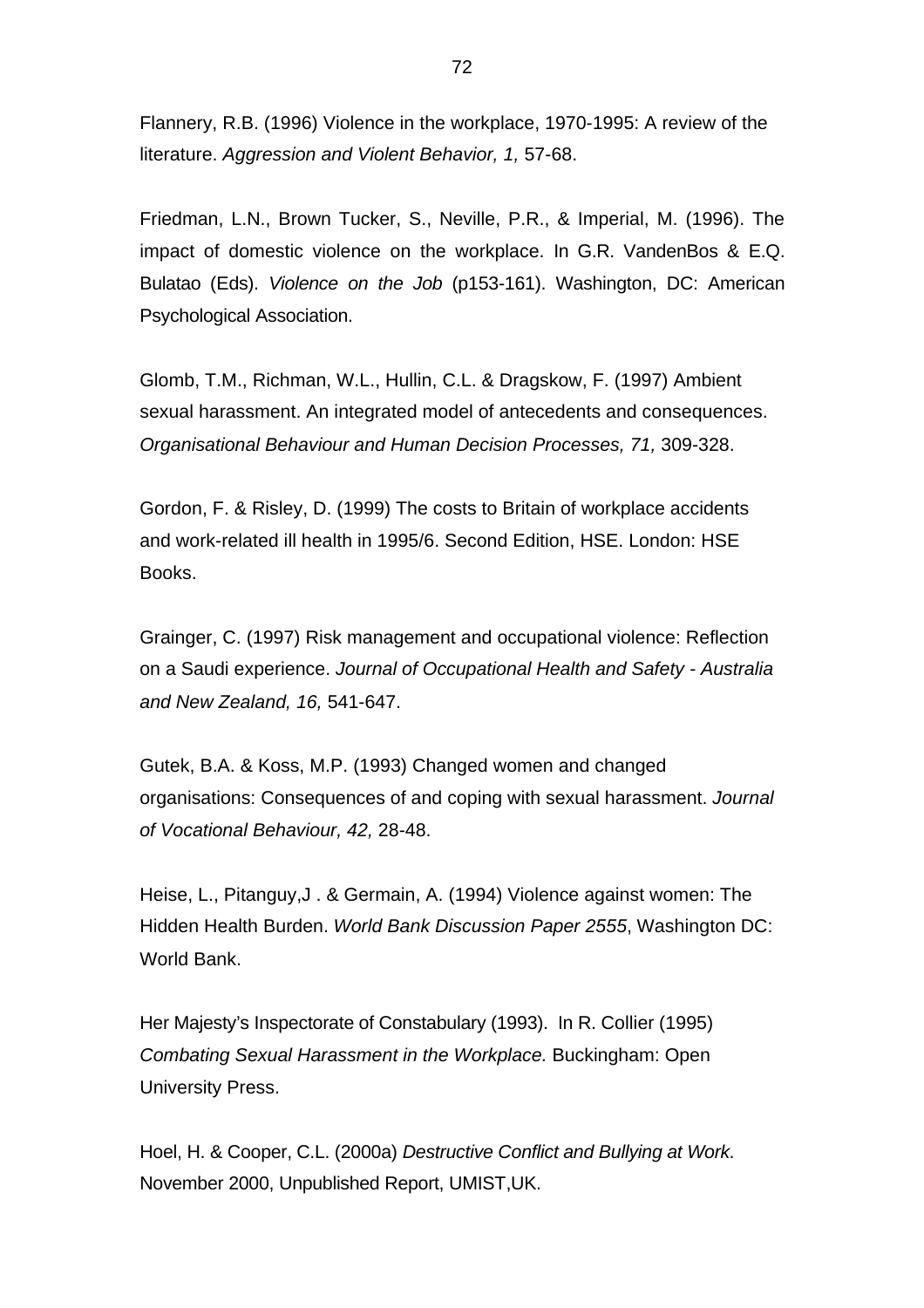Hoel, H. & Cooper, C.L. (2000b) Working with victims of workplace bullying. In H.Kemshall & J.Pritchard (Eds*) Good Practice in Working with Victims of Violence.* (p101-118). London: Jessica Kingsley Publishers.

Hoel, H., Rayner, C and Cooper, C.L. (1999) 'Workplace bullying.' In C.L. Cooper and I.T. Robertson (eds) *International Review of Industrial and Organizational Psychology*, 14, 195-230.

Hulin, C.L., Fitzgerald, L.F., & Drasgow, F. (1996) Organizational influences on sexual harassment. In M. Stockdale (Ed) *Sexual Harassment in the Workplace: Perspectives, Frontiers and Response Strategies* (p127- 150).Thousand Oaks, Ca: Sage.

Industrial Society Survey (1993). In R. Collier (1995) *Combating Sexual Harassment in the Workplace.* Buckingham: Open University Press.

International Labour Organisation (1998) *Violence on the Job - a Global Problem*. Press Release, Monday 20 July 1998. Ref: ILO/98/30.

International Women's Tribune Center (IWTC) (1992) *Fact Sheet on: Gender Violence*. NY: INTC/UNIFEM Resource Center.

Ivancevich, J.M. & Matteson, M.T. (1986) Organizational level stress management interventions: Review and recommendations. *Journal of Organizational Behavior and Management, 8,* 229-248.

Jacobson, B.H., Aldano, S.G., Goetzel, R.Z., Vardell, K.D., Adams, T.B. & Pietras, R.J. (1996) The Relationship between perceived stress and self reported illness–related absenteeism. *American Journal of Health Promotion*, *11*, 54-61.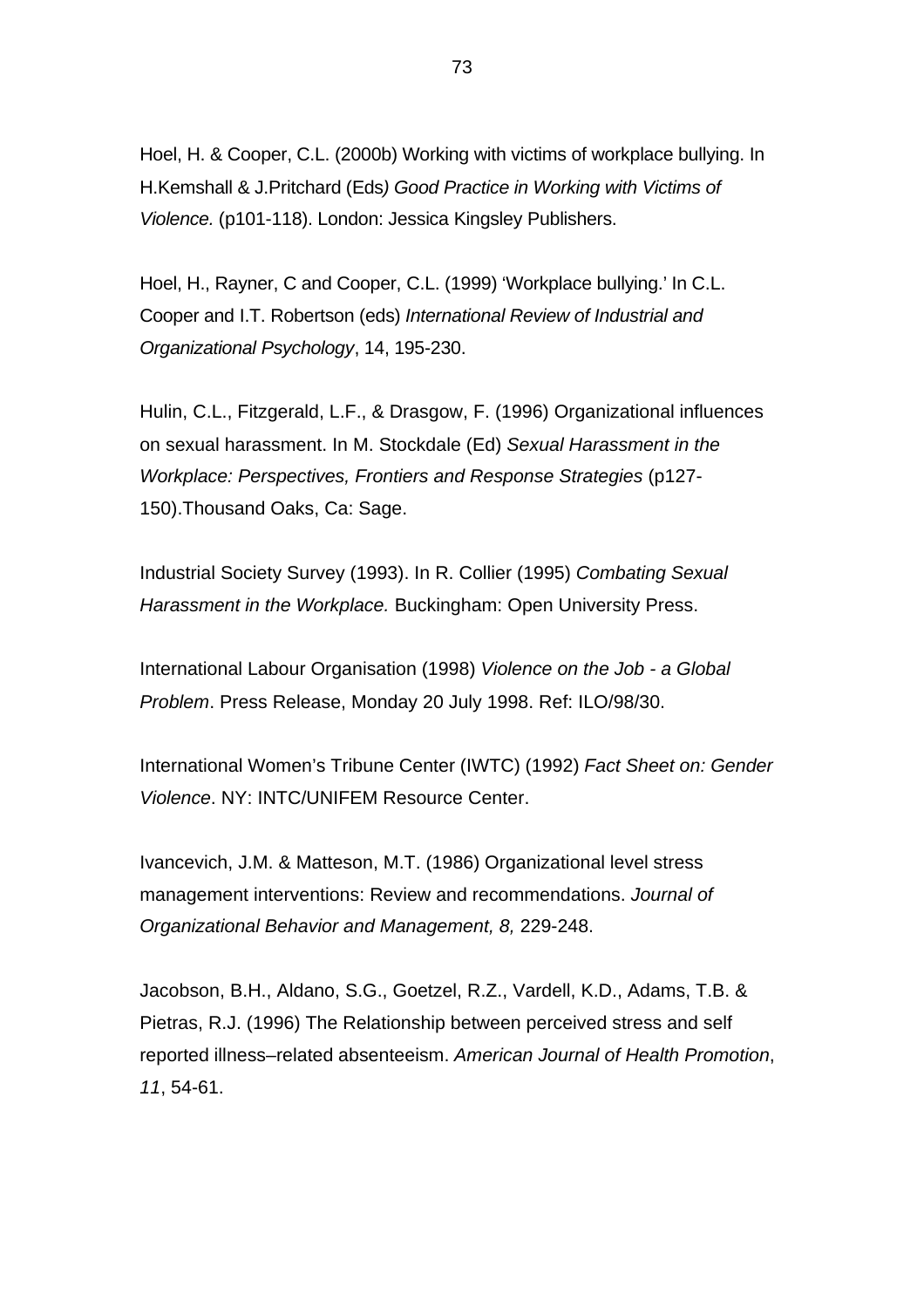Jenkins, E.L. (1996) Violence in the workplace: Risk-factors and prevention strategies. *National Institute for Occupational Safety and Health (NIOSH). Publication No. 96-100*, Washington DC, US Government Printing Office.

Jex, S.M. (1998) *Stress and Job Performance: Theory, Research and Implications for Managerial Practice*. Thousand Oaks, CA: Sage Publications, Inc.

Johnson, P.R. & Gardner, S. (2000) Domestic violence invades the workplace: Strategies for the global business community. *Women in Management Review, 15,*197-206.

Keashly, L. (1998) Emotional abuse in workplace: Conceptual and empirical issue. *Journal of Emotional Abuse*, 1, 85-117.

Keashly, L. & Jagatic, K. (1999) *Workplace Abuse and Aggression*. Paper presented at the American Public Health Association Conference, Chicago, IL, November 10, 1999.

Kiely, J. & Henbest, A. (2000) Sexual Harassment at work: experiences from an oil refinery*. Women in Management Review, 15,* 65-80.

Kivimäki, K., Elovainio,M. & Vathera, J. (2000) Workplace bullying and sickness absence in hospital staff. *Occupational and Environmental Medicine*, *57*, 656-660.

Knapp, D.E. & Kustis, G.A. (1996) The real 'Disclosure': Sexual Harassment and the Bottom Line. In M. Stockdale (Ed) *Sexual Harassment in the Workplace: Perspectives, Frontiers and Response Strategies* (p199-213). Thousand Oaks, Ca: Sage.

Kompier, M. & Cooper, C.L. (1999) *Preventing Stress, Improving Productivity: European Case Studies in the Workplace*. London: Routledge.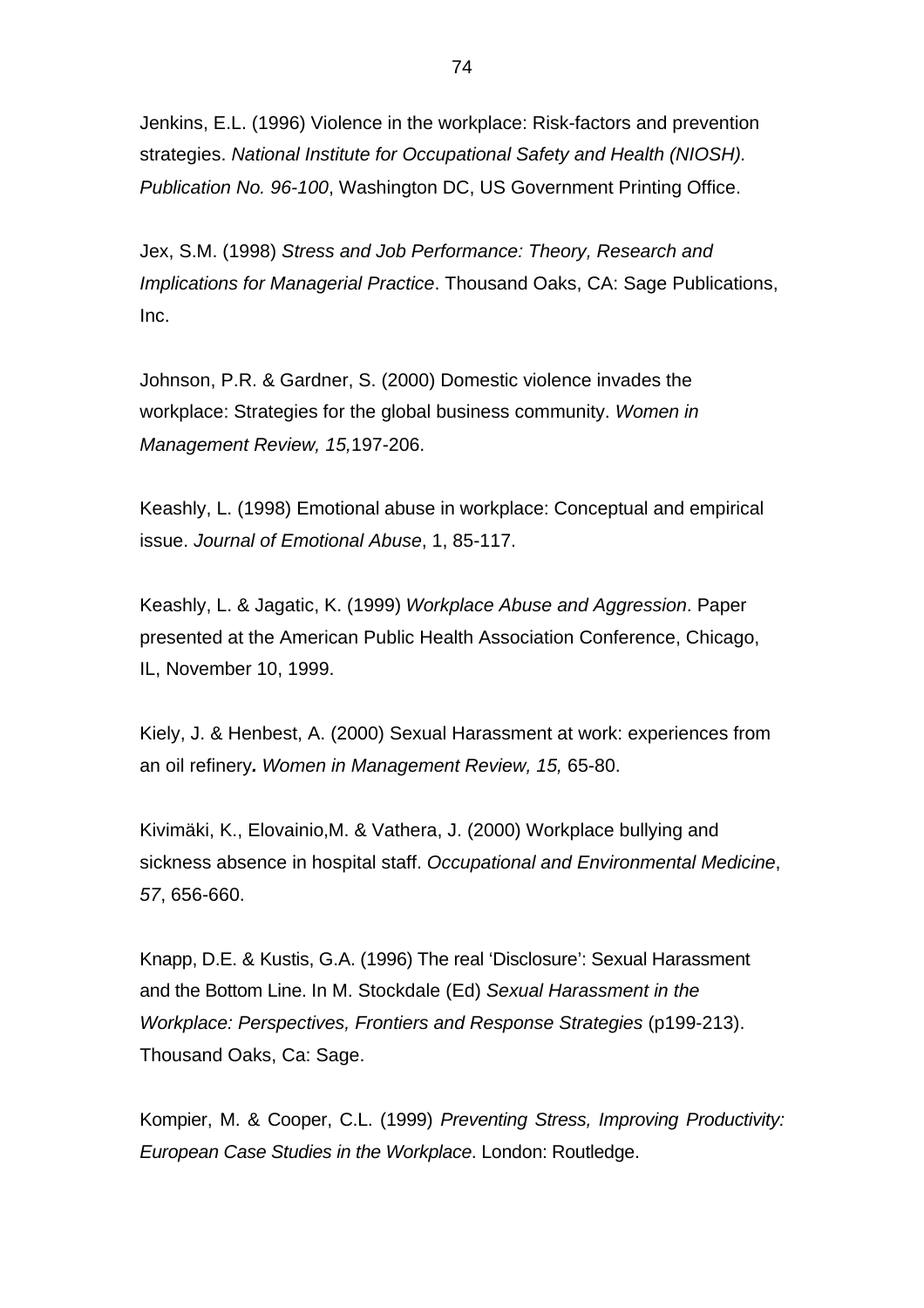Kompier, M., Cooper, C.L., & Geurts, S. (2000) A multiple case study approach to work stress prevention in Europe. *European Journal of Work and Organizational Psychology, 9,* 371-400.

Kompier, M., Geurts, S., Grundemann, R., Vink, P., & Mulders, P. (1998) Cases in stress prevention: The success of a participative and stepwise approach. *Stress Medicine, 14,* 155-168.

Koss, M.P. (1990) Changed lives: the psychological impact of sexual harassment. In M. Paludi (Ed). *Ivory Power: Sexual Harassment on Campus*. (p73-92). Albany, NY: SUNY Press.

Labour Force Survey (1995) In Gordon, F. & Risley, D. (1999) The costs to Britain of workplace accidents and work-related ill health in 1995/6. Second Edition, HSE. London: HSE Books.

Leather, P., Brady, C., Lawrence, C., Beale, D., & Cox T. (1999) *Work-Related Violence: Assessment and Intervention*. London: Routledge.

Leather, P., Lawrence, C., Beale, D., Cox, T., & Dixon, R. (1998). Exposure to occupational violence and the buffering effects of intra-organizational support. *Work and Stress, 12,* 161-178.

Lemos & Crane (2000) *Tackling Racial Harassment in the NHS: Evaluating Black and Minority Ethnic Staff's Attitudes and Experiences*. Unpublished Report: NHS.

Levi, L. & Lunde-Jensen, P. (1995) *A Model for Assessing the Costs of Stressors at National Level: Socio-Economic Costs of Stress in Two EU Member States.* Dublin: European Foundation for the Improvement of Living and Working Conditions.

Levin, L. (1995) When domestic violence shows up at work. *National Business Woman, 76,* 11-13.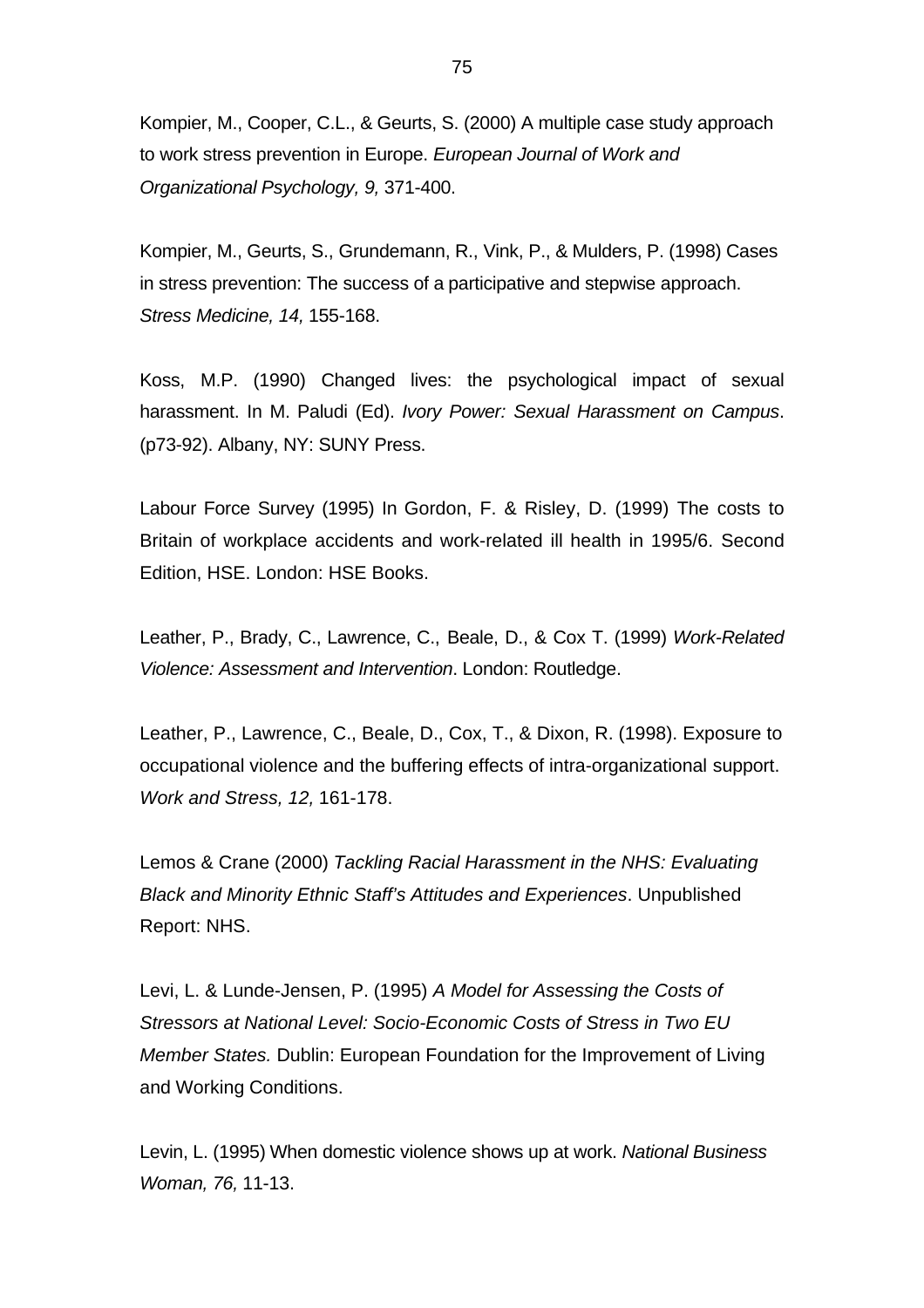Leymann, H. (1996) The content and development of mobbing at work. *European Journal of Work and Organizational Psychology*, 5 (2), 165-184.

Leymann, H. (1992) *Vuxenmobbning på svenska arbeidsplatser*. Delrapport 1 om frekvenser. Arbetarskyddstyrelsen, Stockholm.

Leymann, H. (1990) Mobbing and psychological terror at workplaces. *Violence and Victims*, 5, 119-125.

Leymann, H. and Gustafsson, A. (1996) Mobbing at work and the development of post-traumatic stress disorders. *European Journal of Work and Organizational Psychology*, *5*, 251-275.

Lu, L., Tsjeng, H. & Cooper, C.L. (1999) Managerial stress, job-satisfaction and health in Taiwan. *Stress Medicine, 15*, 53-64.

Lu, L. & Chen, Y. C, & Hsu, C.H., Li, C.H., Wu, H.L & Shih, J.B. (1994) *Occupational stress and its correlates*. Taipei: IOSH.

Magley, V.J., Hulin, C.L., Fitzgerald, L.F., & DeNardo, M. (1999) Outcomes of self-labeling sexual harassment. *Journal of Applied Psychology, 84,* 390-402.

Minnesota Advocates of Human Rights (1999) *Sex Discrimination and Sexual Harassment in the Workplace in Bulgaria*, March 1999.

Moraes, J.A; Swan, J.A. & Cooper, C.L. (1993) A study of occupational stress among government white-collar workers in Brazil using the occupational stress indicator. *Stress Medicine, 9*, 91-104.

Murphy, L.R. & Cooper, C.L. (2000) *Healthy and Productive Work: An International Perspective*. London: Taylor & Francis.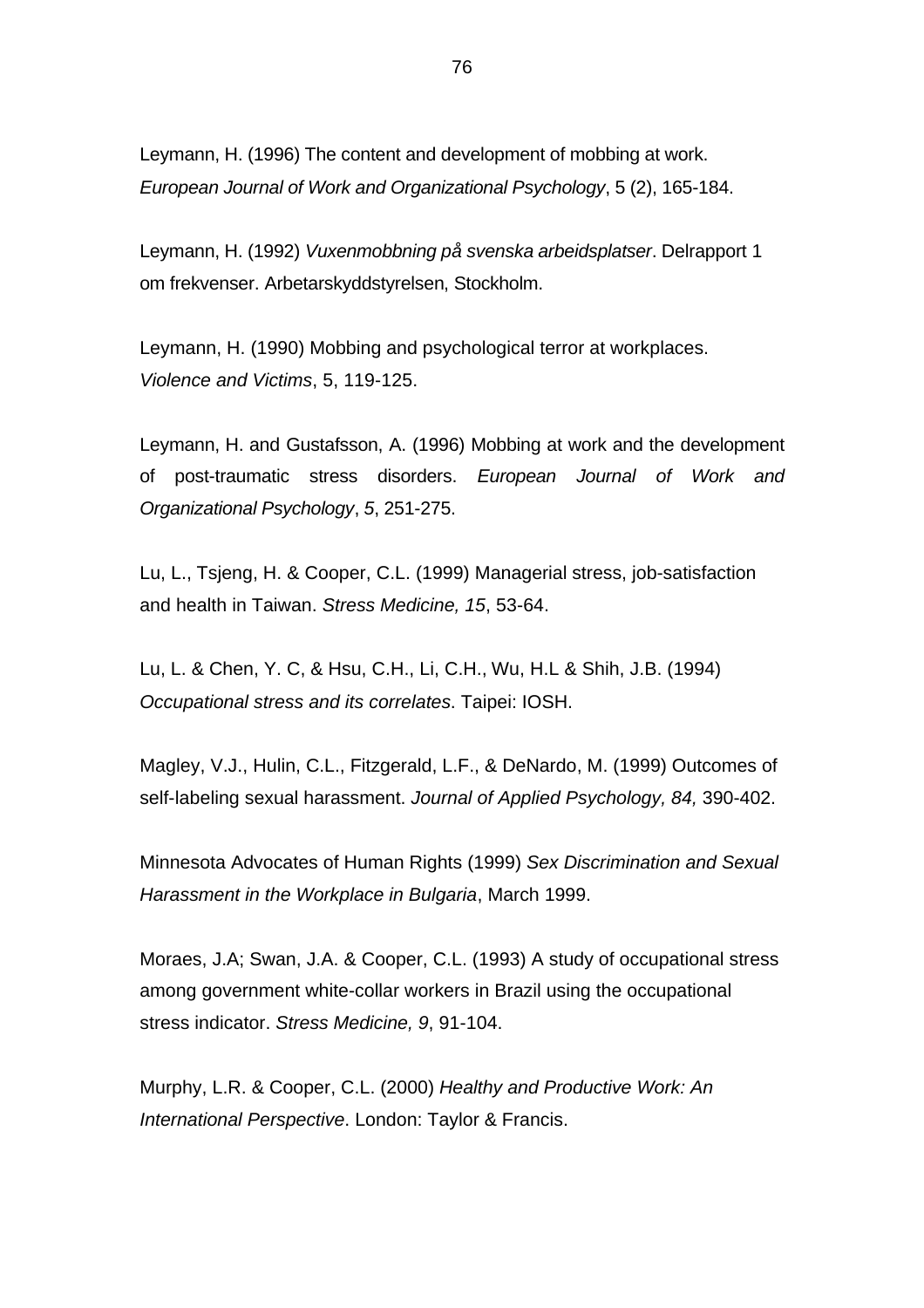Murrell, A.J. (1996) Sexual harassment and women of color: Issues, challenges, and future directions. In M. Stockdale (Ed). *Sexual Harassment in the Workplace: Perspectives, Frontiers and Response Strategies*. (p51-66). Thousand Oaks, Ca: Sage.

National Safe Workplace Institute (1993). In S.Kaufer & J.W. Mattman (1998) *The cost of Workplace Violence to American Business*. Report by The Workplace Violence Research Institute, Palm Springs, CA.

Neuman, J. & Baron, R.A. (1998) Workplace violence and workplace aggression: Evidence concerning specific forms, potential causes, and preferred targets. *Journal of Management*, 24, 39-420.

Nicoletti, J. & Spooner, K. (1996) Violence in the workplace: Response and intervention strategies. In G.R. VandenBos & E.Q. Bulatao (Eds). *Violence on the Job* (p267-282). Washington, DC: American Psychological Association.

Niedl, K. (1995) *Mobbing/bullying am Arbeitsplatz*. Munich: Rainer Hampp Verlag.

NIOSH (2001) About NIOSH Research and Services. http://www.cdc.gov/niosh/about.html

OECD (1999) *Implementing the OECD Job Strategy: Assessing Performance and Policy*. Paris: OECD.

Ohsako, T. (1998) The developing world. In P.K. Smith, Y. Morita, J. Unger-Tas, D. Olweus, R. Catalano & P. Slee, *The Nature of School Bullying: A Cross-sectional National Perspective* (p359-375), Routledge, London.

O'Moore, M. (2000) *Bullying at Work in Ireland: A National Study*. Dublin: Anti Bullying Centre.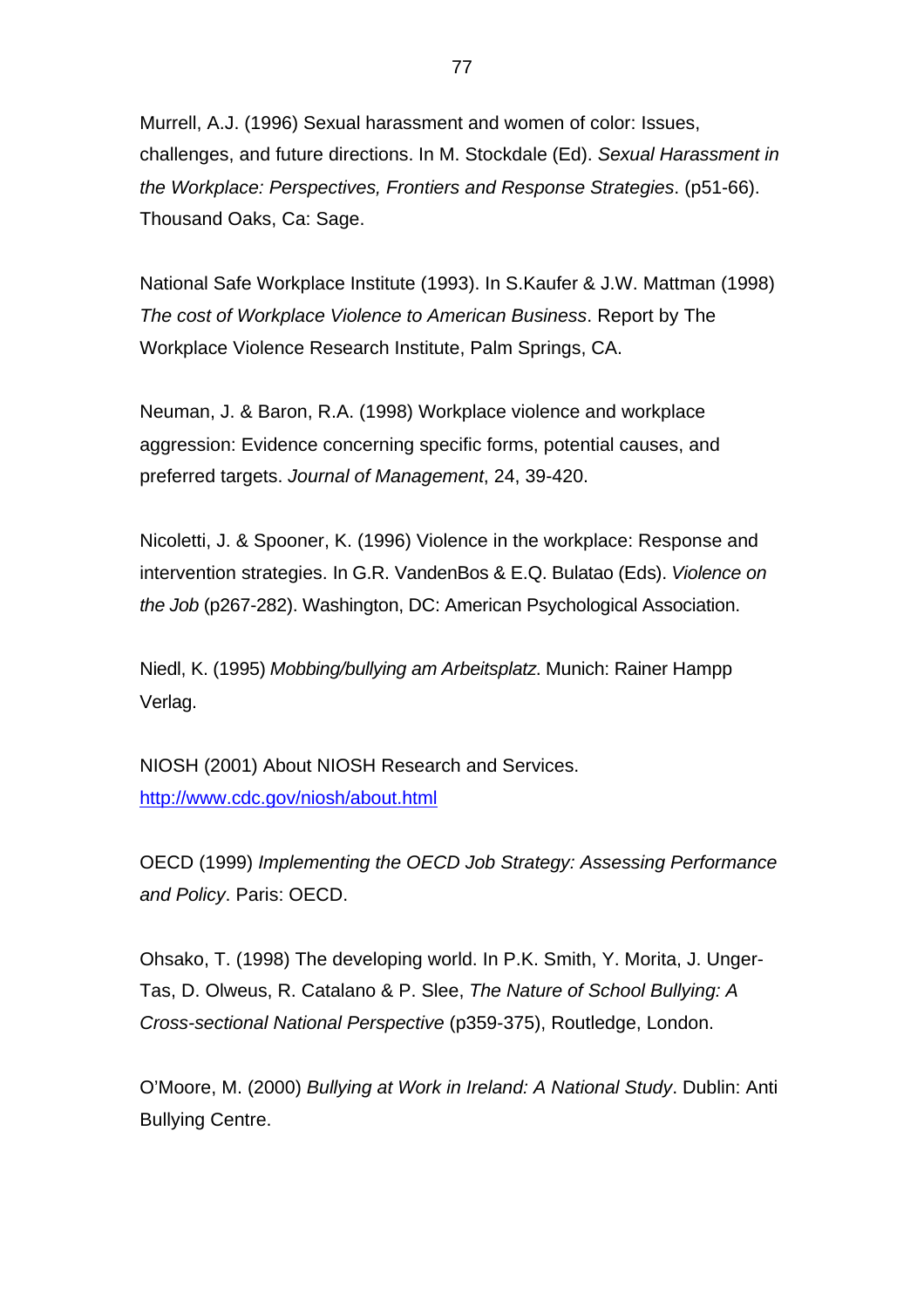Poelmans, S., Compernolle, T., De Neve, H., Buelens, M., & Rombouts, J. (1999) Belgium: A pharmaceutical company. In M. Kompier & C.L. Cooper (Eds). *Preventing Stress, Improving Productivity: European Case Studies in the Workplace*. (p121-148) London: Routledge.

Price Spratlen, L. (1995) Interpersonal conflict which includes mistreatment in a university workplace. *Violence and Victims*, *10*, 285-297.

Quick, J.C., Murphy, L. R., & Hurrell, J.J. (1992) *Stress and Well-being at Work: Assessments and Interventions for Occupational Mental Health*. Washington, DC: American Psychological Association.

Quine, L. (1999) Workplace bullying in NHS community trust: staff questionnaire survey. *British Medical Journal*, 318, 228-232.

Quinlan, M. (1999) The implications of labour market restructuring in industrial societies for occupational health and safety. *Economic and Industrial Democracy, 20,* 427-460.

Randall, T. (1990) Domestic violence intervention calls for more than treating injuries. *Journal of the American Medical Association, 264,* 939-940.

Rayner, C., Hoel, H., & Cooper, C.L. (2001) *Workplace bullying: What we know, who is to blame and what we can do?* London: Taylor & Francis. In press.

Reich, R,B. & Dear, J.A. (1996) Guidelines for preventing workplace violence for Health care and social service workers. In G.R. VandenBos & E.Q. Bulatao (Eds). *Violence on the Job* (p399-415). Washington, DC: American Psychological Association.

Richman, J.A., Rospenda, K.M., Nawyn, S.J., Flatherty, J.A., Fendrich, M., Drum, M.L. & Johnson, T.P. (1999) Sexual harassment and generalised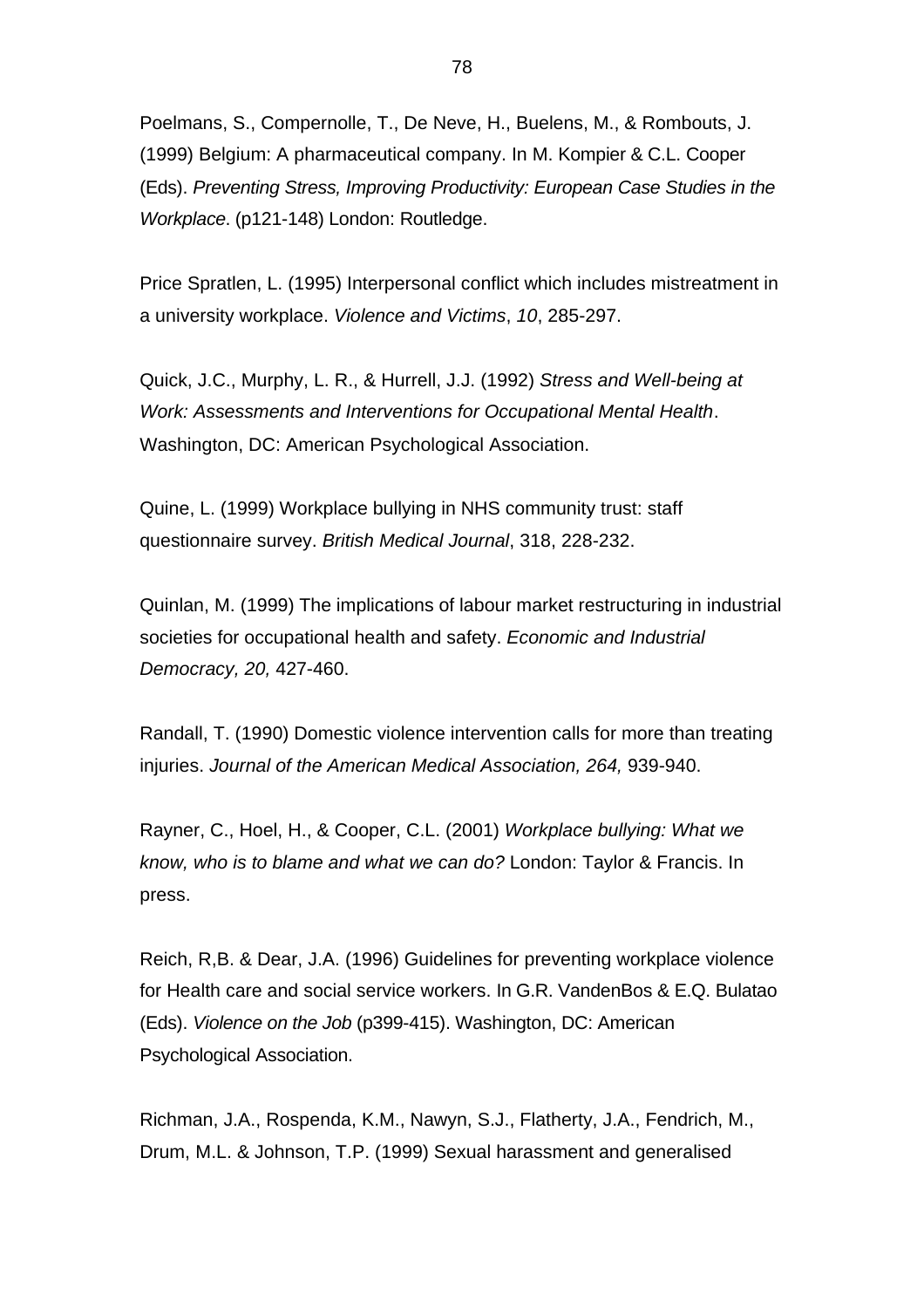workplace abuse among university employees: Prevalence and mental health correlates. *American Journal of Public Health*, 89, 358-363.

Richman, J.A., Flatherty, J.A., Rospenda, K.M. (1996) Perceived workplace harassment experiences and drinking problems among physicians: Broadening the stress/alienation paradigm. *Addiction*, 91, 391-403.

Rippon, T.J. (2000) Aggression and violence in health care professions. *Journal of Advanced Nursing*, 31, 452-460.

Rogers, K. & Kelloway, E.K. (1997) Violence at work: Personal and organizational outcomes. *Journal of Occupational Health Psychology, 2,* 63- 71.

Rowett, C. (1986) *Violence in Social Work*. Institute of Criminology, Occasional Paper No14. Cambridge University.

Rubenstein, M. (1988) *The dignity of women at work: a report on the problem of sexual harassment in the member states of the European Communities*, COM V/412, 1087 Office for Publications of the European Communities, Luxembourg.

Runyan, C.W., Zakocs, R.C., & Zwerling, C. (2000) Administrative and behavioral interventions for workplace violence prevention. *American Journal of Preventive Medicine, 18,* 116-127.

Sauter, S., Murphy, L.R., & Hurrell, J.J. (1990) A national strategy for the prevention of work-related psychological disorders. *American Psychologist, 45,* 1146-1158.

Schneider, B.E. (1982) Consciousness about sexual harassment among heterosexual and lesbian women workers. *Journal of Social Issues, 38,* 75-98.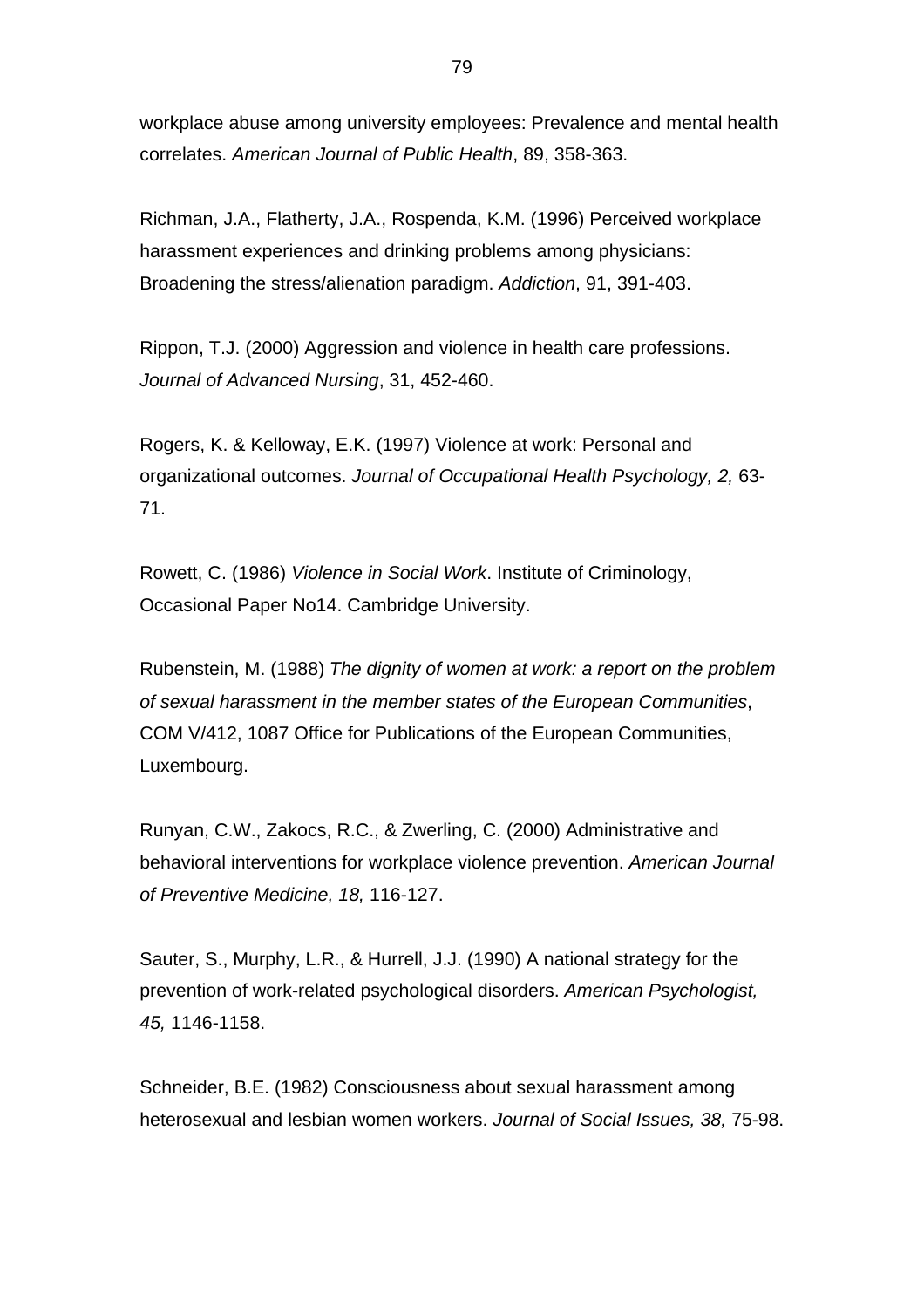Schneider, K.T., Hitlan, R.T. & Radhakrishnan, P. (2000) An examination of the nature of correlates of ethnic harassment experiences in multiple contexts. *Journal of Applied psychology*, 85, 3-12

Schneider, K.T., Swan, S. & Fitzgerald, L.F. (1997) Job-related and psychological effects of sexual harassment in the workplace: Empirical evidence from two organizations. *Journal of Applied Psychology*, 82, 401-414.

Skarpaas, I & Hetle, A (1996) *Vold og trusler mot helse og sosialarbeidere.* En kartleggingsundersøkelse blant medlemmer i Fellseorganisasjonen for barnevernspedagoger, sosionomer og vernepleiere. Notat 1/96. Oslo: Arbeidsforsknings Instituttet.

Smith, A. (2000) The scale of perceived occupational stress. *Occupational Medicine, 50,* 294-298.

Standing, H. & Nicolini, D. (1997) *Review of workplace related violence.* Health and Safety Executive. London: HSMO

Steinman, S. (2000) *Internet Survey of Experience of Workplace Bullying in South Africa.* Personal Correspondence.

Stockdale, M. (1996) What we know and what we need to know about sexual harassment. In M. Stockdale (Ed) *Sexual Harassment in the Workplace: Perspectives, Frontiers and Response Strategies* (p3-25). Thousand Oaks, Ca: Sage.

Sutherland, V.J. & Cooper, C.L. (2000) *Strategic Stress Management: An Organizational Approach*. London: Macmillan Press Ltd.

Sutherland, V.J. & Cooper, C.L. (1990) Understanding stress: A Psychological perspective for health professionals. London: Chapman and Hall.